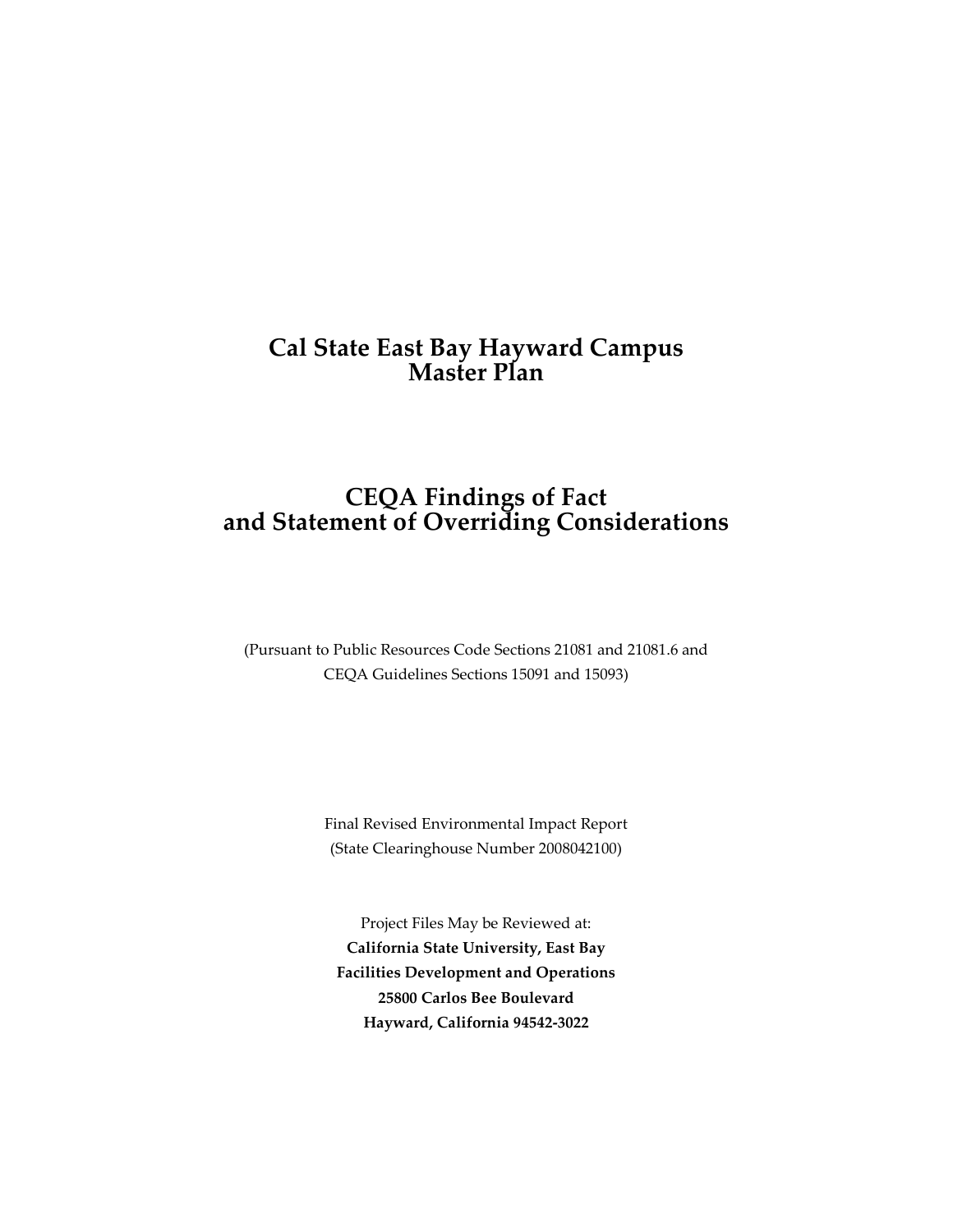# **CEQA FINDINGS OF FACT AND STATEMENT OF OVERRIDING CONSIDERATIONS REGARDING THE REVISED FINAL EIR FOR THE CAL STATE EAST BAY HAYWARD CAMPUS MASTER PLAN**

# **1.0 INTRODUCTION**

# **1.1 Purpose**

This statement of findings and overriding considerations addresses the environmental effects associated with the proposed Cal State East Bay Hayward Campus Master Plan ("the project"), located on the campus of CSUEB Hayward, in the City of Hayward. This statement is made pursuant to the California Environmental Quality Act ("CEQA"), specifically Public Resources Code sections 21081 and 21081.6, and the CEQA Guidelines, specifically California Code of Regulations, title 14, sections 15091 and 15093. The potentially significant effects of the project were first identified in 2009 in the Draft and the Final Environmental Impact Report ("EIR") for the project (collectively "2009 Final EIR"). The 2009 Final FEIR was challenged in court by the City of Hayward ("City") and two local neighborhood groups. The Court of Appeal upheld the 2009 Final EIR in all respects, with the exception of the 2009 Final EIR's analysis of impacts to parklands. The Court of Appeal also directed the Board of Trustees to reconsider the feasibility of funding the California State University's ("University's") fair-share contribution of offcampus traffic mitigation measures.

Accordingly, in 2017, the University prepared a Partial Recirculated Draft and Final Environmental Impact Report (collectively "2017 PR-EIR") which updates and replaces the parkland analysis from the 2009 Final EIR, including an expanded analysis of the project's impacts on nearby parklands in accordance with the opinion of the Court of Appeal and the peremptory writ of administrative mandamus. The 2017 PR-EIR concludes, consistent with the 2009 FEIR, that the project would not result in a significant adverse impact to parklands. The 2009 Final EIR and the 2017 PR-EIR are collectively referred to herein as the "Revised Final EIR."

In accordance with the peremptory writ of mandate issued by the Alameda County Superior Court following the Court of Appeal's opinion, by the resolution referencing these findings the Board of Trustees has set aside and vacated its September 22, 2009 resolution (RCPG 09-09-14) approving the project and certification of the 2009 FEIR. The Board of Trustees, by the same resolution, has also certified the 2009 FEIR as modified by the 2017 PR-EIR (together the Revised Final EIR) and re-approved the project. In addition, as further set forth herein, the Board of Trustees hereby adopts the revised findings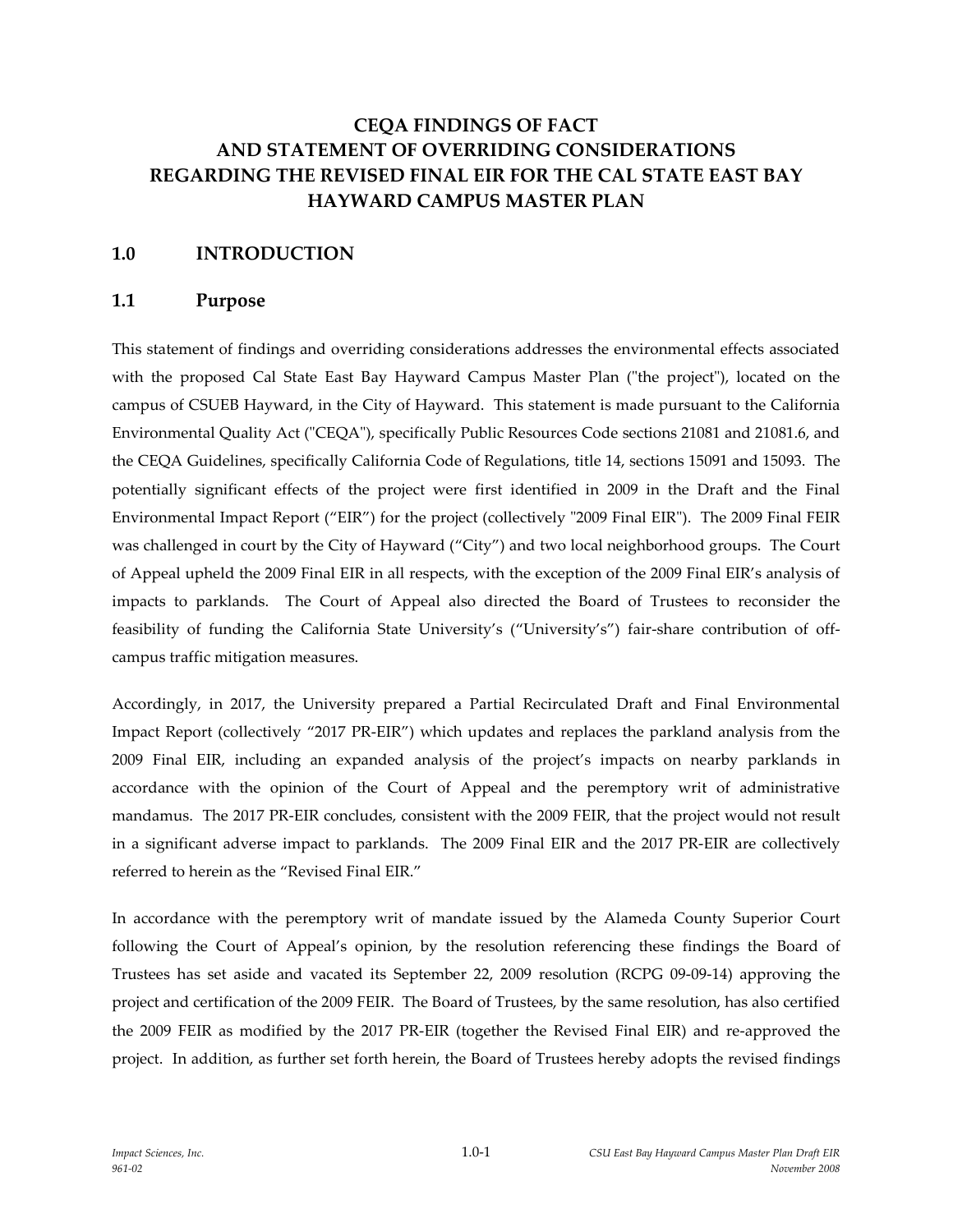from the September 2009 Board of Trustees approval of the project to address the University's commitment to funding its fair share of off-campus traffic mitigation measures.

Public Resources Code section 21081 and CEQA Guidelines section 15091 require that the lead agency, in this case the California State University ("University") Board of Trustees, prepare written findings for identified significant impacts, accompanied by a brief explanation of the rationale for each finding. CEQA Guidelines section 15091 states, in part, that:

- (a) No public agency shall approve or carry out a project for which an EIR has been certified which identifies one or more significant environmental effects of the project unless the public agency makes one or more written findings for each of those significant effects accompanied by a brief explanation of the rationale for each finding. The possible findings are:
	- (1) Changes or alterations have been required in, or incorporated into, the project which avoid or substantially lessen the significant environmental effects as identified in the final EIR.
	- (2) Such changes or alterations are within the responsibility and jurisdiction of another public agency and not the agency making the finding. Such changes have been adopted by such other agency or can and should be adopted by such other agency.
	- (3) Specific economic, legal, social, technological, or other considerations, including provision of employment opportunities for highly trained workers, make infeasible the mitigation measures or project alternatives identified in the final EIR.

In accordance with Public Resource Code section 21081 and CEQA Guidelines section 15093, whenever significant impacts cannot be mitigated to below a level of insignificance, the decision-making agency is required to balance, as applicable, the benefits of the proposed project against its unavoidable environmental risks when determining whether to approve the project. If the benefits of the project outweigh the unavoidable adverse environmental effects, the adverse effects may be considered "acceptable." In that case, the decision making agency may prepare and adopt a Statement of Overriding Considerations, pursuant to the CEQA Guidelines.

The Revised Final EIR for the project, which was prepared in accordance with section 15132 of the CEQA Guidelines, identified potentially significant effects that could result from project implementation. The Board of Trustees finds that the inclusion of certain mitigation measures as part of the project approval will reduce most, but not all, of those effects to less than significant levels. Those impacts that are not reduced to less than significant levels are identified and overridden due to specific project benefits. (See **Section 9.0**, Statement of Overriding Considerations, below).

In accordance with CEQA and the CEQA Guidelines, the Board of Trustees adopts these findings as part of its certification of the Revised Final EIR for the project. Pursuant to Public Resources Code section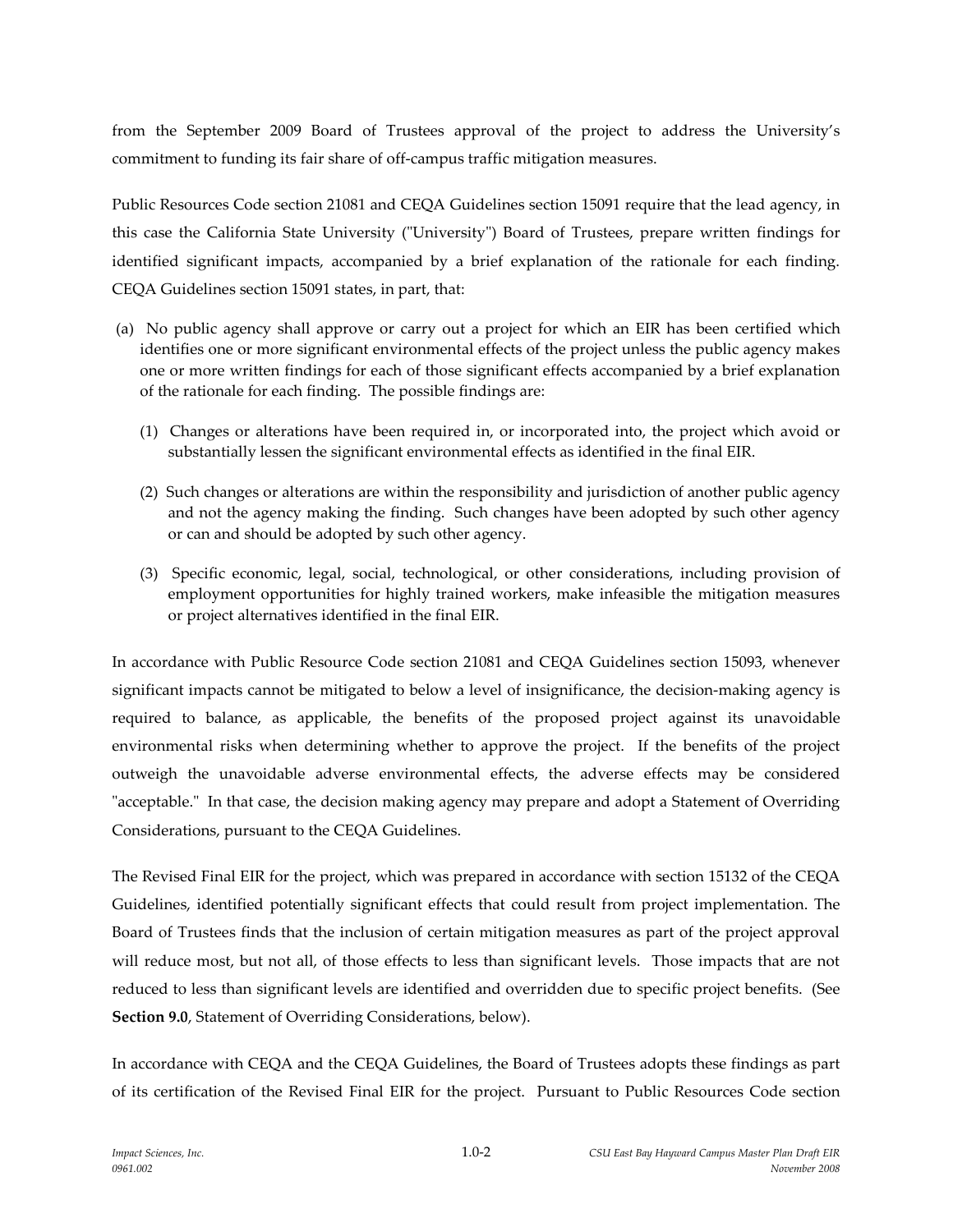21082.1, subdivision (c)(3), the Board of Trustees also finds that the Revised Final EIR reflects the Board's independent judgment as the lead agency for the project.

# **1.2 Organization/Format Of Findings**

**Section 1.0** contains a summary description of the project and background facts relative to the environmental review process. **Section 2.0** identifies the significant impacts of the project that cannot be mitigated to a less than significant level (even though all feasible mitigation measures have been identified and incorporated into the project), while **Section 3.0** identifies the potentially significant effects of the project that would be mitigated to a less than significant level with implementation of the identified mitigation measures. **Section 4.0** identifies the project's potential environmental effects that were determined not to be significant. **Section 5.0** discusses the feasibility of the project alternatives. **Section 6.0** addresses the absence of significant new information requiring recirculation of the Revised Final EIR, and **Section 7.0** addresses the CEQA-mandated Mitigation Monitoring and Reporting Program prepared for the project. **Section 8.0** identifies the custodian of the record of proceedings for the project, and **Section 9.0** presents the Statement of Overriding Considerations.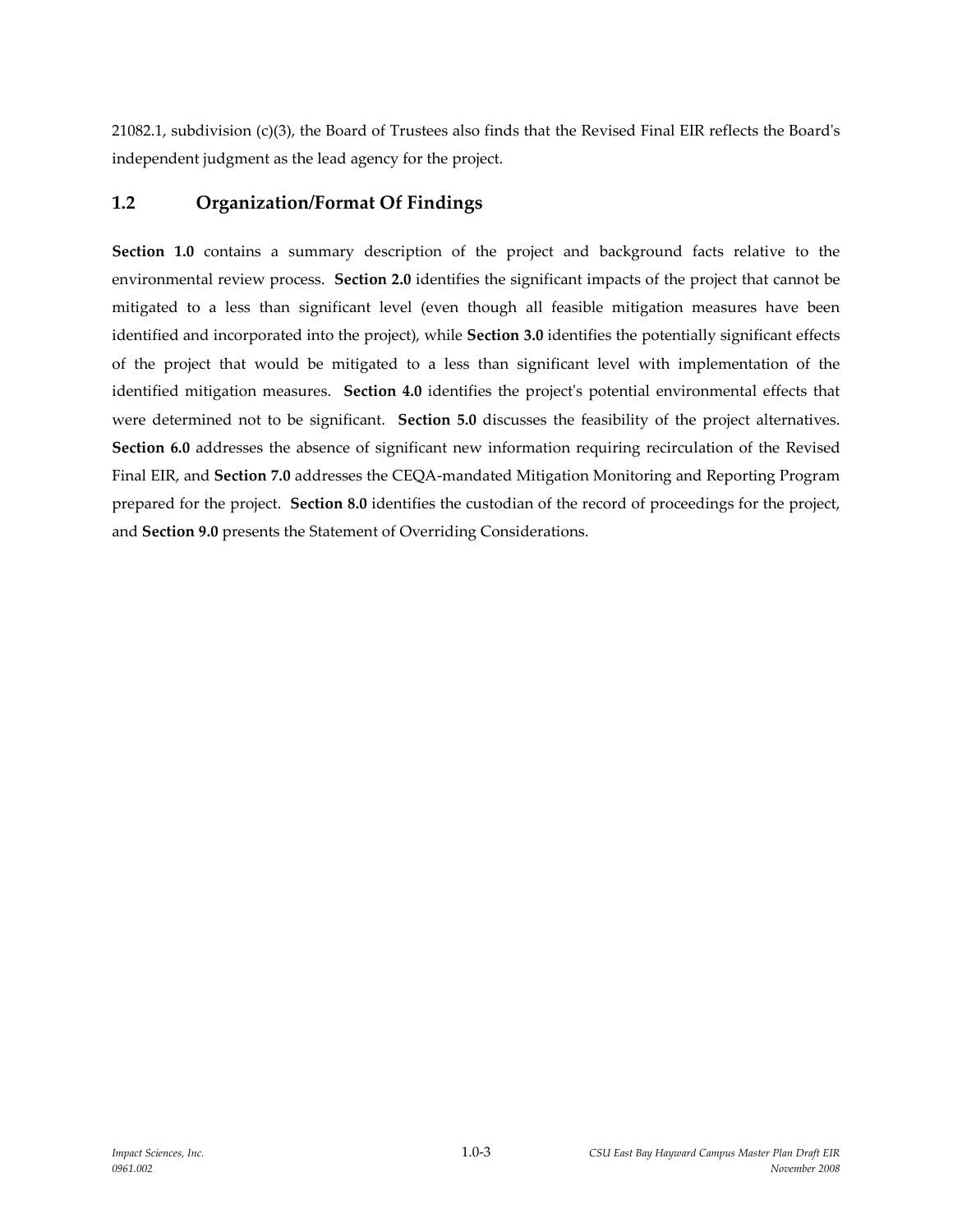# **1.3 Summary of Project Description**

The proposed Cal State East Bay Hayward Campus Master Plan (Master Plan) outlines all aspects of physical development and planned land use to support the academic and enrollment goals of California State University East Bay (CSUEB) for its Hayward campus over the next 21 to 22 years, through 2030. The proposed Master Plan is intended to allow the Campus to accommodate its Master Plan Ceiling as approved by the California Postsecondary Education Commission of 18,000 Full-Time Equivalent Students (FTES)<sup>[1](#page-4-0)</sup> (a headcount of 25,000 individual students), and a commensurate number of faculty and staff (about 1,060 faculty FTE or 1,525 faculty members, and about 1,540 staff FTE or 1,685 staff members). The proposed Master Plan includes a land use plan and additional policies that will guide existing academic programs and support services as they modernize, expand, and improve.

Existing facilities on the campus can support a student enrollment of up to 12,586 FTES and 1,300 student beds. Therefore, the proposed Master Plan would allow the campus academic facility capacity to increase in order to serve about 5,400 FTES more than it can accommodate with existing facilities. To accommodate the projected growth in enrollment and academic activities, the proposed Master Plan includes a building program that envisions the development of an additional 1.1 million square feet of non-residential building space on the campus, and the development of approximately 3,700 additional student beds and up to 220 faculty and staff housing units on the CSUEB Hayward campus.

The proposed Master Plan includes a land use map that locates major uses and buildings to guide the siting of future campus facilities. The land use map proposes to maintain the current general configuration of land uses on the campus, which consists of an academic core surrounded by other campus uses, open space, and residential uses. The Master Plan includes eight planning components: Sustainable Campus Framework; Facilities Development Framework; Open Space Framework; Access, Circulation, and Parking Framework; Infrastructure and Utilities Framework; and Special Area Plans.

# **1.4 Project Objectives**

The primary objective of the Hayward Campus Master Plan is to comply with the CSU system-wide requirement to maintain a master plan for guiding campus development and meeting the educational mission of the University, as defined in the California Education Code. The following project objectives are based on the physical planning principles derived from the long-term academic vision for the campus as established in the CSUEB Strategic Plan and Hayward Campus Master Plan:

 $\overline{a}$ 

<span id="page-4-0"></span><sup>1</sup> Current Master Plan Ceiling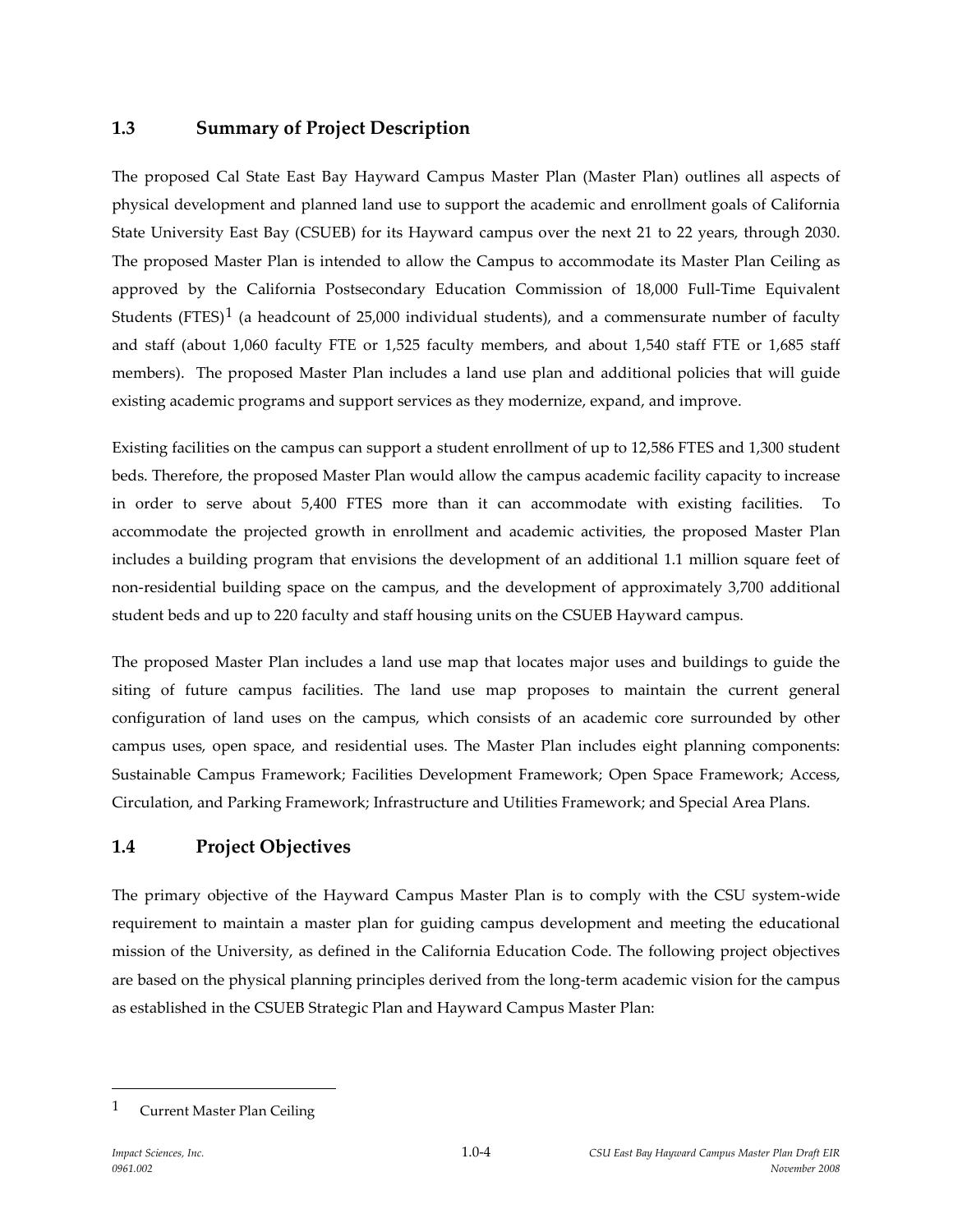- Enhance the campus learning environment within a walkable campus core by providing adequate sites for planned and future programs and to accommodate growth in campus enrollment up to the CPEC-approved Master Plan ceiling of 18,000 FTES.
- Create supportive student neighborhoods that would help create a sense of community for both residents and commuting students, and increase on-campus housing to accommodate 5,000 students. In addition, identify locations on campus for faculty and staff housing to strengthen the sense of campus community.
- Plan for other design improvements, including improved campus entry and image to help orient visitors and make destination finding easier; special landmark building sites to create a memorable impression of the campus; and improved campus pedestrian promenades
- Implement comprehensive environmentally sustainable development and operations strategies, including land use and transportation, as well as resource consumption and waste generation.
- Continue the planning and design criteria from the original campus master plan that aim at preserving views of the bay and the hills; creating a clear design vocabulary; and protecting the users from the elements.

# **1.6 Environmental Review Process**

In accordance with the requirements of CEQA and the *State CEQA Guidelines*, the University determined that an Environmental Impact Report (EIR) must be prepared to evaluate and disclose the potential significant environmental effects associated with the development of the Hayward Campus under the Campus Master Plan. To determine the number, scope and extent of environmental issues to be addressed in Master Plan EIR, a Notice of Preparation (NOP) of the Draft EIR was mailed to state and local agencies and circulated for public review for a period of 30 days, beginning on April 18 and ending on May 20, 2008. A second NOP was issued on September 12, 2008 to notify the agencies and the public that the Draft EIR would also include an evaluation of the environmental impacts of two specific development projects proposed for near term implementation by the University under the proposed Master Plan and to solicit comments on the scope of the project-level impact analysis for the two development projects. Based on initial review of the proposed Master Plan and the comments received at the scoping meeting and in response to the NOP, it was determined that the EIR would evaluate the following environmental topics in further detail: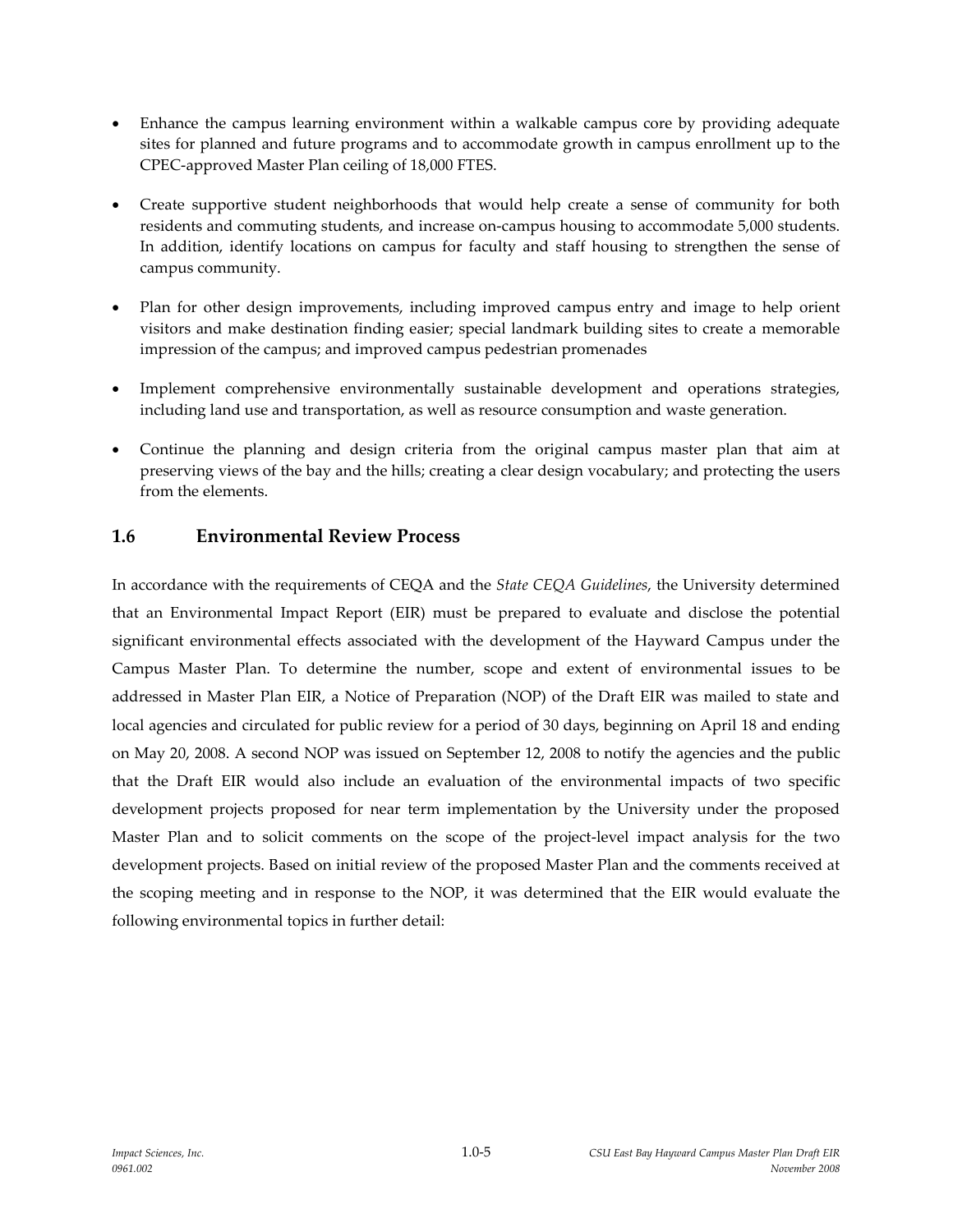- **Aesthetics**
- Air Quality
- Biological Resources
- Cultural Resources
- Geology and Soils
- Hazards and Hazardous Material
- Land Use and Planning
- Noise
- Population and Housing
- Public Services
- Traffic, Circulation, and Parking
- Utilities and Service Systems

• Hydrology and Water Quality

Based on CSUEB's review and input provided by the public and the agencies in response to the revised NOP, it was determined that the project-level analysis for the two projects would evaluate the following topics in further detail:

- **Aesthetics**
- Air Quality
- Biological Resources
- Cultural Resources
- Geology and Soils
- Hydrology and Water Quality
- Noise
- Public Services
- Traffic, Circulation, and Parking
- Utilities and Services Systems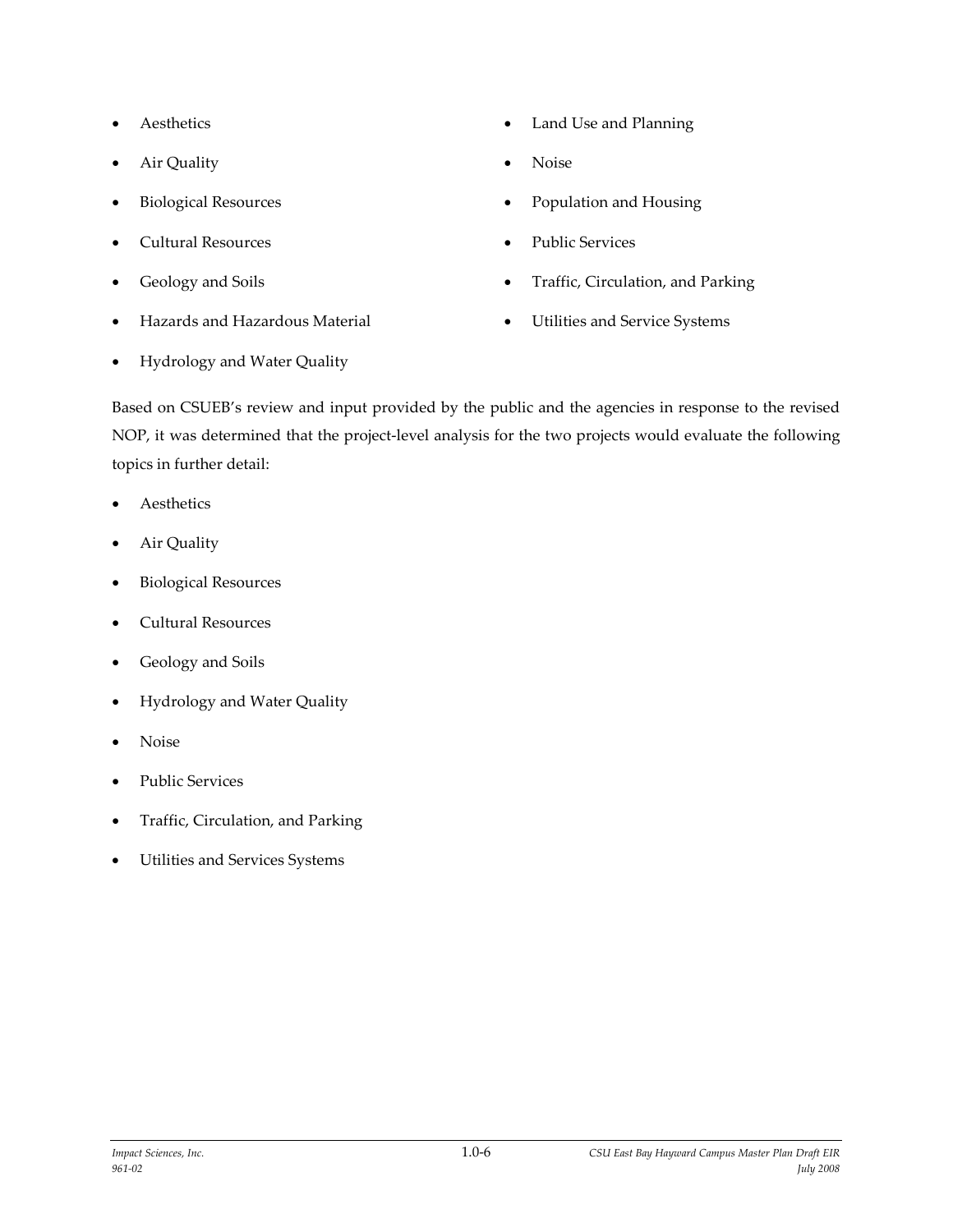For all other resource topics, CSUEB determined that the topics were adequately addressed by the program-level analysis and no additional project or site-specific analysis was needed.

On November 10, 2008, the University issued the 2009 Draft EIR on the CSUEB Hayward Campus Master Plan. As mandated by state law, a 45-day public comment period (November 10, 2008, through December 24, 2008) was provided by the University. During this period, CSUEB held two public meetings on the Draft EIR on November 18 and December 9, 2008, to receive verbal comments. Transcripts of the meetings were prepared based on a recording of the meeting proceedings. During the 2009 Draft EIR public review period, the University also received written comments on the 2009 Draft EIR.

Section 15088 of the CEQA Guidelines requires that the Lead Agency responsible for the preparation of an EIR evaluate comments on the draft EIR related to environmental issues and prepare a written response addressing each of the comments. The intent of the final EIR is to provide a forum to air and address comments pertaining to the information and analysis contained within the draft EIR, and to provide an opportunity for clarifications, corrections, or minor revisions to the draft EIR as needed.

The 2009 Final EIR includes a summary of the verbal comments and the written comments received on the 2009 Draft EIR. The 2009 Final EIR also includes changes to the 2009 Draft EIR. The Board of Trustees certified the 2009 Final EIR and approved the project on September 22, 2009. As described above, the City and two neighborhood groups filed a petition for writ of mandamus challenging the 2009 EIR and project approval under CEQA. On November 30, 2015, the Court of Appeal issued and published a revised opinion which affirmed the 2009 Final EIR and project approval was consistent with CEQA with the exception of the 2009 Final EIR's analysis of the project's potential impacts on adjacent parklands. *See City of Hayward v. Trustees of the California State University*, 242 Cal.App.4th 833 (2015) (*"City of Hayward"*). The Court of Appeal also directed the Board of Trustees to reconsider its findings on the feasibility of funding the University' fair share of off-campus traffic mitigation measures in light of the guidance provided by the California Supreme Court in *City of San Diego v. Board of Trustees of the California State University* (2015) 61 Cal.4th 945 ("*City of San Diego*"). The Court of Appeal then remanded the case back to the Alameda County Superior Court for issuance of a peremptory writ of mandamus in accordance with the Court of Appeal's opinion.

On October 17, 2016, the Alameda County Superior Court entered two judgments (one for the City case, and one for neighborhood group case) and a peremptory writ of mandamus directing the Board of Trustees to set aside and vacate its 2009 approval of the 2009 Final EIR and the project. With respect to the Board of Trustees future reconsideration of the project, the writ directed the Board of Trustees to (1) undertake further studies and proceedings the opinion of the Court of Appeal in *City of Hayward* and CEQA to consider project impacts on two adjacent regional parks, and (2) to reconsider the feasibility of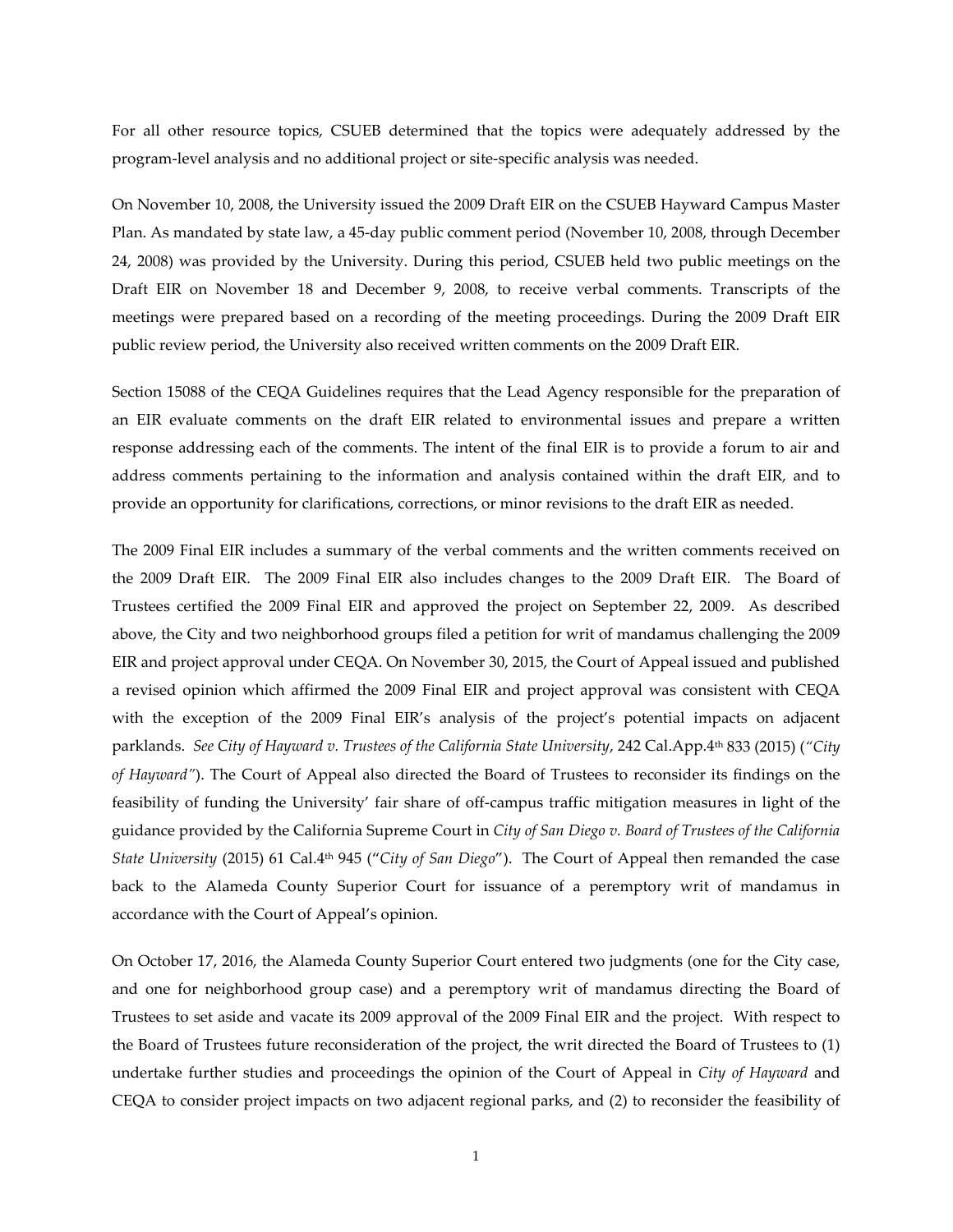funding its fair share contribution of traffic mitigation at off-campus intersections consistent with *City of San Diego*.

Accordingly, the University undertook a new analysis of potential project impacts on adjacent parklands. The University then prepared the draft 2017 PR-EIR which replaces in full the 2009 FEIR's recreation and parkland impact analysis. The draft 2017 PR-EIR was circulated for agency review and public comment for a 45-day period that ended May 11, 2017. The University then prepared the 2017 PR-EIR which is comprised of the final 2017 PR-EIR, including the comments and responses to comments, and the draft 2017 PR-EIR. The University then compiled the 2009 FEIR and the 2017 PR-EIR, which together comprise the 2017 Revised EIR. The Revised Final EIR consists of the following:

- a. The 2009 Draft EIR.
- b. Comments and recommendations received on the 2009 Draft EIR either verbatim or in summary form.
- c. A list or persons of the persons, organizations, and public agencies commenting on the 2009 Draft EIR.
- d. The response of the Lead Agency to significant environmental points raised in the review and consultation process. Items a. through d. constitutes the 2009 Final EIR.
- e. The 2017 Partial Recirculated Draft Environmental Impact Report (2017 Draft PR-EIR)
- f. Comments and recommendations received on the 2017 Draft PR-EIR.
- g. A list of persons of the persons, organizations, and public agencies commenting on the 2017 PR-EIR.
- h. The response of the Lead Agency to significant environmental points raised in the review and consultation process.
- i. Any other information added by the Lead Agency.

# **2.0 FINDINGS ON SIGNIFICANT UNAVOIDABLE IMPACTS OF THE PROJECT**

This section identifies the significant unavoidable impacts that require a statement of overriding considerations to be issued by the Board of Trustees if the CSUEB Hayward Master Plan is approved. Based on the analysis contained in the Revised Final EIR, the following impacts have been determined to fall within this category of "significant unavoidable impacts."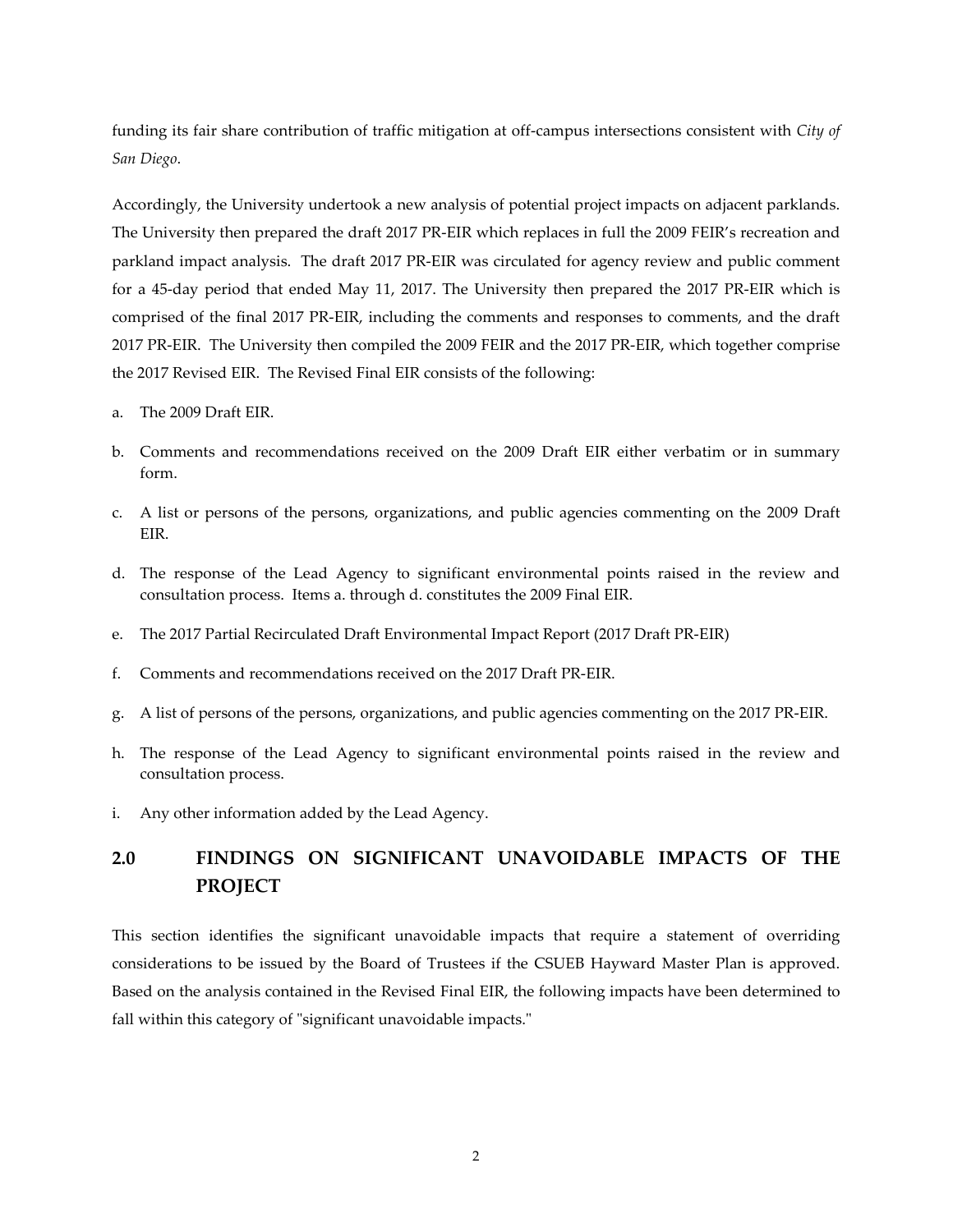# **2.1 Aesthetics Impacts**

## *2.1.1 Unavoidable Significant Impacts*

The analysis in the Revised Final EIR indicates that the project would result in potential significant impacts on a scenic vista from Grandview Avenue (MP Impact AES-1).

#### *2.1.2 Mitigation Measures*

The Board of Trustees finds that there are no feasible measures available to mitigate impacts of the project to scenic vistas from Grandview Avenue to a level less than significant. However, the following measure is identified to partially reduce the impact at the affected viewpoint:

**MP Mitigation Measure AES-1***:* If the potential site located along Grandview Avenue is chosen by California State University East Bay for faculty/staff housing, structures within the complex shall not exceed two stories in height. Additionally, prior to approval by the Board of Trustees, a visual resources impact analysis shall be prepared that includes visual simulations of the proposed faculty housing faculty/staff housing complex to confirm that the proposed design would not result in obstruction of views from the northern side of Grandview Avenue.

### *2.1.3 Findings*

The Board of Trustees finds that since no additional feasible mitigation measures are currently available to substantially reduce the impact to a scenic vista from Grandview Avenue, the impact will be significant and unavoidable. Pursuant to Section 21081(a)(3) of the Public Resources Code, as described in the Statement of Overriding Considerations, the Board of Trustees has determined that specific economic, legal, social, technological, or other benefits, make infeasible the alternatives identified in the EIR and that the identified aesthetics impact is thereby acceptable because of specific overriding considerations (see Section 9.0, Statement of Overriding Considerations, below).

## **2.2 Air Quality Impacts (Project-specific and Cumulative)**

# *2.2.1 Unavoidable Significant Impacts*

Campus development under the proposed Master Plan would generate operational criteria pollutant emissions from increased vehicular trips to and from the campus and from on-site stationary (e.g., a 25,000–35,0000-square-foot campus central heating and cooling plant that would house centralized chillers, cooling towers, boilers, and pumps) and area sources (e.g., consumer products and landscape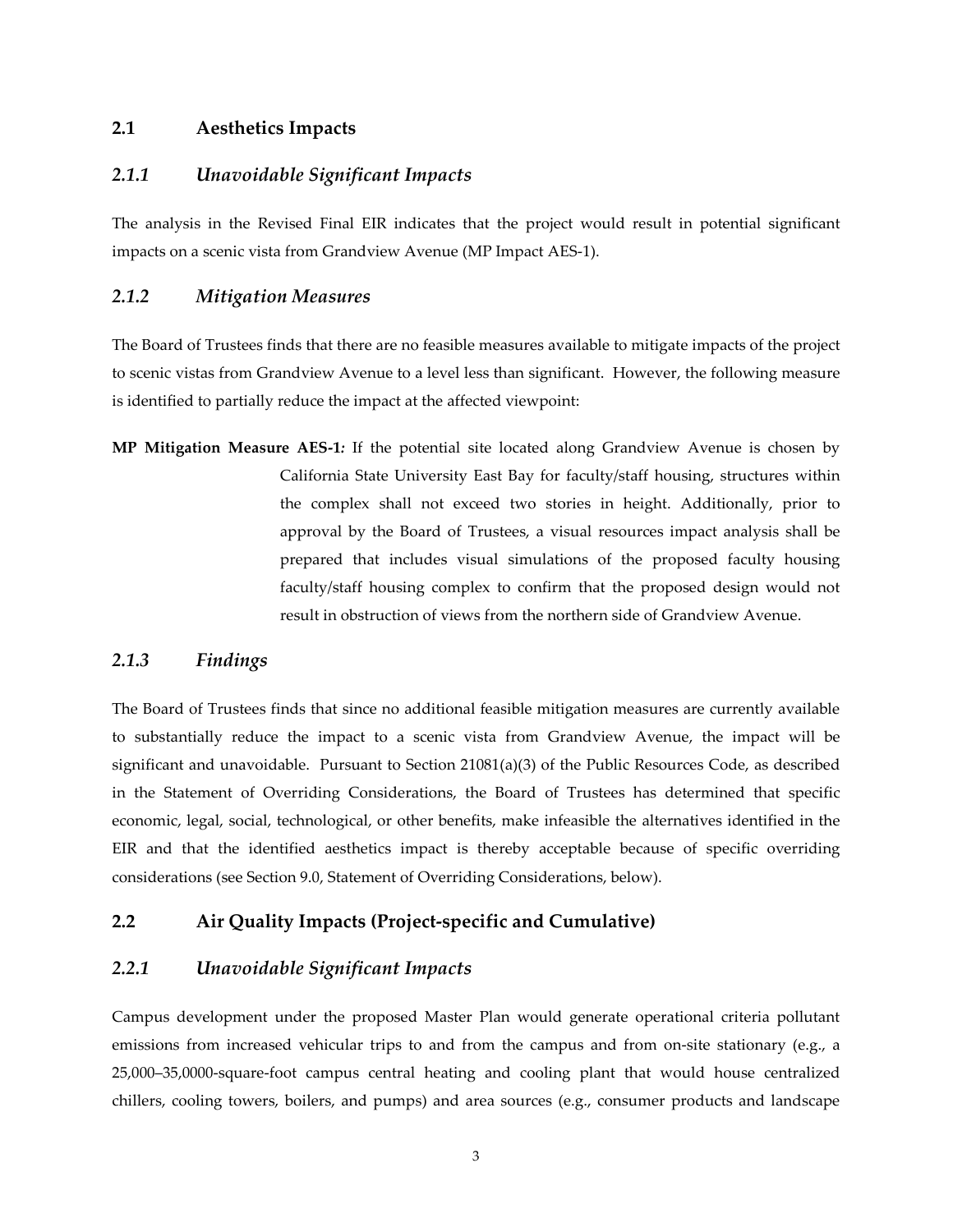maintenance equipment). In addition, construction activity would occur almost continuously on the campus through buildout of the proposed Master Plan and would therefore be a constant source of criteria pollutant emissions. Ongoing emissions associated with the day-to-day activities of the campus under the proposed project, including on-going construction, would exceed the BAAQMD thresholds of emissions for ROG, NOX, and PM10 and could therefore conflict or obstruct with implementation of the regional air quality plan (MP Impact AIR-2). In addition, the proposed Master Plan would result in a cumulatively considerable net increase of these criteria pollutants for which the project region is in nonattainment under an applicable federal or state ambient air quality standard (MP Impact AIR-6).

### *2.2.2 Mitigation Measures*

The Board of Trustees finds that there are no feasible measures available to mitigate impacts of the project related to criteria pollutants to a level less than significant. However, the following mitigation measures are identified to partially reduce the project-specific and cumulative impacts:

**MP MM AIR-2a**: Implement MP Mitigation Measure TRANS-1. (Refer to Section 2.4.2 of this document)

- **MP MM AIR***-***2b**: To the extent feasible, future development within the campus shall incorporate the strategies to reduce energy demand and associated air emissions as listed in Table 4.2-11 (in the Revised Final EIR).
- **MP MM AIR-2c***:* The Campus will work with ABAG to ensure that campus growth is accounted for in the regional population forecasts and with the BAAQMD to ensure that campus growth-related emissions are accounted for in future air quality planning efforts.
- **MP MM AIR-6**: Implement **Mitigation Measures AIR-1, AIR-2a**, and **AIR-2b**. (Refer to Section 3.2.2 of this document for Mitigation Measure AIR-1)

### *2.2.3 Findings*

The Board of Trustees finds that no additional feasible mitigation measures are currently available to substantially reduce emissions of criteria pollutants that could result in conflicting or obstruction implementation of the regional air quality plan. In addition the Board of Trustees finds that no additional feasible mitigation measures are currently available to substantially reduce cumulative impacts to an applicable federal or state ambient air quality standard for which the project is in nonattainment. Therefore, the impacts will be significant and unavoidable. Pursuant to Section 21081(a)(3) of the Public Resources Code, as described in the Statement of Overriding Considerations, the Board of Trustees has determined that specific economic, legal, social, technological, or other benefits, make infeasible the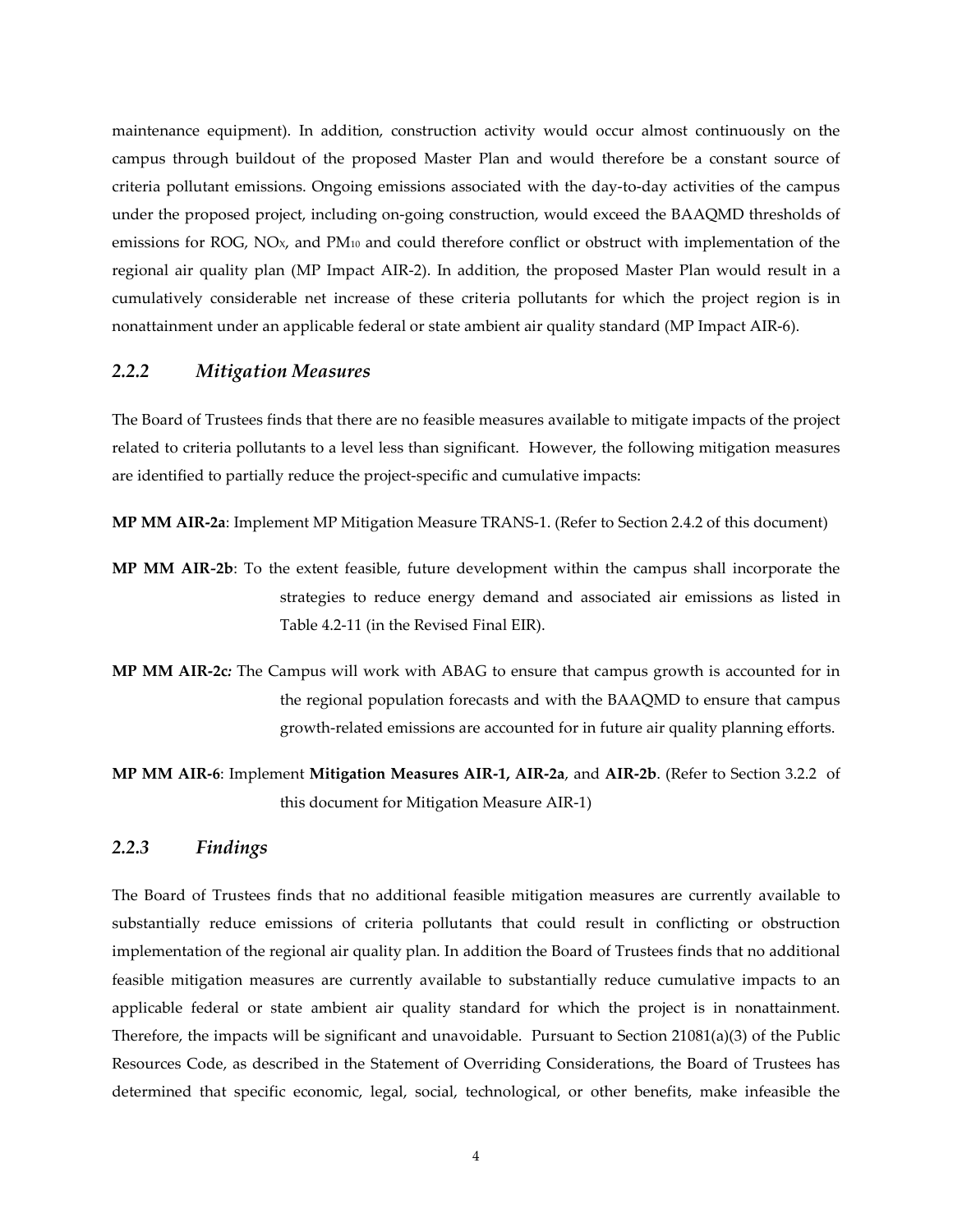alternatives identified in the EIR and that the identified air quality impacts are thereby acceptable because of specific overriding considerations (see Section 9.0, Statement of Overriding Considerations below).

# **2.3 Cultural Resources**

# *2.3.1 Unavoidable Significant Impacts*

Implementation of the proposed Campus Master Plan could cause a substantial adverse change in the significance of a historical building or structure, as a result of alteration, removal, or demolition of the building, or alteration of the site associated with project development (MP Impact CULT-2).

# *2.3.2 Mitigation Measures*

The Board of Trustees finds that there are no feasible measures available to mitigate impacts of the project to historical resources on the campus to a level less than significant. However, the following measure is identified to partially reduce impacts to historical resources.

- **MP MM CULT-2a**: Potential historic structures present on the campus will be evaluated as follows in conjunction with specific development projects:
	- Before altering or otherwise affecting a building or structure 50 years old or older, the University shall retain a qualified architectural historian to assess it based on professional standards and State CEQA Guidelines Section 15064.5. The evaluation process shall include the development of appropriate historical background research as context for the assessment of the significance of the structure in the history of the California State University system, the campus, and/or the region. For historic buildings, structures, or features that do not meet the CEQA criteria for a historical resource, no further mitigation is required.
	- For a building or structure that qualifies as a historic resource, the architectural historian and the University shall consider measures that would enable the project to avoid direct or indirect impacts to the building or structure. These measures could include preserving a building on the margin of the project site, using it "as is," or other measures that would not alter the building. If the project cannot avoid modifications to a significant building or structure, the University shall implement MP Mitigation Measure CULT-2b.
- **MP MM CULT-2b**: For a structure or building that has been determined by a qualified architectural historian to qualify as a historical resource, and where avoidance is not feasible, documentation and treatment shall be carried out as described below: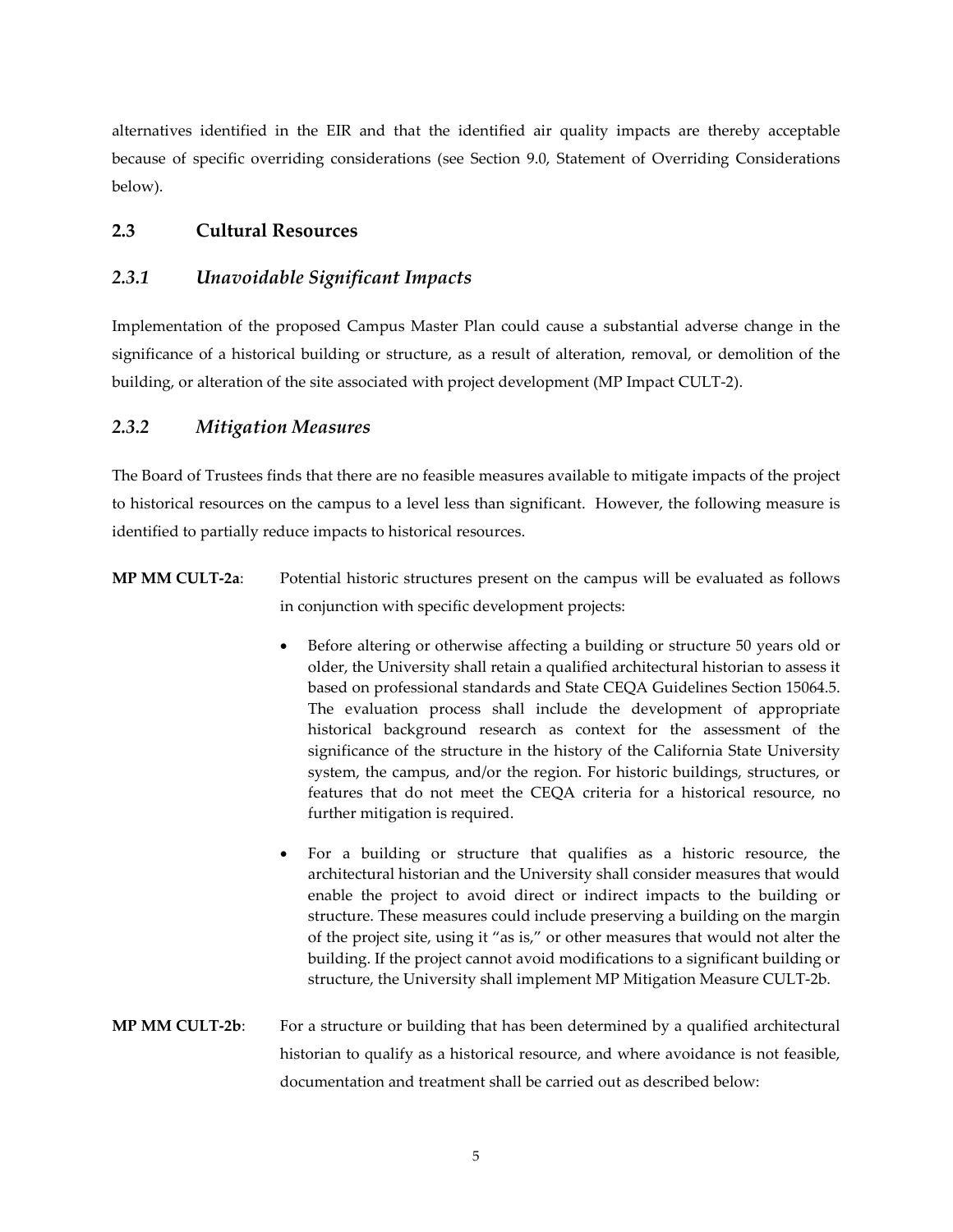- If the building or structure can be preserved on site, but remodeling, renovation or other alterations are required; this work shall be conducted in compliance with the Secretary of the Interior's Standards for the Treatment of Historic Properties with Guidelines for Preserving, Rehabilitating, Restoring, and Reconstructing Historic Building.
- If a significant historic building or structure is proposed for major alteration or renovation, or to be moved and/or demolished, the University shall ensure that a qualified architectural historian thoroughly documents the building and associated landscaping and setting. Documentation shall include still and video photography and a written documentary record of the building to the standards of the Historic American Building Survey (HABS) or Historic American Engineering Record (HAER), including accurate scaled mapping, architectural descriptions, and scaled architectural plans, if available. A copy of the record shall be deposited with the CSUEB Hayward Library. The record shall be accompanied by a report containing site-specific history and appropriate contextual information. This information shall be gathered through site specific and comparative archival research, and oral history collection as appropriate.
- If preservation and reuse at the site are not feasible, the historical building shall be documented as described above and, when physically and financially feasible, be moved and preserved or reused.
- If the nature and significance of the building is such that its demolition or destruction cannot be fully mitigated through documentation in the opinion of the qualified architectural historian, the University shall reconsider project plans in light of the high value of the resource, and implement modifications to the proposed project that would allow the structure to be preserved intact. These could include project redesign, relocation, or abandonment.

# *2.3.3 Findings*

The Board of Trustees finds that MP Mitigation Measures CULT-2a and CULT-2b are feasible, are adopted, and will reduce some of the project's impacts to historical resources. However, there are some circumstances where documentation of a historical resource will not mitigate the effects of demolition of that resource to a less than significant level. For instance, an impact could be significant and unavoidable if a historic building derives significance from its association with a significant event or person not represented elsewhere, or because a building has exceptional architectural merit or construction. Some values of this kind are not fully preserved through documentation or data recovery. Therefore, there are no feasible mitigation measures that would reduce the identified significant impacts to a level below significant. The impact to historical resources must be considered significant and unavoidable even after implementation of all feasible mitigation measures. Pursuant to Public Resources Code section 21081, subdivision (a)(3), as described in the Statement of Overriding Considerations, the Board of Trustees has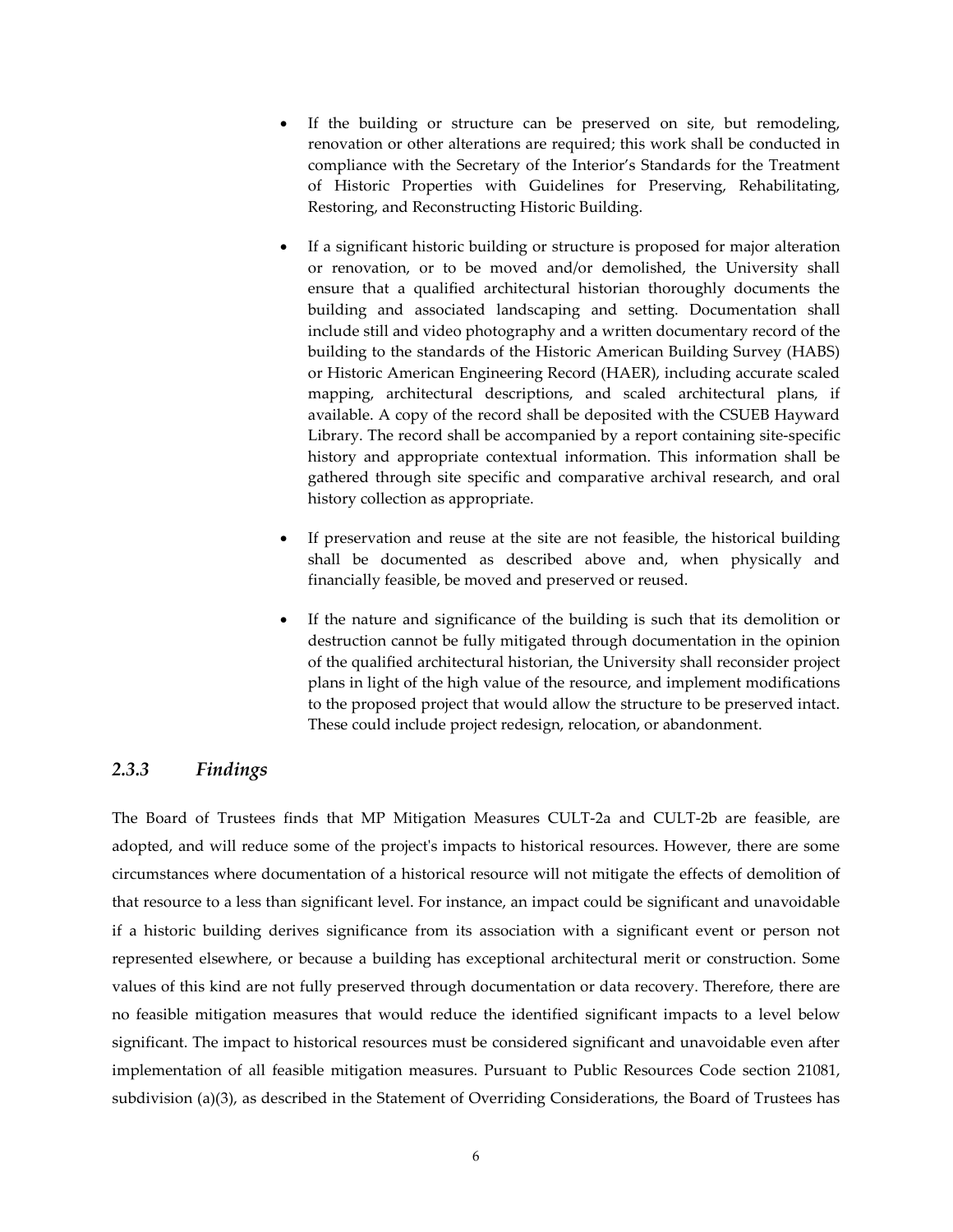determined that specific economic, legal, social, technological, or other considerations make infeasible the alternatives identified in the EIR and the identified impact to historical resources is thereby acceptable because of specific overriding considerations. (See Section 9.0, Statement of Overriding Considerations below.)

# **2.4 Transportation and Traffic**

# *2.4.1 Unavoidable Significant Impacts*

The analysis in the Revised Final EIR indicates that full buildout of the campus under the proposed Master Plan, with and without the Third Entrance (on Hayward Boulevard), will contribute to substandard intersection operations at eight study intersections, in either the AM peak hour or PM peak hour, or both peak hours (MP Impact TRANS-1). The projected poor service levels are the result of substantial cumulative traffic growth, in addition to project traffic. As for vehicle trips generated by campus growth under the proposed Master Plan, the travel demand management programs and policies outlined in the proposed Master Plan are intended to reduce the net new vehicle trips generated by campus growth, which would in turn lessen the significance of the intersection impacts. In addition, the analysis in the Revised Final EIR finds that campus development under the proposed Master Plan will substantially increase volumes on several segments of the Congestion Management Program (CMP) or Metropolitan Transit System (MTS) networks (MP Impact TRANS-5).

# *2.4.2 Mitigation Measures*

The University Board of Trustees finds that there are no feasible measures available to mitigate impacts of the proposed Master Plan to intersection operations at eight study intersections. However, the following mitigation measure is identified to partially reduce the impact at the affected intersections and affected segments of the CMP or MTS networks:

**MP MM TRANS-1a**: The University shall prepare a comprehensive TDM Implementation Plan that includes the steps necessary to plan for, fund, implement, and monitor the effectiveness of the measures outlined in the Master Plan TDM section and listed below.

#### **Improved Transit Service**

• Enhanced AC Transit Route 92 service to the Downtown Hayward BART station, ensuring frequent headways from 6 AM to 11 PM; that are coordinated with BART arrival times to meet passenger demand, provided free to University staff, faculty, and students.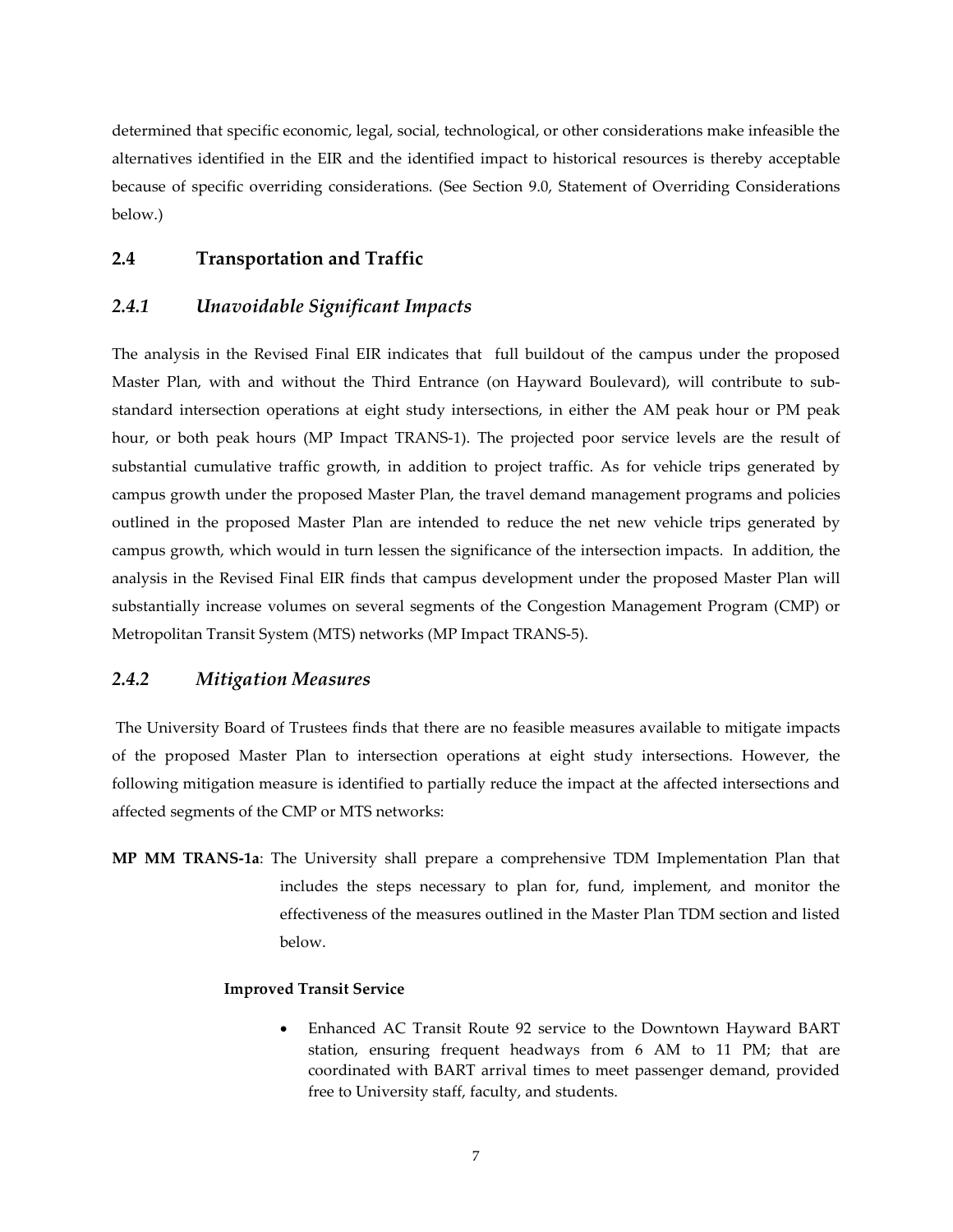#### **Alternative Mode Use Incentives**

- Discounted or free AC Transit passes for all students, faculty and staff
- Discounted BART tickets for students, faculty and staff through the Commuter Check program or a similar program; or a 'Clean Air Cash' program where those choosing to commute by BART receive a cash payment and are not allowed to purchase a normal parking permit
- Carpool matching service and vanpool program
- Preferential parking for carpools and vanpools
- Continued participation in the Alameda County Congestion Management Agency's Guaranteed Ride Home program for alternative mode users
- Provision of a flexible car rental service program (carsharing) on campus to provide access to vehicles for those who choose not to commute to campus by car or residents who do not maintain a car on campus
- Provision for participants in alternative mode programs to purchase a certain number of single-day parking permits to allow for commute flexibility and promote alternative mode use for those who may occasionally need to use a car.

#### **Parking Management**

- Provide a scaled parking permit pricing structure that ties the cost of parking to the level of use and location, and that provides the funding needed to maintain and operate the parking system, including provision of new parking lots/structures. In planning for future permit price changes, aim to increase parking costs to a level even with the costs of commuting by bus or BART to the campus to the extent feasible within the context of CSU collective bargaining agreements and equity for students.
- Manage the campus parking supply to achieve a peak occupancy level of 85 percent, to avoid over-supply when new lots/structures are provided and undersupply when new buildings are constructed on sites identified in the Hayward Campus Master Plan.

#### **TDM Implementation Plan Development**

As part of its TDM Implementation Plan for the Hayward campus, the University will undertake an alternative transportation and parking study to fully evaluate the cost and projected effectiveness of the strategies listed by the City along with others identified in the Hayward Campus Master Plan. The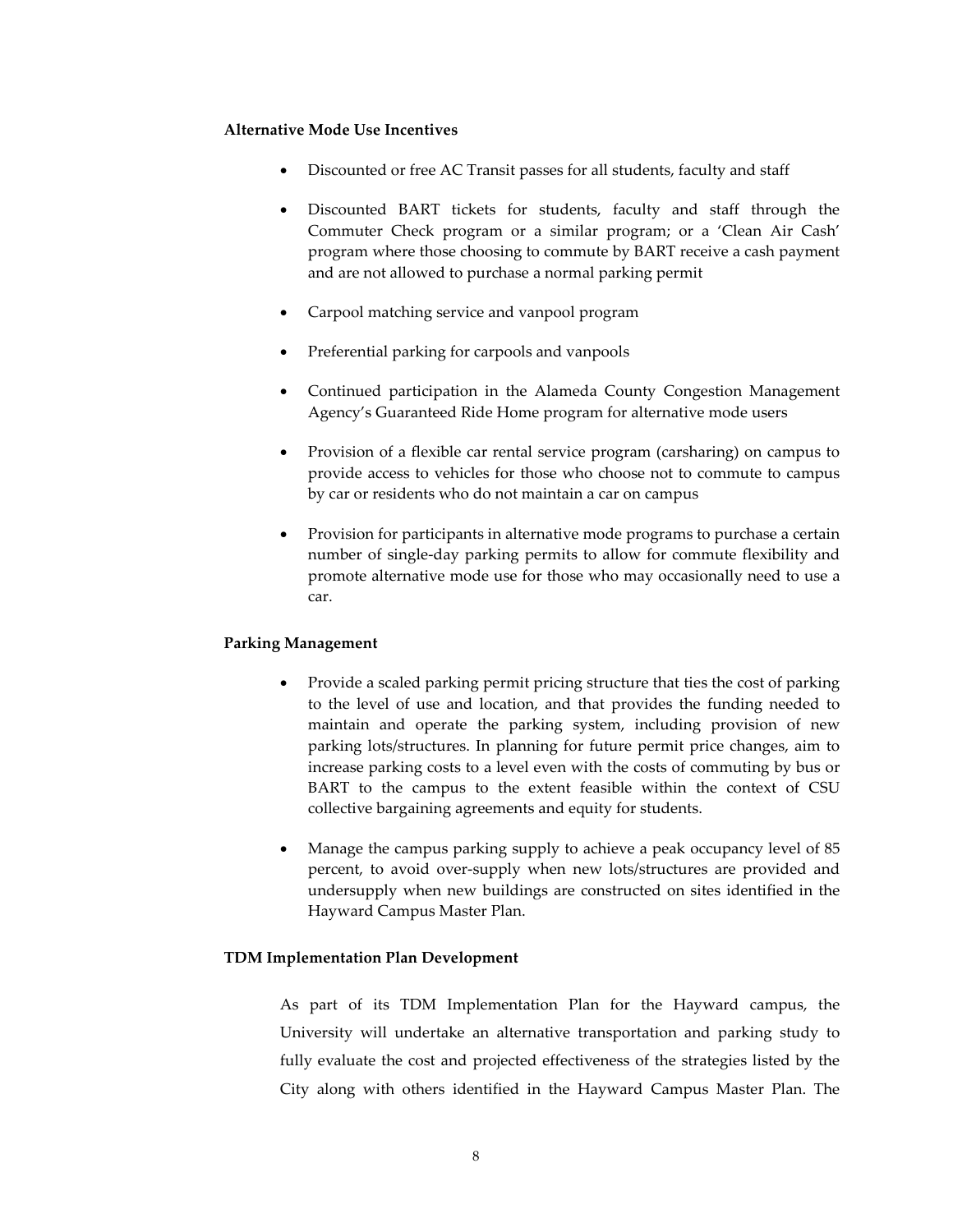study will identify alternative combinations of strategies, recommend a preferred combination, and identify specific targets for trip reduction, transit ridership, carpooling, parking provision, and parking permit pricing at regular intervals, scaled to projected enrollment growth and campus building plans. The TDM Implementation Plan will include a monitoring program at three-year intervals tied to the phasing of capital construction and enrollment growth. The monitoring program will include detailed counts at all entrances to assess the relationship between automobile use, other modes of access, and enrollment growth. A critical aspect of the monitoring program will be to ascertain the elasticity of demand for transit in relation to students' and employees' travel patterns, the level of transit service available, cost of automobile use, and parking management. The TDM Implementation Plan will also consider how the provision of additional housing, food service, and convenience services on campus will reduce the need for off-campus trips, particularly at peak hours. This study and implementation plan will be completed within two years of the adoption of the Master Plan. Based on the TDM Implementation Plan, the University will review its congestion management analysis and revise as warranted. The University will provide an annual report to the City regarding progress on the implementation of the TDM Plan as well as the results of the monitoring, the strategies being implemented, and the effectiveness of these strategies in reducing vehicular traffic.

The City and University will develop a plan and enter into a Memorandum of Understanding (MOU) to address the deficiencies at City intersections and/or roadway segments significantly impacted by the implementation of the Hayward Campus Master Plan and determine appropriate cost sharing based on a fair share analysis. The MOU will include a timetable for improvements at relevant City intersections and a schedule for University contributions tied to capital improvements that support enrollment growth that significantly increases traffic.

**MP MM TRANS-1b**: The University will conduct periodic traffic counts at the primary gateways (Harder Road, Carlos Bee Boulevard, and the new Third Entrance if and when constructed) to monitor the effectiveness of new TDM programs as they are implemented. This information will be helpful in fine-tuning the TDM programs to ensure maximum effectiveness at reducing growth in single-occupant vehicle travel.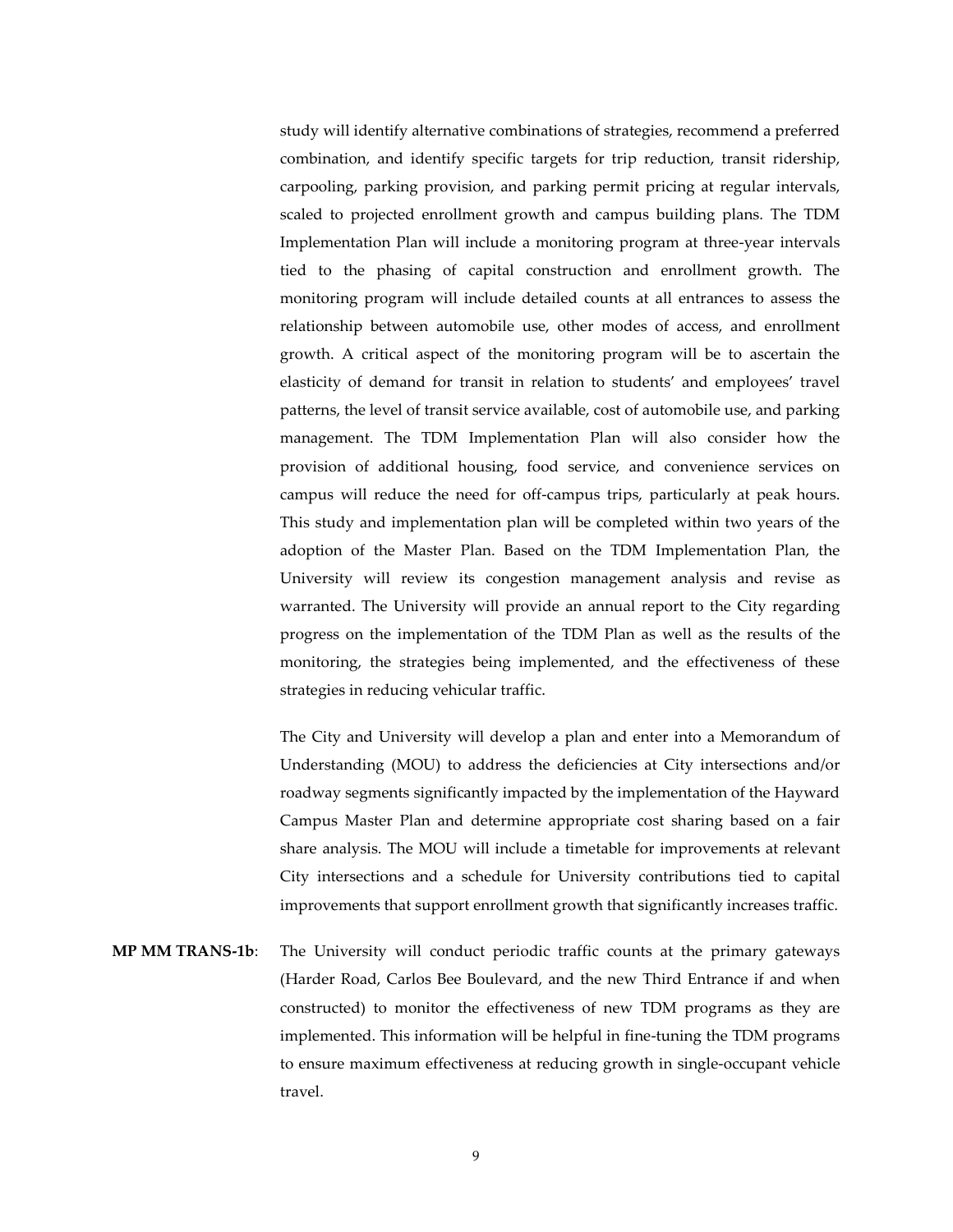**MP MM TRANS-5:** The City of Hayward should review the projected volume growth on the CMP and MTS networks within the City and prepare a deficiency plan to address future projected deficiencies. If, as a result of the implementation of the Master Plan, any of the CMP facilities fall to LOS F as part of the LOS Monitoring Program, then the University will work with the City to prepare a deficiency plan that will include mitigation measures to eliminate the deficiency and determine appropriate funding based on a fair share analysis.

# *2.4.3 Findings*

The Board of Trustees finds that further physical improvements to the intersections significantly and adversely affected by buildout of the Master Plan are not feasible. An assessment of the potential effectiveness of full implementation of the TDM measures listed above indicates that peak hour vehicle trips could be reduced by approximately 300 AM peak hour trips and 400 PM peak hour trips, or about 24 percent and 20 percent of the total peak hour trip generation in the AM and PM peak hours, respectively. While this would reduce the additional delay caused by the proposed project at the impact locations, it would not reduce the impacts to a less than significant level. There are no feasible mitigation measures that would reduce the identified significant impacts to a level below significant. Therefore, the potential impacts to traffic must be considered unavoidably significant even after implementation of all feasible mitigation measures. Pursuant to Public Resources Code section 21081, subdivision (a)(3), as described in the Statement of Overriding Considerations, the Board of Trustees has determined that specific economic, legal, social, technological, or other considerations make infeasible the alternatives identified in the EIR and the identified impacts to traffic are thereby acceptable because of specific overriding considerations. (See Section 9.0, Statement of Overriding Considerations, below.)

If, as a result of the implementation of the Master Plan, any of the CMP facilities fall to LOS F as part of the LOS Monitoring Program, then the University will work with the City to prepare a deficiency plan that will include mitigation measures to eliminate the deficiency and determine appropriate funding based on a fair share analysis.

In addition, the University has committed to contributing \$2,331,618.00 to the City to cover the project's fair share contribution for off-site traffic mitigation. This figure is based on certain traffic improvements identified by and within the jurisdiction of the City in order to improve traffic conditions near campus. This off-site traffic mitigation will not mitigate the project's cumulatively significant and unavoidable traffic impacts to the eight intersections and seven roadway segments identified in the Revised Final EIR, as it is physically infeasible to construct further improvements to these intersections and segments. The additional off-campus traffic mitigation improvements will require funding over a period of 20-30 years.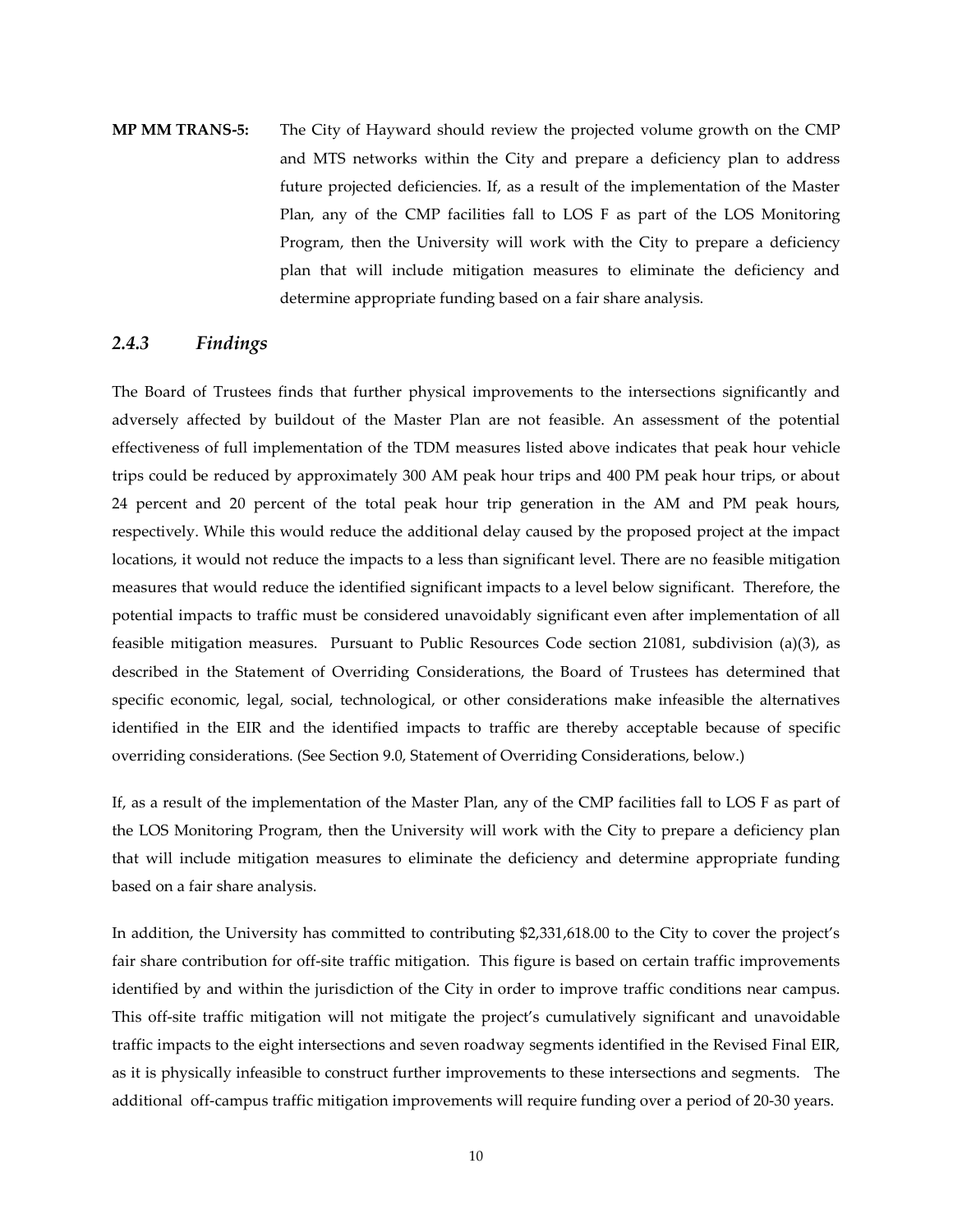The Board of Trustees hereby approves the project traffic mitigation fair share calculation of \$2,331,618.00. The funds are expected from future state capital or operating budget funding, the CSU, self-support entities and/or other entities to address an addition of academic space generating FTES capacity. The Board of Trustees will include the proportional share of the off-site fair share mitigation payment in the budget for each individual Master Plan project that adds academic space generating capacity for an increase in FTES. The fair share mitigation funds would be deposited into a restricted account whereby funds would be released to the City when the designated traffic improvement has been designed, budgeted and approved by the City for construction, and the City has secured all remaining funds and approvals necessary to proceed with and complete the construction of the traffic improvement. This process would be documented in a memorandum of understanding with the City consistent with project mitigation measures TRANS-1a and TRANS-5. This process is designed and intended to comply with the California Supreme Court's directions and guidance in *City of Marina v. Board of Trustees of California State University*, 39 Cal.4th 341 (2009), *City of San Diego, City of Hayward*, the peremptory writ of mandamus and University policy.

There are no feasible mitigation measures that would reduce the identified significant impacts to a level below significant. Therefore, the potential impacts to traffic must be considered unavoidably significant even after implementation of all feasible mitigation measures. Pursuant to Public Resources Code section 21081, subdivision (a)(3), as described in the Statement of Overriding Considerations, the Board of Trustees has determined that specific economic, legal, social, technological, or other considerations make infeasible the alternatives identified in the EIR and the identified impacts to traffic are thereby acceptable because of specific overriding considerations.

# **3.0 FINDINGS ON SIGNIFICANT BUT MITIGATED IMPACTS**

This section identifies significant adverse impacts of the project that require findings to be made under Public Resources Code section 21081 and CEQA Guidelines section 15091. The Board of Trustees finds that, based upon substantial evidence in the record, adoption of the mitigation measures set forth below will reduce the identified impacts to less than significant levels.

### **3.1 Aesthetics**

# *3.1.1 Potential Significant Impacts*

The analysis in the Revised Final EIR finds that implementation of the proposed Master Plan would create a new source of substantial light or glare which could adversely affect day or nighttime views in the area. Projects located along the edges of the campus would introduce new light and glare into areas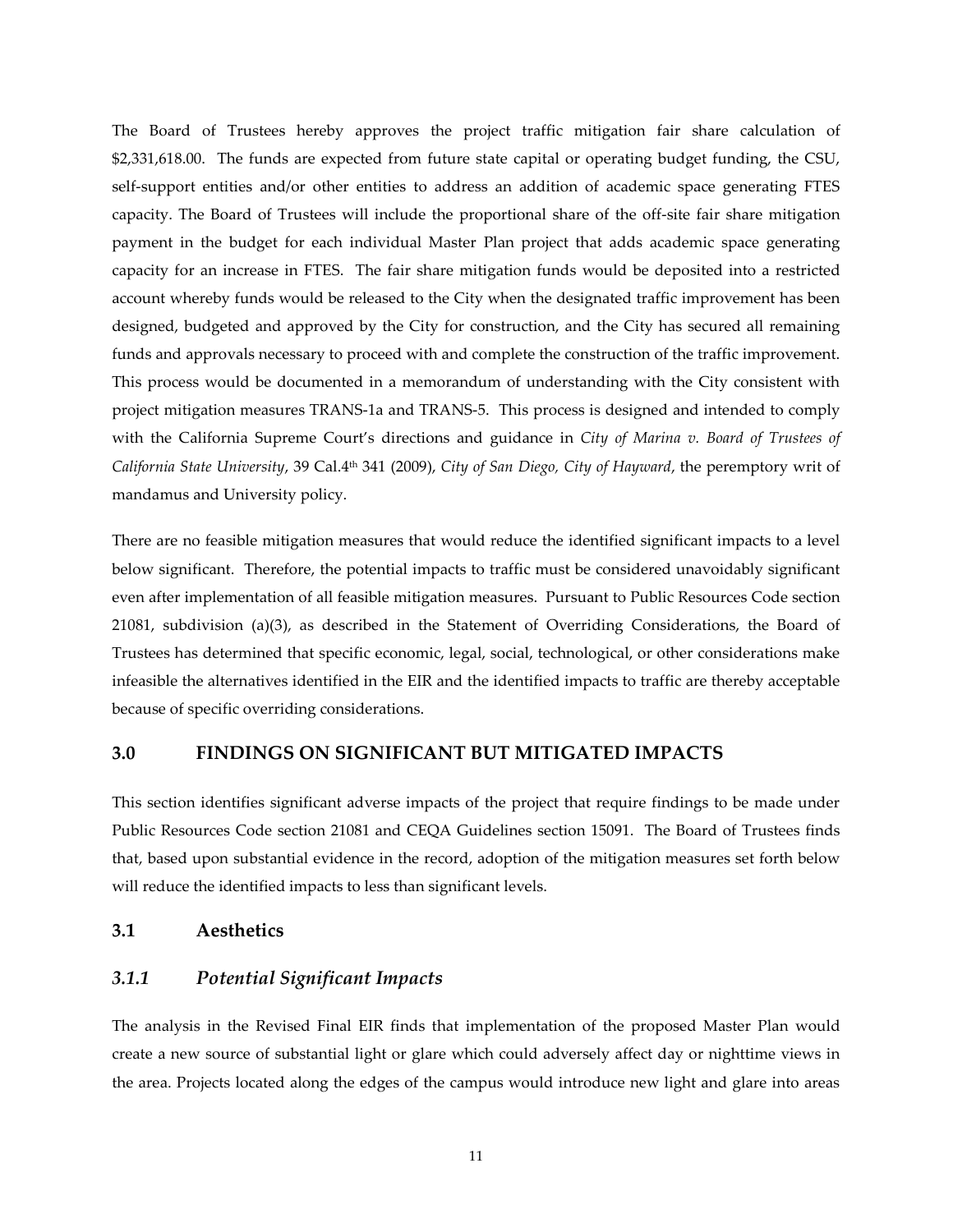that are generally dark at night. Without careful planning of outdoor lighting in these areas, the impact related to nighttime light and glare would be potentially significant (MP Impact AES-4).

# *3.1.2 Mitigation Measures*

The Board of Trustees finds that, based on substantial evidence in the record, the potentially significant aesthetics impacts of the project will be reduced to less than significant levels by implementation of the following mitigation measure.

**MP MM AES-4:** All future projects along the outer edge of existing campus development will be reviewed by the University for their potential to result in light spill and glare and measures such as use of downward directed lighting, cut-off type lighting, and minimal lighting for safe operations will be incorporated into the projects.

# *3.1.3 Findings*

The Board of Trustees finds that the above mitigation measure is feasible, is adopted, and will reduce the potential aesthetics-related impact of the project to a less than significant level. Accordingly, the Board of Trustees finds that, pursuant to Public Resources Code section 21081, subdivision (a)(1), and CEQA Guidelines section 15091, subdivision (a)(1), changes or alterations have been required in, or incorporated into, the project which mitigate or avoid potentially significant aesthetics-related impacts of the project as identified in the Revised Final EIR.

# **3.2 Air Quality**

### *3.2.1 Potential Significant Impacts*

The analysis in the Revised Final EIR finds that construction of the CSUEB Hayward Campus Master Plan would generate short-term emissions of fugitive dust and asbestos that could adversely affect local air quality in the vicinity of the construction site. BAAQMD does not require quantification of construction emissions; rather it emphasizes effective and comprehensive control measures to minimize the generation of PM10 fugitive dust. If all of the appropriate dust-control measures specified in the *BAAQMD CEQA Guidelines*, Table 2, Feasible Control Measures for Construction Emissions of PM10, are implemented, the district considers the impact related to construction emissions to be less than significant (BAAQMD 1999, p. 14). In addition to the fugitive dust control measures, the University would also be subject to the requirements of Regulation 11, Rule 2 (Asbestos Demolition, Renovation, and Manufacturing), which would reduce asbestos exposure impacts to a less than significant level. In the event that campus development projects did not implement BAAQMD recommended dust control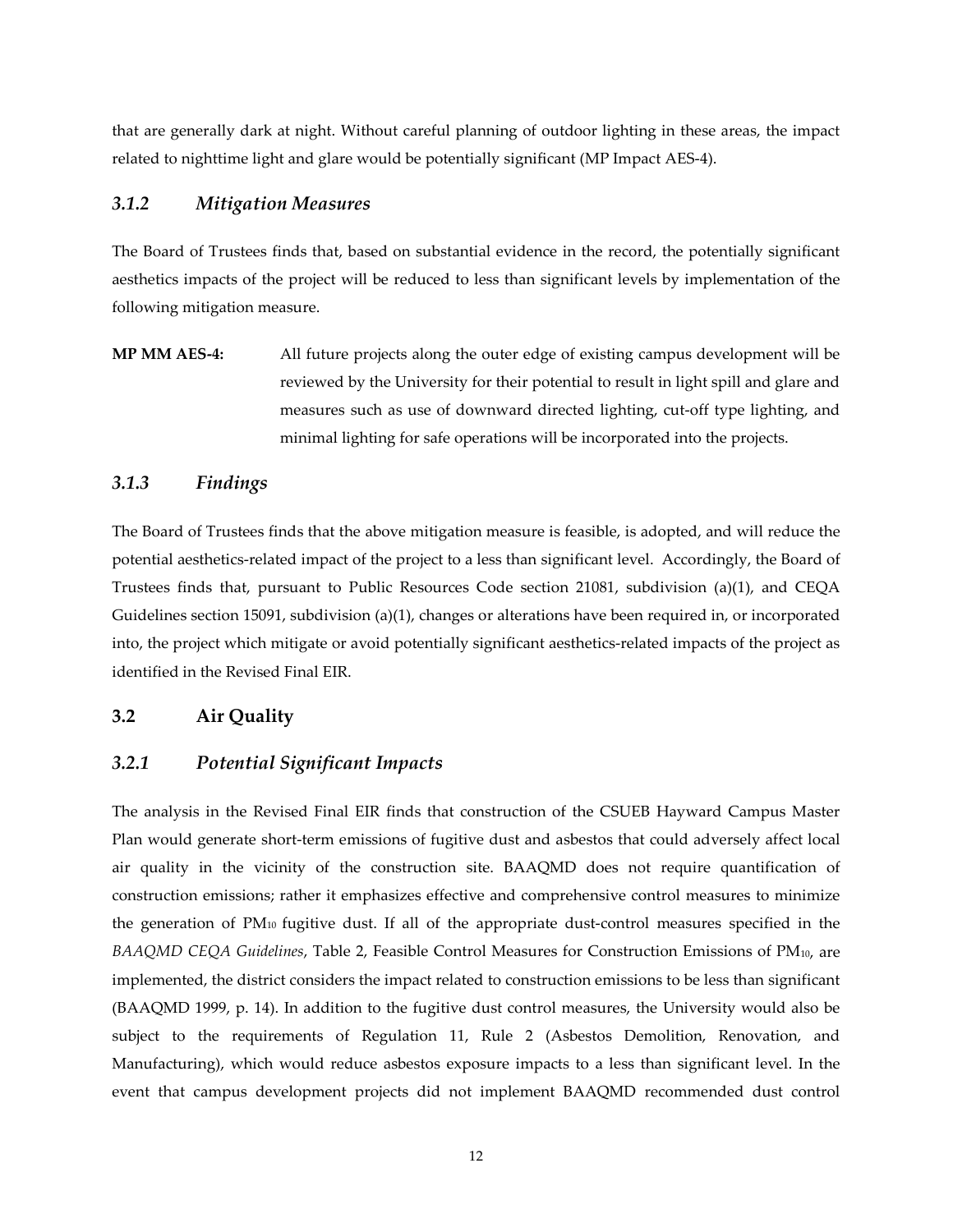measures or the requirements of Regulation 11, Rule 2, campus construction would result in a significant impact related to construction emissions (MP Impact AIR-1).

The Revised Final EIR also finds that the proposed Master Plan could expose individuals to toxic air contaminants. Sources of toxic air contaminants (TACs) around and within the campus include diesel buses and trucks, laboratory emissions, central plant generators and boilers, water heaters/boilers in individual buildings, and emergency generators. The BAAQMD is responsible for administering federal and state regulations related to TACs. In compliance with federal law, BAAQMD Regulation 11, Hazardous Pollutants, implements federal national emissions standards for hazardous air pollutants (NESHAPs) and [maximum achievable control technology \(MACT\) r](http://www.epa.gov/ttn/atw/mactfnlalph.html)equirements through the federal operating permit program. The BAAQMD will grant a permit for a new or modified stationary sources if the sources meet either of the following impact criteria (1) the estimated incremental cancer risk from the project is less than 1 in one million; or (2) the estimated incremental risk is less than 10 in one million, and the toxics best available control technology (TBACT), which are standards to reduce TAC emissions, will be implemented. Therefore, compliance with BAAQMD permit requirements for stationary sources of TACs would ensure that the impact would not be significant (MP Impact AIR-5).

# *3.2.2 Mitigation Measures*

The Board of Trustees finds that, based on substantial evidence in the record, the potentially significant air quality impacts of the project will be reduced to less than significant levels by implementation of the following mitigation measure.

**MP MM AIR-1a**: The control measures contained in Table 2 of the *BAAQMD CEQA Guidelines* listed below shall be implemented, as appropriate and feasible, during construction of each project under the proposed Campus Master Plan.

> The following Basic Control Measures shall be implemented at all construction sites:

- Water all active construction areas at least twice daily.
- Cover all trucks hauling soil, sand, and other loose materials *or* require all trucks to maintain at least 2 feet of freeboard (i.e., the minimum required space between the top of the load and the top of the trailer).
- Pave, apply water three times daily (or as sufficient to prevent dust from leaving the site), or apply (non-toxic) soil stabilizers on all unpaved access roads, parking areas, and staging areas at construction sites.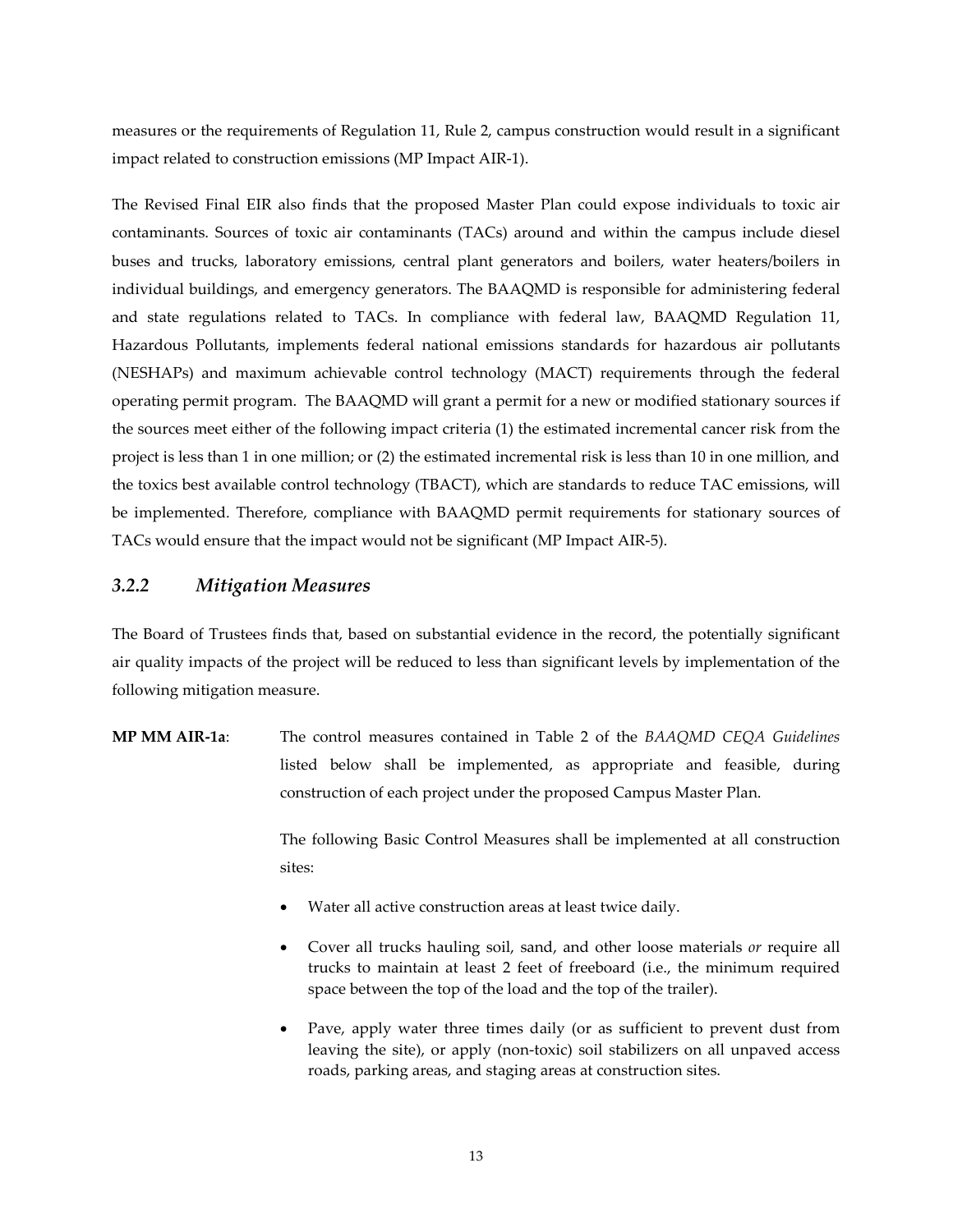- Sweep daily or as appropriate (with water sweepers using reclaimed water if possible) all paved access roads, parking areas, and staging areas at construction sites.
- Sweep streets daily or as appropriate (with water sweepers using reclaimed water if possible) if visible soil material is carried onto adjacent public streets.

In addition to the Basic Control Measures, the following Enhanced Control Measures shall be implemented at construction sites greater than 4 acres in area:

- Hydroseed or apply (non-toxic) soil stabilizers to inactive construction areas (previously graded areas inactive for 10 days or more).
- Enclose, cover, water twice daily (or as sufficient to prevent dust from leaving the site), or apply (non-toxic) soil stabilizers to exposed stockpiles (dirt, sand, etc.).
- Limit traffic speeds on unpaved roads to 15 miles per hour.
- Install sandbags or other erosion control measures to prevent silt runoff to public roadways.
- Replant vegetation in disturbed areas as quickly as possible.

The following Optional Control Measures are strongly encouraged at construction sites that are large in area or located near sensitive receptors, or may, for any other reason, warrant additional emissions reductions:

- Install wheel washers or wash off the tires or tracks of all trucks and equipment leaving the site.
- Install windbreaks or plant trees/vegetative windbreaks at the windward side(s) of construction areas.
- Suspend excavation and grading activity when sustained winds exceed 25 mph.
- **MP MM AIR-1b**: The Campus shall consult with the BAAQMD's Enforcement Division prior to commencing demolition of a building containing asbestos building materials and implement any control measures required by the BAAQMD.
- **MP MM AIR-5**: Prior to issuance of any permit for installation of boilers, chillers, and/or cooling towers within the CSU Hayward Campus, Campus officials shall work with the BAAQMD to ensure that environmental review of projects that will result in new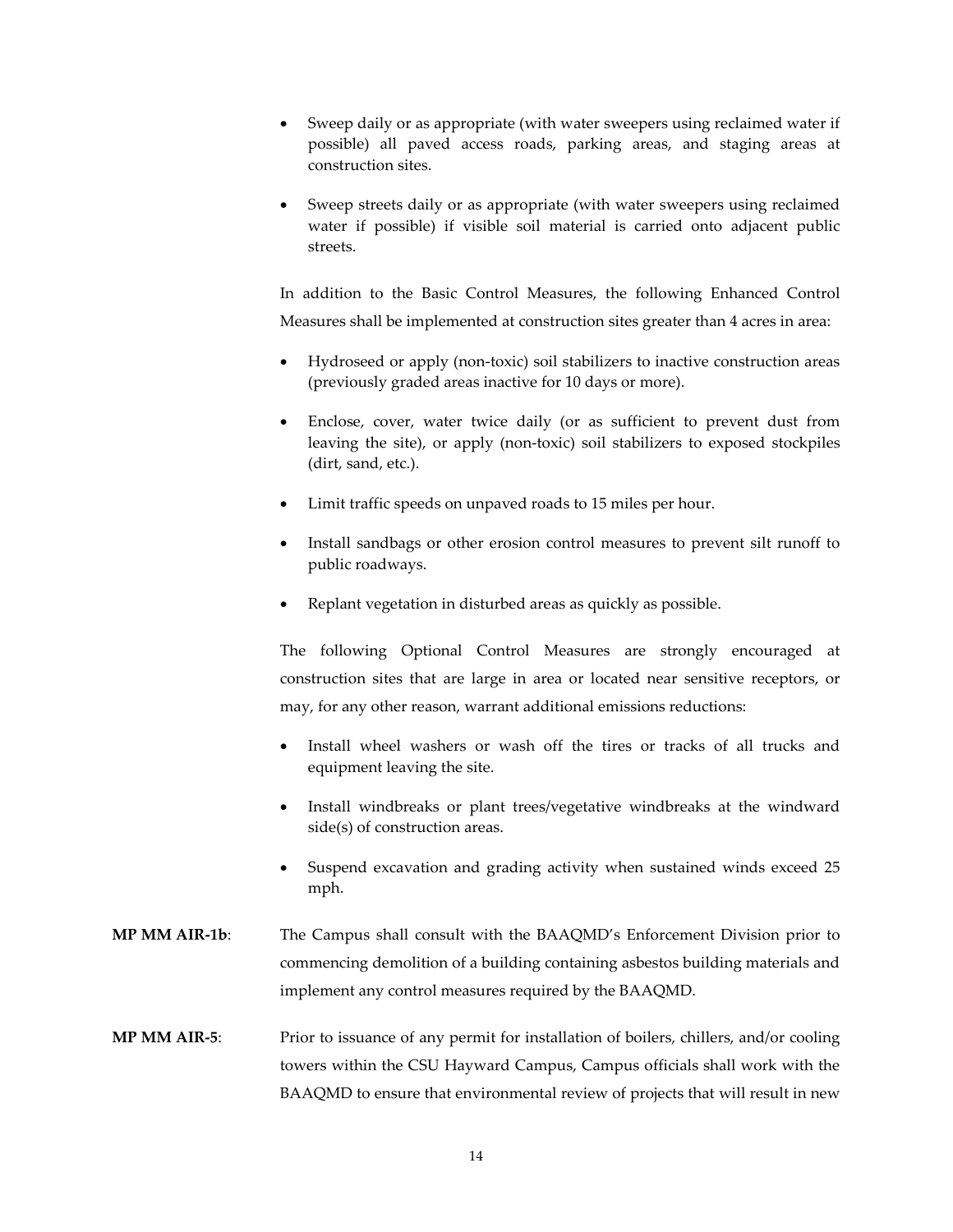TACs (e.g., installation of boilers, chillers, and/or cooling towers, laboratories) is closely coordinated with the BAAQMD's permitting process. The analysis of TACs from these new sources shall be conducted in accordance with the *BAAQMD CEQA Guidelines* and appropriate and feasible mitigation measures shall be developed as necessary to ensure that impacts are reduced to a less-thansignificant level. In the event the cancer risk exceeds 10 in one million, BAAQMD will require implementation of measures that would reduce this risk to less than significant. Mitigation measures that could be incorporated into future projects include, but are not limited to, the establishment of buffer zones, the installation of control devices on equipment, and changes to operational practices.

# *3.2.3 Findings*

The Board of Trustees finds that the above mitigation measures are feasible, are adopted, and will reduce the potential air quality-related impacts of the project to less than significant levels. Accordingly, the Board of Trustees finds that, pursuant to Public Resources Code section 21081, subdivision (a)(1), and CEQA Guidelines section 15091, subdivision (a)(1), changes or alterations have been required in, or incorporated into, the project which mitigate or avoid potentially significant air quality-related impacts of the project as identified in the Revised Final EIR.

# **3.3 Biological Resources**

#### *3.3.1 Potential Significant Impacts*

Implementation of the proposed Master Plan could have a substantial adverse effect on special status species. Most development associated with the implementation of the proposed Master Plan would occur within the developed/landscaped areas. However, the potential faculty/staff housing locations are within either grassland or mixed scrub areas that generally border the developed/landscaped portions of the campus. There is some potential that special status plant species could occur within the grassland and mixed scrub habitats that occur in the potential faculty/staff housing locations. Additionally, three special status bird species (i.e.*,* burrowing owl, Cooper's hawk, white-tailed kite) and five special status bat species (i.e.*,* pallid bat, fringed myotis, long-legged myotis, yuma myotis, and hoary bat) have potential to occur within the central campus and/or the grasslands and mixed scrub area within or bordering the development areas (MP Impact BIO-1).

Implementation of the proposed Master Plan could also have a substantial adverse effect on a riparian habitat or other sensitive natural community. The small drainage and associated bay woodland in the far western portion of the campus is located near a potential faculty/staff housing location. The bay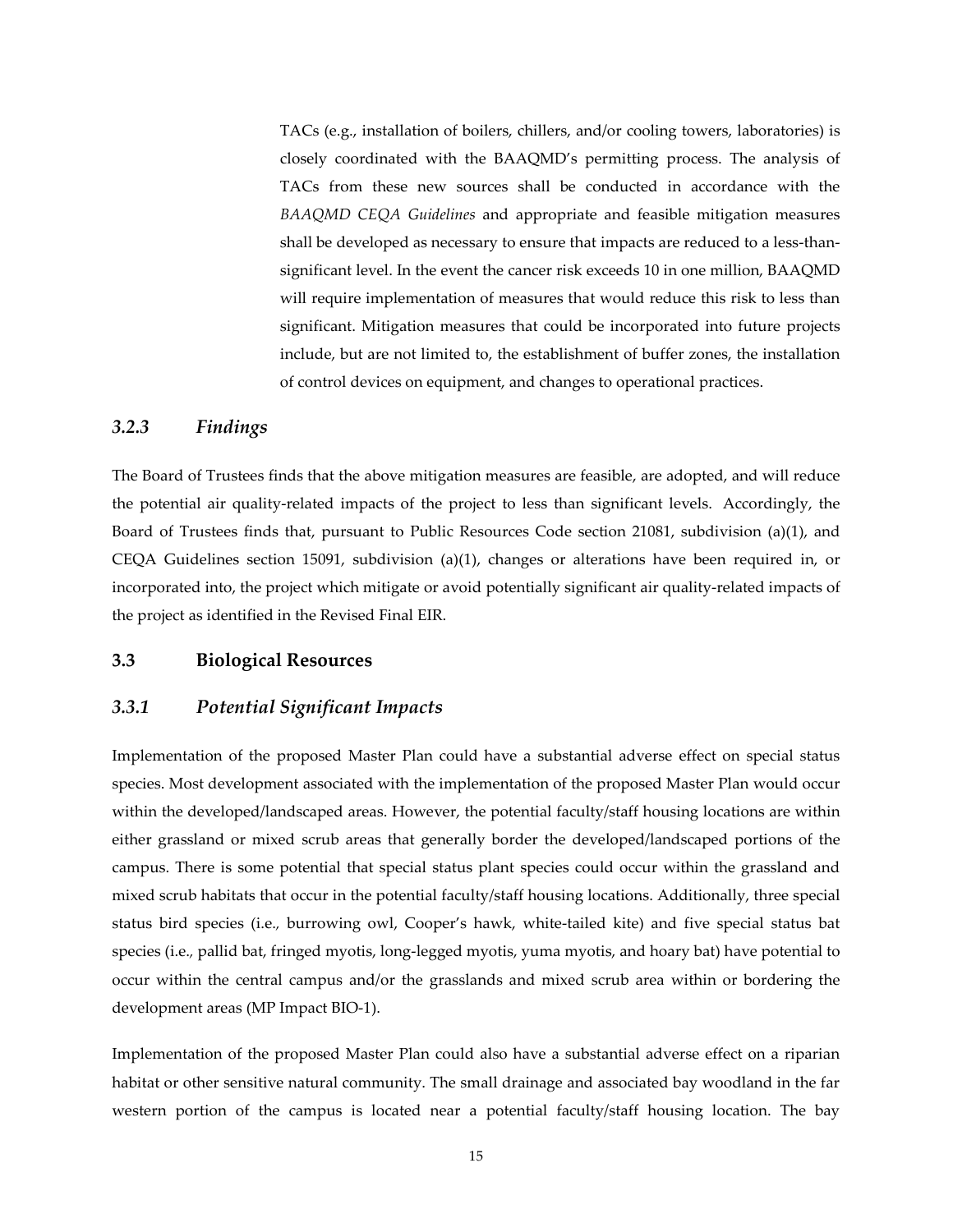woodland is considered to be riparian habitat as it is associated with the drainage and likely falls under the jurisdiction of the CDFG. As the final design of faculty/staff housing at this location is not known, there is potential that associated construction activities could result in the loss of riparian vegetation associated with the nearby drainage (MP Impact BIO-2).

The analysis in the Revised Final EIR also finds that implementation of the proposed Master Plan could have a substantial adverse effect on a federally protected wetland. No creeks, wetlands, or other resources potentially under the jurisdiction of the USACE are present directly within the locations of building sites and other infrastructure improvements associated with the implementation of the Master Plan. However, the small drainage in the far western portion of the campus is near a potential faculty/staff housing location. This drainage is expected to fall under the jurisdiction of the USACE. As the final design of faculty/staff housing at this location is not known, there is potential that associated construction activities and infrastructure (e.g., storm drains) could affect areas of the drainage under the jurisdiction of the USACE (MP Impact BIO-3).

### *3.3.2 Mitigation Measures*

The Board of Trustees finds that, based on substantial evidence in the record, the potentially significant biological resources impacts of the project will be reduced to less than significant levels by implementation of the following mitigation measure.

- **MP MM BIO-1a**: Appropriately timed surveys for locally occurring special-status plant species shall be conducted prior to the commencement of construction activities within grassland and mixed scrub habitats (see **Figure 4.3-1**). The surveys shall occur during the blooming period of the target species (see **Table 4.3-2**). Should any special-status plant species be identified, if feasible, the proposed campus project shall be relocated to avoid the construction-related loss of special-status plants. Alternatively, a mitigation plan shall be developed to offset the loss of specialstatus plants. At a minimum, the plan may include transplanting individual plants (if feasible), collecting seed and reestablishing the population, or protecting and enhancing other populations of the same species of special-status plants.
- **MP MM BIO-1b**: If a construction project is proposed on the campus that would commence anytime during the nesting/breeding season of native bird species potentially nesting/roosting on the site (typically February through August in the project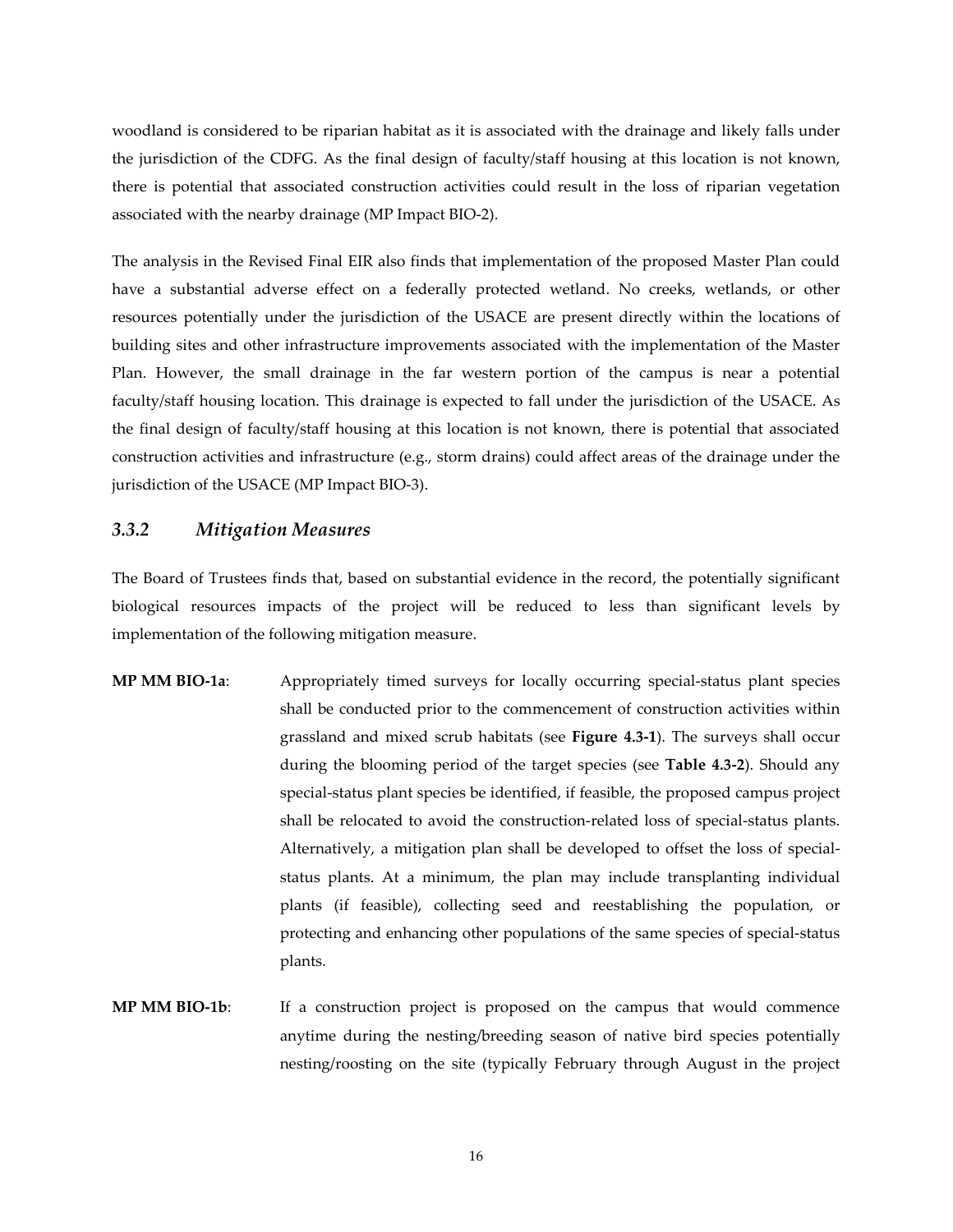region), a pre-construction survey of the project vicinity for nesting birds shall be conducted.

This survey shall be conducted by a qualified biologist (i.e.*,* experienced with the nesting behavior of bird species of the region) within two weeks of the commencement of construction activities that would occur during the nesting/breeding season. The intent of the survey shall be to determine if active nests of special status bird species or other species protected by the Migratory Bird Treaty Act and/or the California Fish and Game Code are present within the construction zone or within 500 feet of the construction zone. The survey area shall include all trees and shrubs, as well as grassland habitats (which could be utilized by burrowing owls) in the construction zone and a surrounding 500 feet area. The surveys shall be timed such that the last survey is concluded no more than two weeks prior to initiation of construction or tree removal. If ground disturbance activities are delayed following a survey, then an additional preconstruction survey shall be conducted such that no more than two weeks will have elapsed between the last survey and the commencement of ground disturbance activities.

If active nests are found in areas that could be directly affected or are within 500 feet of construction and would be subject to prolonged construction-related noise, a no-disturbance buffer zone shall be created around active nests during the breeding season or until a qualified biologist determines that all young have fledged. The size of the buffer zones and types of construction activities restricted within them will be determined through consultation with the CDFG, taking into account factors such as the following:

- Noise and human disturbance levels at the construction site at the time of the survey and the noise and disturbance expected during the construction activity;
- Distance and amount of vegetation or other screening between the construction site and the nest; and
- Sensitivity of individual nesting species and behaviors of the nesting birds.

Limits of construction to avoid an active nest shall be established in the field with flagging, fencing, or another appropriate barrier, and construction personnel shall be instructed on the sensitivity of nest areas. The biologist shall serve as a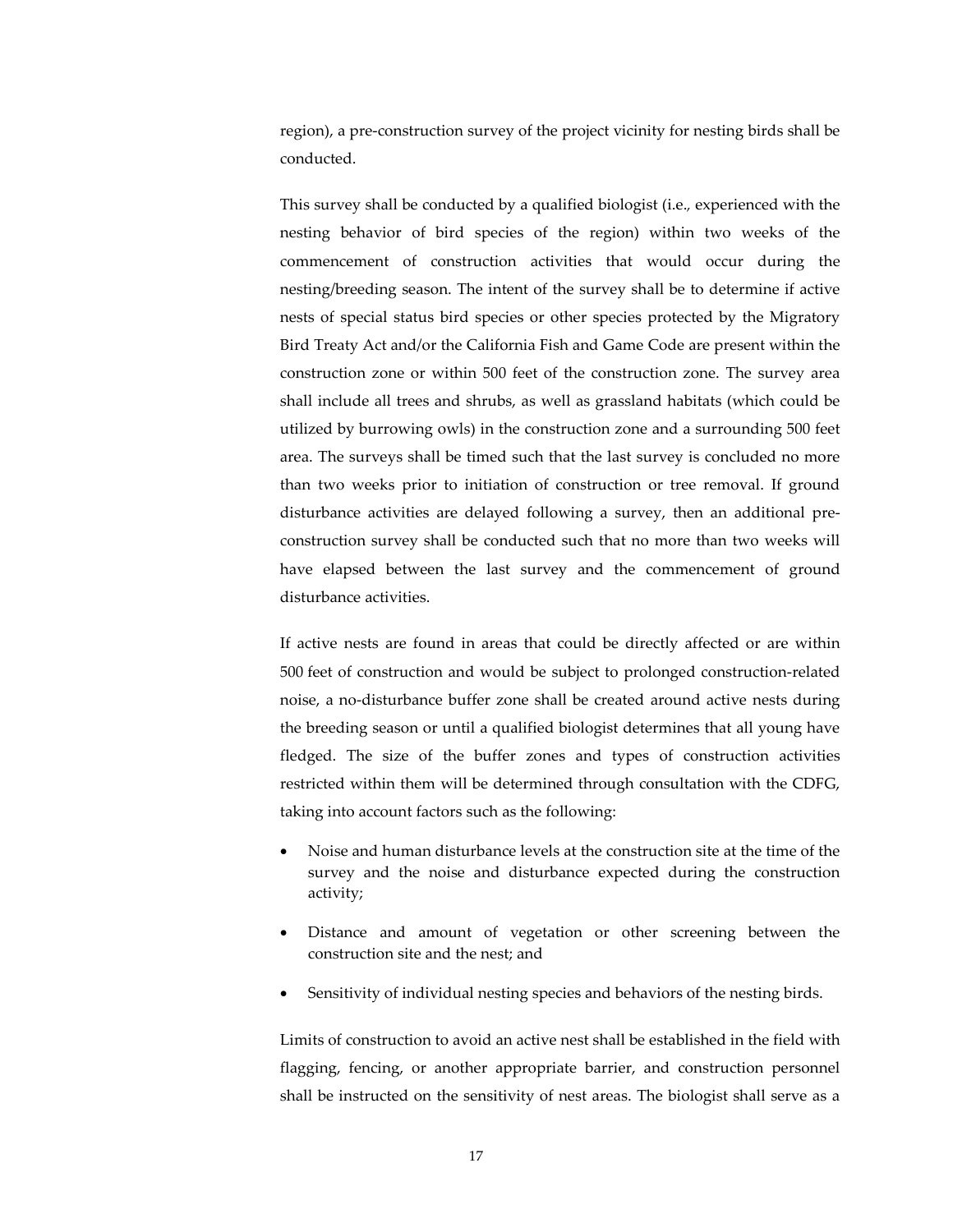construction monitor during those periods when construction activities would occur near active nest areas of special status bird species to ensure that no impacts on these nests occur.

- **MP MM BIO-1c**: Prior to the commencement of construction activities within grassland habitats occurring during the non-nesting season of burrowing owl (typically September through January), a qualified biologist shall conduct a clearance survey for wintering burrowing owls. The survey shall be conducted no more than 14 days prior to commencement of construction activities. If non-breeding burrowing owls are observed within the disturbance footprint, they would be excluded from all occupied burrows through the use of exclusion devices placed in occupied burrows in accordance with CDFG protocols (CDFG 1995). Specifically, exclusion devices, utilizing one-way doors, shall be installed in the entrance of all active burrows. The devices shall be left in the burrows for at least 48 hours to ensure that all owls have been excluded from the burrows. Each of the burrows would then be excavated by hand and refilled to prevent reoccupation. Exclusion shall continue until the owls have been successfully excluded from the site, as determined by a qualified biologist.
- **MP MM BIO-1d**: If trees or buildings are to be removed/demolished during the nesting season of native bat species in California (generally April 1 through August 31), the presence of active maternity roosts in trees or buildings shall be evaluated by a qualified biologist prior to their removal. If it is determined that the trees or structures to be removed provide potential bat roosting habitat, a focused survey shall be conducted by a qualified bat biologist to determine if active maternity roosts of special status bats are present. Should an active maternity roost of a special status bat species be identified, the roost shall not be disturbed until the roost is vacated and juveniles have fledged, as determined by the biologist. Once all young have fledged, the tree or structure may be removed or demolished.
- **MP MM BIO-2:** Should it be determined that faculty/staff housing would be developed in the grassland in the far western portion of the campus, the following measures would be implemented: (1) the boundaries of the riparian woodland associated with the nearby drainage shall be delineated and the faculty/staff housing shall be designed, to the extent feasible, to avoid the woodland; (2) should avoidance of the woodland not be possible, then a riparian restoration plan shall be prepared and implemented. The plan shall outline the procedures to be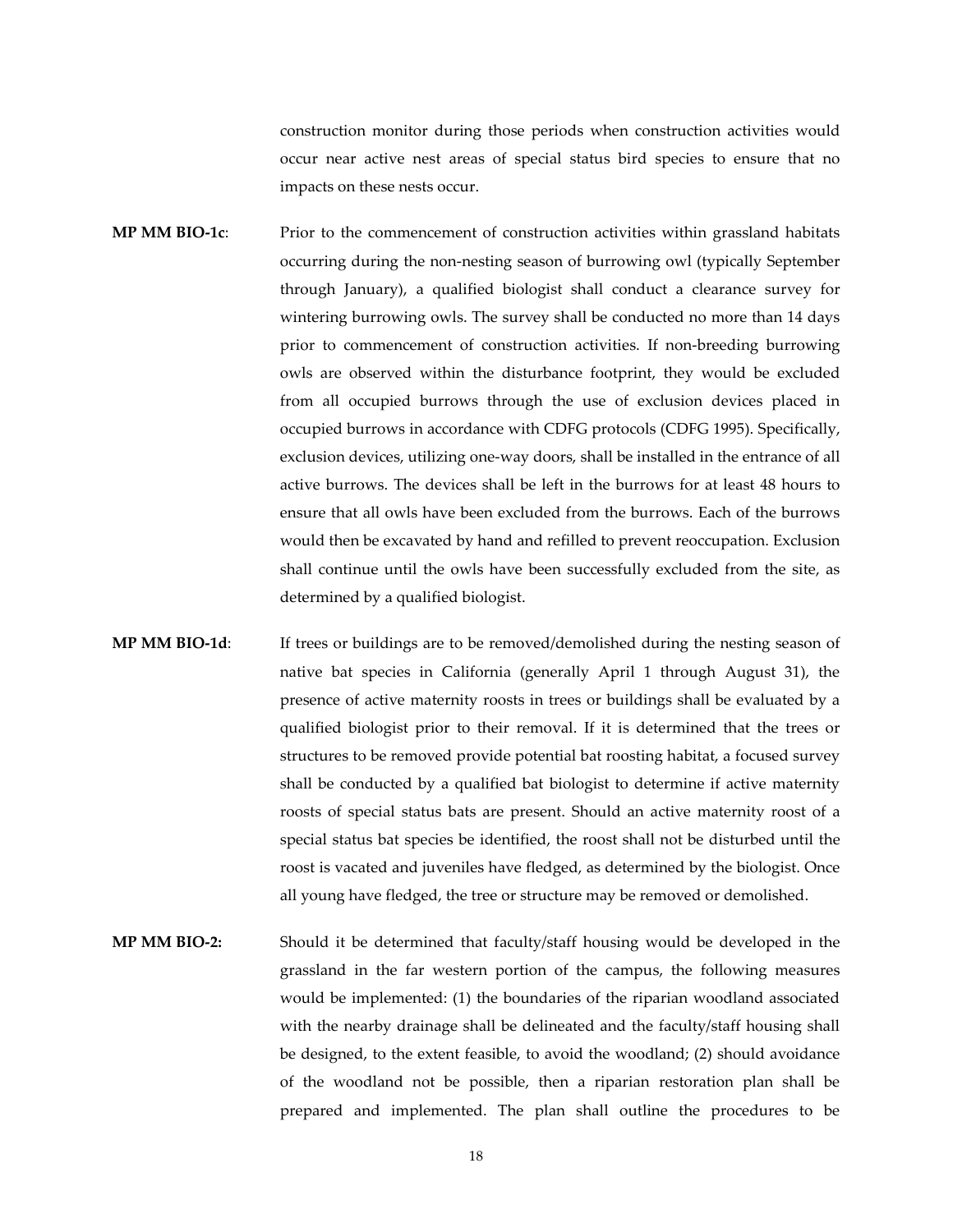implemented that would ensure that no net loss of riparian habitat occurs. A Streambed Alteration Agreement would also be required from the CDFG and all conditions of that Agreement shall be complied with; and (3) a lighting plan shall be designed to prevent substantial light spillage (above current levels) into the nearby woodland.

**MP MM BIO-3:** Should it be determined that faculty/staff housing would be developed in grassland in the far western portion of the campus and that the project may involve alterations to the nearby drainage, the following measures would be implemented: (1) a jurisdictional delineation shall be conducted of the nearby drainage and the faculty/staff housing shall be designed, to the extent practical, to avoid affecting jurisdictional areas; (2) should avoidance of the jurisdictional resources not be practical, then a creek restoration plan shall be prepared and implemented. The plan shall outline the procedures to be implemented that would ensure that no net loss of riparian and aquatic habitat occurs (this plan may be part of the plan potentially required by **MP Mitigation Measure BIO-2**, above). A Section 404 permit would also be required from the USACE and all conditions of that permit shall be complied with.

### *3.3.3 Findings*

The Board of Trustees finds that the above mitigation measures are feasible, are adopted, and will reduce the potential biological resources-related impacts of the project to less than significant levels. Accordingly, the Board of Trustees finds that, pursuant to Public Resources Code section 21081, subdivision (a)(1), and CEQA Guidelines section 15091, subdivision (a)(1), changes or alterations have been required in, or incorporated into, the project which mitigate or avoid potentially significant biological resources-related impacts of the project as identified in the Revised Final EIR.

#### **3.4 Cultural Resources**

## *3.4.1 Potential Significant Impacts*

The analysis in the Revised Final EIR finds that implementation of the proposed Master Plan could cause a substantial adverse change in the significance of an archaeological resource through damage or destruction that could occur as a result of grading, excavation, ground disturbance or other project development. There are no known archaeological sites on the campus. Because of the extensive grading and disturbance that has already occurred within the central campus, the potential to encounter intact archaeological resources in conjunction with future development is very low. However, since no surveys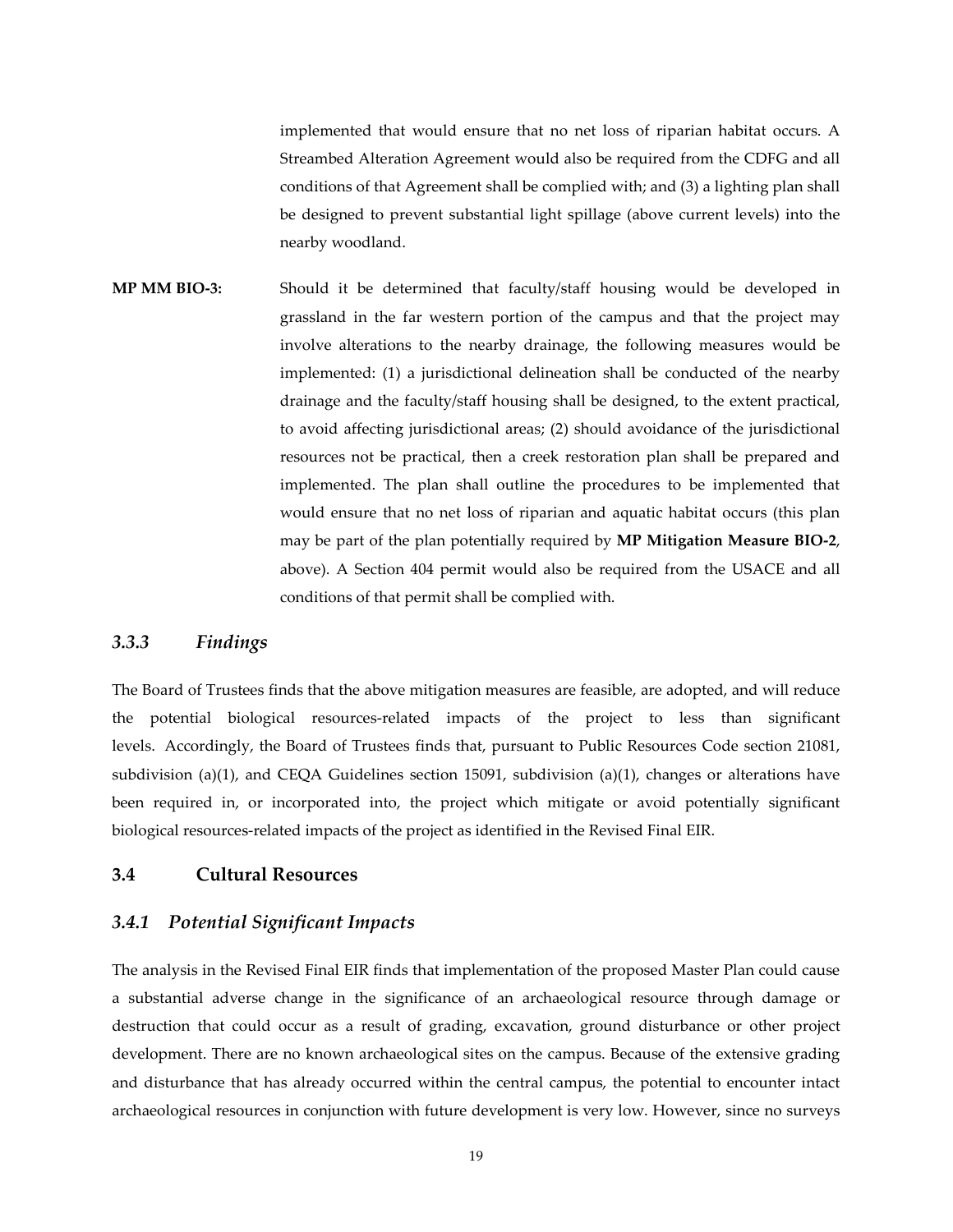are known to have been conducted, it is assumed that there is potential for such resources to exist on those portions of the campus that have not been previously graded or disturbed in a substantial manner or even within the central campus in areas where the previous grading was not substantial. Future campus projects to be implemented especially on the edges of the central campus that would involve ground disturbance, increased traffic, erosion, vibrations, or other activities have the potential to affect the physical integrity of archaeological deposits or features and result in a substantial adverse change to an historical or unique archaeological resource, which would be considered a significant impact (MP Impact CULT-1).

Implementation of the proposed Master Plan could disturb human remains, including those interred outside of formal cemeteries. Although no human remains have been encountered during the construction of buildings and other improvements on the campus, development under the proposed Master Plan that includes excavation and grading has the potential to uncover, displace, and destroy human remains, a potentially significant impact. Avoidance of disturbance of archaeological sites may reduce the potential for such impacts (MP Impact CULT-3).

#### *3.4.2 Mitigation Measures*

The Board of Trustees finds that, based on substantial evidence in the record, the potentially significant cultural resources impacts of the project will be reduced to less than significant levels by implementation of the following mitigation measure.

- **MP MM CULT-1a**: During the planning and environmental review of specific development projects under the proposed Master Plan, for projects proposed on previously undisturbed campus lands, the University shall retain a qualified archaeologist to conduct a pedestrian survey of the site to evaluate the potential for archaeological resources to occur on the project site. If archaeological resources are encountered, MP Mitigation Measure CULT-1c will apply.
- **MP MM CULT-1b**: Regardless of the location of the project on the campus, all construction contracts for campus projects shall include a standard inadvertent discovery clause, which requires that if an archaeological resource is discovered during construction (whether or not an archaeologist is present), all soil-disturbing work within 100 feet of the find shall cease, and the University shall implement MP Mitigation Measure CULT 1c.
- **MP MM CULT-1c**: For an archaeological site that is encountered during the pedestrian survey conducted on a project site or during construction, the University shall: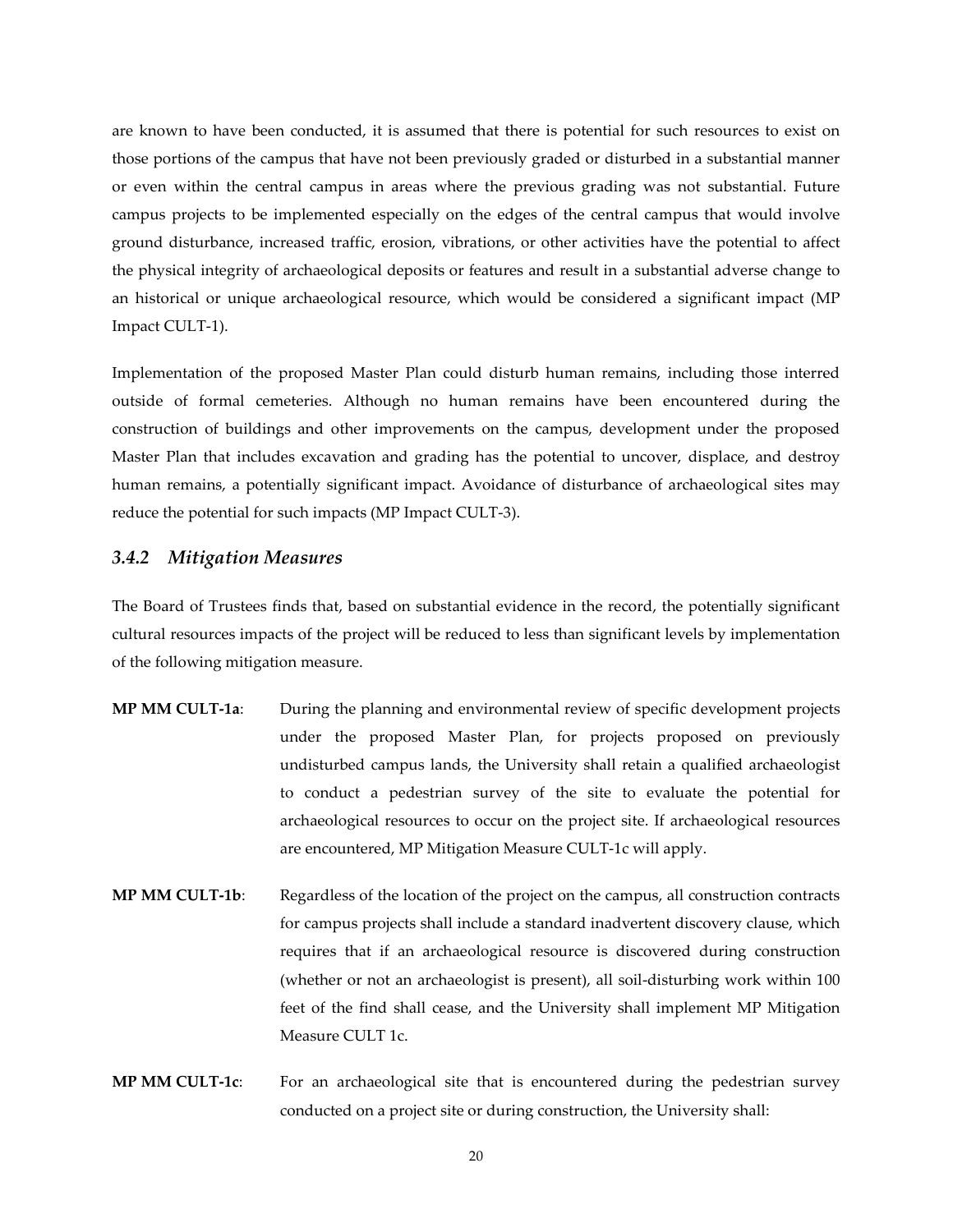- Retain a qualified archaeologist to determine whether the resource qualifies as an historical resource or a unique archaeological resource.
- If the resource is determined to be a historical resource or a unique archaeological resource, the qualified archaeologist, in consultation with the University, shall prepare a research design and archaeological data recovery plan for the recovery of the categories of data for which the site is significant, and implement the data recovery plan prior to or during development of the site. The archaeologist shall also perform appropriate technical analyses, prepare a full written report and file it with the appropriate information center, and provide for the permanent curation of recovered materials.
- **MP MM CULT-3a:** The University shall implement MP Mitigation Measure CULT-1 to minimize the potential for disturbance or destruction of human remains in an archaeological context and to preserve them in place, if feasible.
- **MP MM CULT-3b**: The University shall arrange for a representative of the local Native American community to monitor any excavation (including archaeological excavation) within the boundaries of a known Native American archaeological site.
- **MP MM CULT-3c:** In the event of a discovery of human bone, suspected human bone, or a burial, all excavation in the vicinity will halt immediately and the area of the find will be protected until a qualified archaeologist determines whether the bone is human. If the qualified archaeologist determines the bone is human, or if a qualified archaeologist is not present, the University will notify the County of Alameda Medical Examiner before additional disturbance occurs. The University will ensure that the remains and vicinity of the find are protected against further disturbance until the Coroner has made a finding with regard to PRC 5097 procedures, in compliance with California Health and Safety Code Section 7050.5(b). If it is determined that the find is of Native American origin, the University will comply with the provisions of PRC Section 5097.98 regarding identification and involvement of the Native American Most Likely Descendant (MLD).
- **MP MM CULT-3d:** If human remains cannot be left in place, the University shall ensure that the qualified archaeologist and the MLD consult regarding archaeological treatment of human remains, and that appropriate studies, as identified through this consultation, are carried out prior to interring the remains. The University shall provide results of all such studies to the local Native American community, and shall provide an opportunity for local Native American involvement in any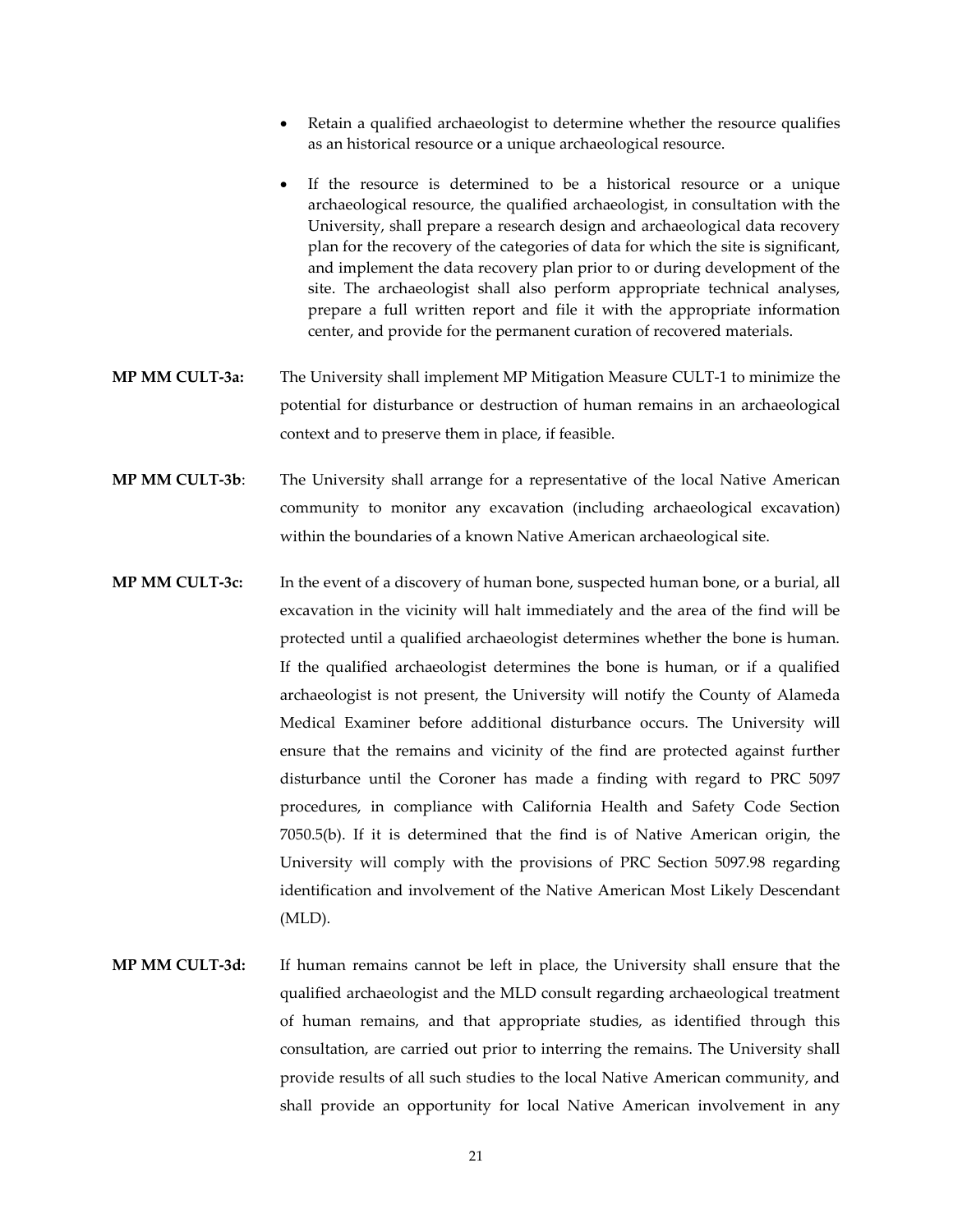interpretative reporting. As stipulated by the provisions of the California Native American Graves Protection and Repatriation Act, the University shall ensure that human remains and associated artifacts recovered from campus projects on state lands are repatriated to the appropriate local tribal group if requested.

# *3.4.3 Findings*

The Board of Trustees finds that the above mitigation measures are feasible, are adopted, and will reduce the potential cultural resources-related impacts of the project to less than significant levels. Accordingly, the Board of Trustees finds that, pursuant to Public Resources Code section 21081, subdivision (a)(1), and CEQA Guidelines section 15091, subdivision (a)(1), changes or alterations have been required in, or incorporated into, the project which mitigate or avoid potentially significant cultural resources-related impacts of the project as identified in the Revised Final EIR.

#### **3.5 Geology and Soils**

# *3.5.1 Potential Significant Impacts*

Development under the proposed Master Plan would not expose people and structures on campus to substantial adverse effects associated with fault rupture, but could result in substantial adverse effects related to seismic ground shaking or seismic-related ground failure, including liquefaction, lateral spreading, landslides, and/or settlement. Severe seismic ground shaking and related ground failure is a possibility in the area of the Hayward campus. As discussed above, portions of the campus have potential for ground failure related to liquefaction and landsliding. To address these types of concerns, the Hayward campus routinely performs geotechnical investigations to evaluate the potential for liquefaction and other types of ground failure at each building site. These reports include recommendations applicable to foundation design, earthwork, and site preparation to minimize or avoid the potential for building damage and injury (MP Impact GEO-1).

In addition, the analysis in the Revised Final EIR finds that expansive soils are present on the project site and could result in unstable conditions where buildings are proposed (MP Impact GEO-3).

# *3.5.2 Mitigation Measures*

The Board of Trustees finds that, based on substantial evidence in the record, the potentially significant geology and soils impacts of the project will be reduced to less than significant levels by implementation of the following mitigation measure.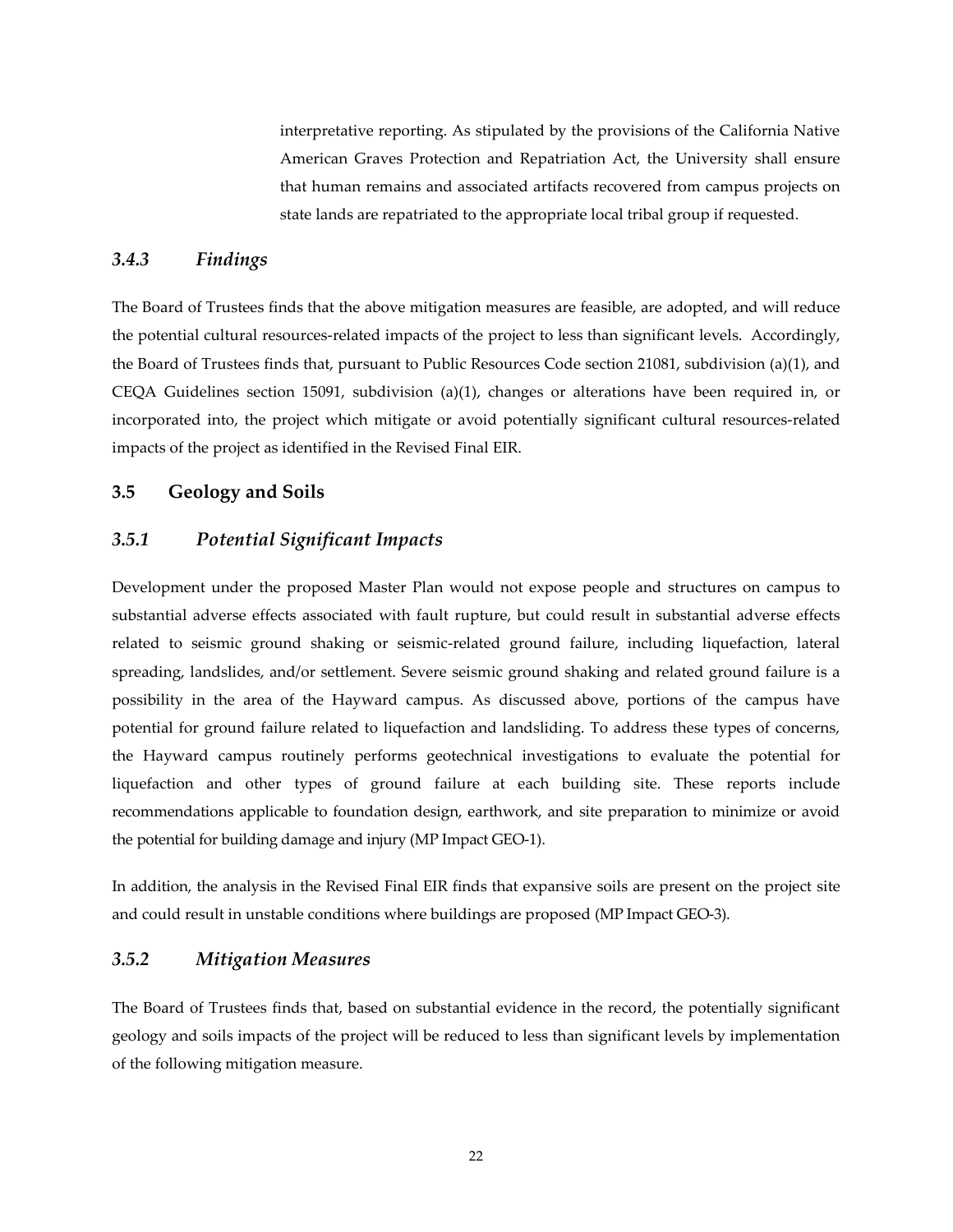**MP MM GEO-1**: Where existing geotechnical information is not adequate, detailed geotechnical investigations shall be performed for areas that will support buildings or foundations. Such investigations for building or foundation projects on the CSUEB Hayward Campus will comply with the California Geological Survey's Guidelines for Evaluating and Mitigating Seismic Hazards in California (Special Publication 117), which specifically address the mitigation of liquefaction and landslide hazards in designated Seismic Hazard Zones (CGS 2003). All recommendations of the geotechnical investigations will be incorporated into project designs. Recommendations for buildings located near mapped faults, shall be reviewed by the California State University Seismic Review Board prior to project design.

#### **MP MM GEO-3**: The University shall implement **MP Mitigation Measure GEO-1**.

#### *3.5.3 Findings*

The Board of Trustees finds that the above mitigation measures are feasible, are adopted, and will reduce the potential geology and soils-related impacts of the project to less than significant levels. Accordingly, the Board of Trustees finds that, pursuant to Public Resources Code section 21081, subdivision (a)(1), and CEQA Guidelines section 15091, subdivision (a)(1), changes or alterations have been required in, or incorporated into, the project which mitigate or avoid potentially significant geology and soils-related impacts of the project as identified in the Revised Final EIR.

# **3.6 Hazards and Hazardous Materials**

# *3.6.1 Potential Significant Impacts*

The analysis in the Revised Final EIR finds that construction and demolition activities under the proposed Master Plan in one area of the campus could expose construction workers, campus occupants, or the public to contaminated soil or groundwater, resulting in a potentially significant impact. The governmental databases search indicated that a leaking underground storage tank (LUST) released approximately 750 gallons of diesel fuel before removal in 1988. Records do not indicate if the contaminated site was remediated. Excavation and other ground disturbing activities in conjunction with the construction of a new facility on the campus in the area of the previous LUST could encounter contaminated soils or groundwater, and potentially expose construction workers, campus occupants or the public to these materials (MP Impact HAZ-3).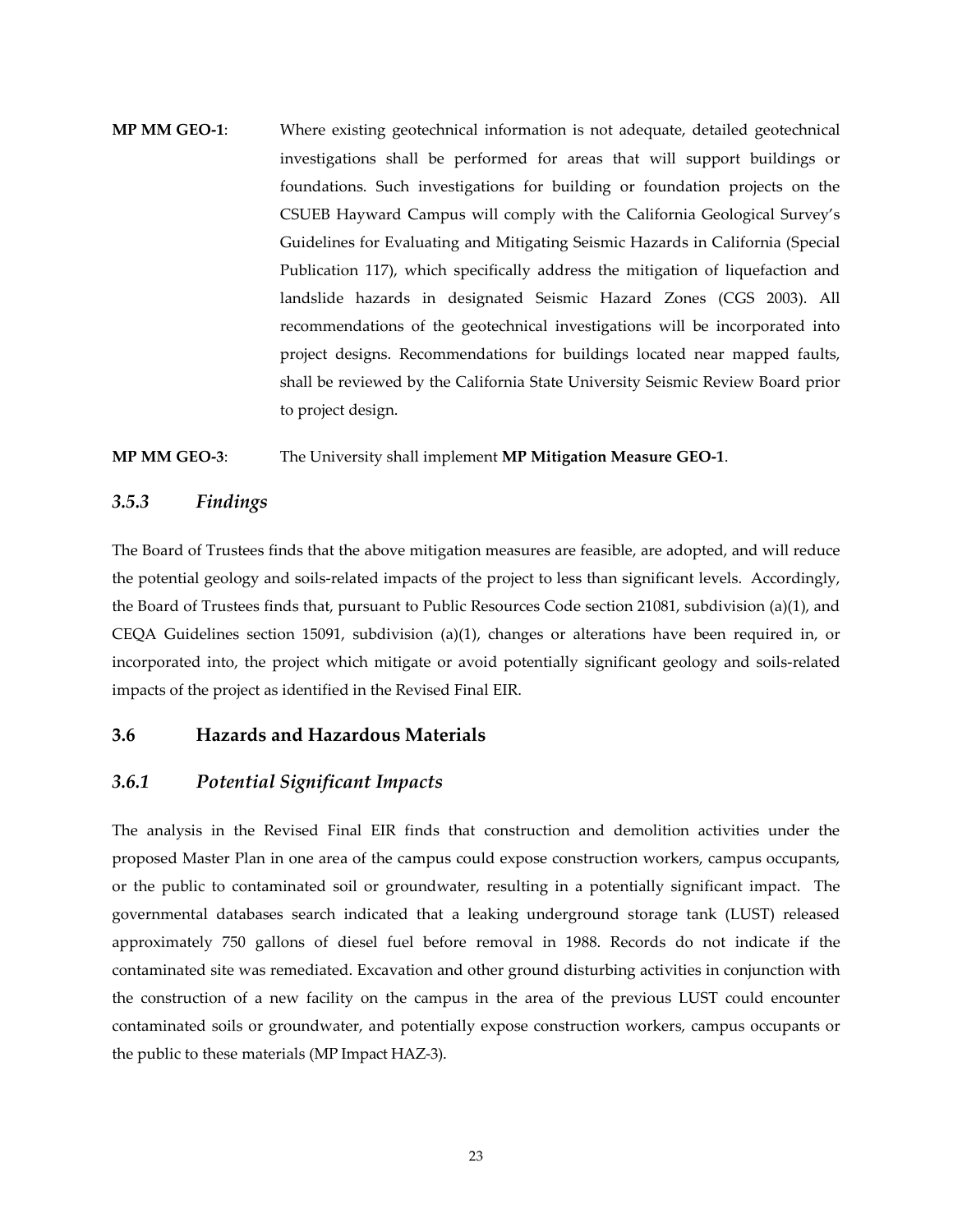Demolition or renovation of buildings under the proposed Master Plan could expose construction workers, campus occupants or the public to contaminated building materials. Hazardous materials could be encountered in campus buildings when they are demolished or remodeled under the proposed Master Plan. These hazardous materials could be related to lead-based paints or asbestos used in the construction of the buildings, or to past spills and other releases of hazardous materials (such as chemicals) in laboratories during research activities (MP Impact HAZ-4).

## *3.6.2 Mitigation Measures*

The Board of Trustees finds that, based on substantial evidence in the record, the potentially significant hazards and hazardous materials impacts of the project will be reduced to less than significant levels by implementation of the following mitigation measure.

- **MP MM HAZ-3:** As and when a project is proposed in the vicinity of the LUST site, the University shallconduct a Phase I Environmental Site Assessment (ESA) and if necessary a Phase 2 ESA of the contaminated site. Based on the results of the investigation, the University in conjunction with the San Francisco Bay Regional Water Quality Control Board (SFBRWQCB) and DTSC shall determine if remediation is required. Remediation will be implemented before the site is excavated or otherwise disturbed for construction.
- **MP MM HAZ-4**: The University shall develop a procedure for the demolition of contaminated laboratory space. These provisions shall ensure the removal of hazardous materials; the decontamination of surfaces and equipment; proper characterization, storage and shipment of hazardous materials removed from laboratories; and proper worker training and safety procedures. These procedures shall provide for the following:
	- Removal of all hazardous materials.
	- User inspection for contamination.
	- Performance of a site audit to determine likelihood of chemical spills.
	- Performance of sampling for potential chemical contamination, if site audit finds that this is warranted.
	- Use of survey meters or wipe samples to detect lingering radioactivity, if radioactive materials were present.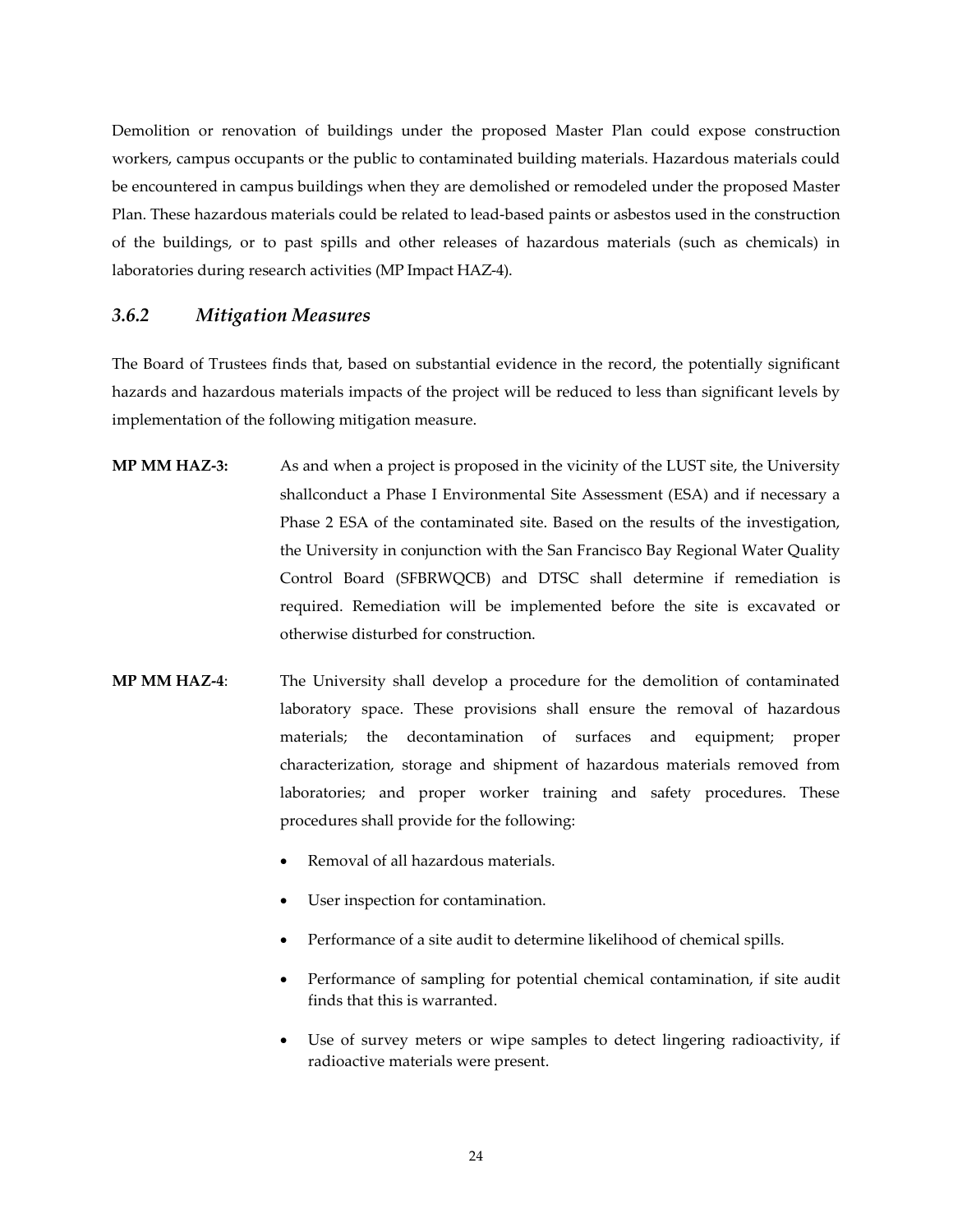- Communication with workers to ensure any remaining risk and health and safety procedures are understood and followed during demolition.
- Following proper procedures for characterizing, storing, and shipping hazardous wastes, if necessary.

# *3.6.3 Findings*

The Board of Trustees finds that the above mitigation measures are feasible, are adopted, and will reduce the potential hazards and hazardous materials-related impacts of the project to less than significant levels. Accordingly, the Board of Trustees finds that, pursuant to Public Resources Code section 21081, subdivision (a)(1), and CEQA Guidelines section 15091, subdivision (a)(1), changes or alterations have been required in, or incorporated into, the project which mitigate or avoid potentially significant hazards and hazardous-related impacts of the project as identified in the Revised Final EIR.

#### **3.7 Noise**

# *3.7.1 Potential Significant Impacts*

The analysis in the Revised Final EIR finds that construction on the campus pursuant to the proposed Campus Master Plan could expose existing and future noise-sensitive receptors to elevated construction noise levels. A significant impact would occur if construction activity is predicted to result in a sound level that is more than 6 dB above the ambient sound level at the nearest sensitive receptor between the hours of 7:00 PM and 7:00 AM on weekdays and Saturdays or between the hours of 10 AM and 6 PM on Sundays and holidays. Sensitive receptors include residences, classrooms, libraries, and other places on campus used for learning and research. At places where construction takes place within a distance of about 500 feet from the nearest sensitive receptor, construction noise is likely to increase sound levels at residences by 6 dB or more. Some of the off-site residences along Campus Drive would be located within 500 feet of the proposed faculty and staff housing on Hayward Boulevard, and the residences along Grandview Avenue would be located within 500 feet of subsequent phases of Pioneer Heights student housing (Phases V and VI) and less than 100 feet of the potential faculty and staff housing site along Grandview Avenue. In addition, as student residences are constructed on the campus, occupants of these residences would be exposed to high noise levels from construction of later phases of the campus. Similarly, classroom buildings may be within 500 feet of construction sites on the campus. This impact would be considered significant for construction activities occurring between the hours of 7:00 PM and 7:00 AM on weekdays and Saturdays or between 10 AM and 6 PM on Sundays and holidays. There is no policy in the proposed Campus Master Plan that would limit the hours of construction on the campus. Therefore, construction activities if conducted within 500 feet of a sensitive receptor during the hours of 7:00 PM and 7:00 AM would result in a significant noise impact on those receptors (MP Impact NOI-3).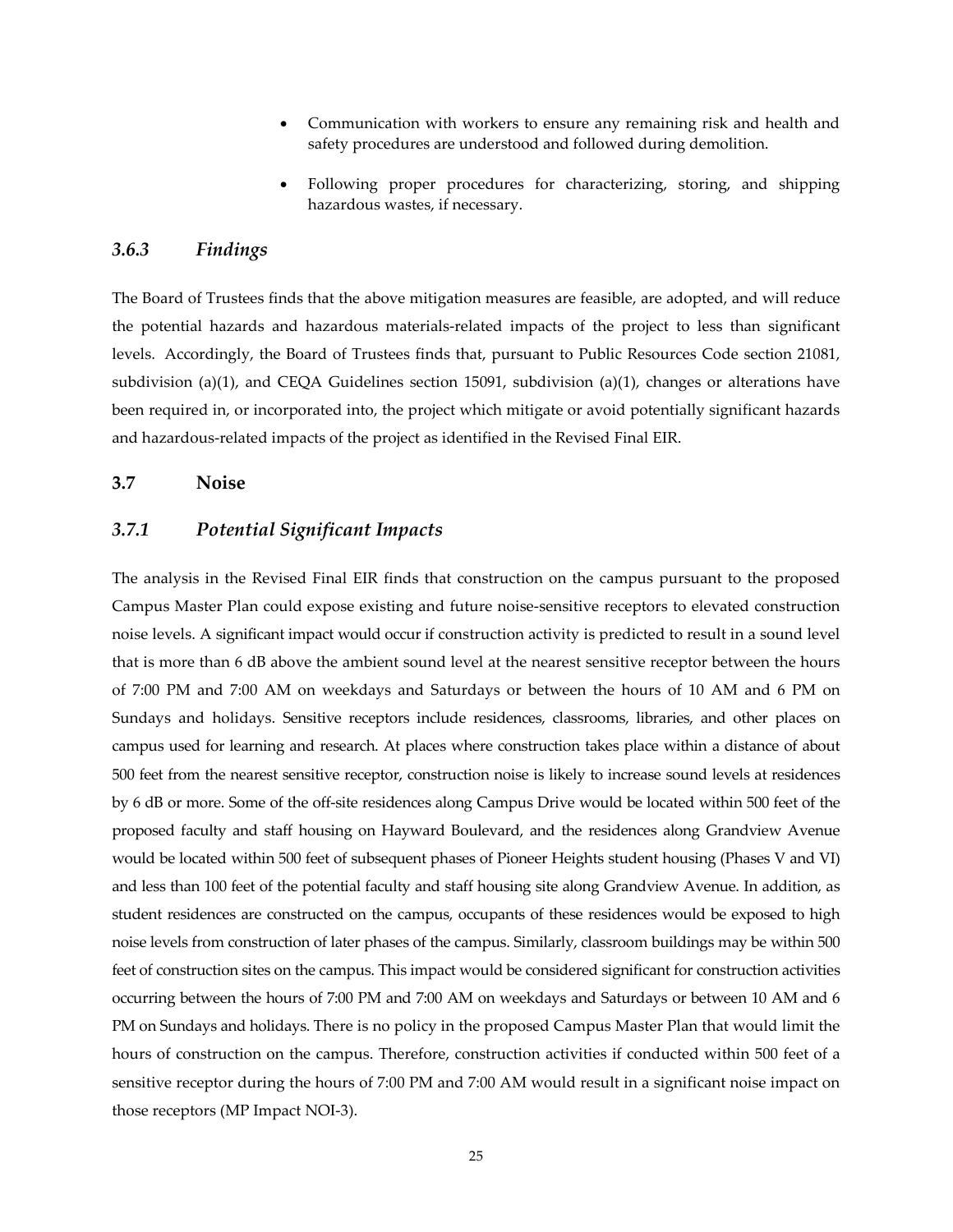# *3.7.2 Mitigation Measures*

The Board of Trustees finds that, based on substantial evidence in the record, the potentially significant noise impacts of the project will be reduced to less than significant levels by implementation of the following mitigation measure.

- **MP MM NOI-3a**: Construction activities on campus shall be restricted to between the hours of 7:00 AM and 7:00 PM on weekdays and Saturdays and 10:00 AM to 6:00 PM on Sundays and holidays.
- **MP MM NOI-3b**: Prior to initiation of campus construction within 500 feet of a noise sensitive receptor, the University shall approve a construction noise mitigation program including but not limited to the following.
	- All noise-producing project equipment and vehicles using internal combustion engines shall be equipped with exhaust mufflers and air-inlet silencers where appropriate, in good operating condition that meet or exceed original factory specification.
	- Mobile or fixed "package" equipment (e.g., arc-welders, air compressors) shall be equipped with shrouds and noise control features that are readily available for that type of equipment.
	- All mobile or fixed noise producing equipment used on the project, which is regulated for noise output by local, state or federal agency, shall comply with such regulation while engaged in project-related activities.
	- Electrically powered equipment shall be used instead of pneumatic or internal combustion powered equipment, where practicable.
	- Material stockpiles and mobile equipment staging, construction vehicle parking and maintenance areas shall be located as far as practicable from noise-sensitive land uses.
	- Stationary noise sources such as generators or pumps shall be located away from noise-sensitive land uses as feasible.
	- The use of noise-producing signals, including horns, whistles, alarms, and bells shall be for safety warning purposes only. No project-related public address loudspeaker, two-way radio, or music system shall be audible at any adjacent noise-sensitive receptor except for emergency use.
	- The erection of temporary noise barriers shall be considered where project activity is unavoidably close to noise-sensitive receptors.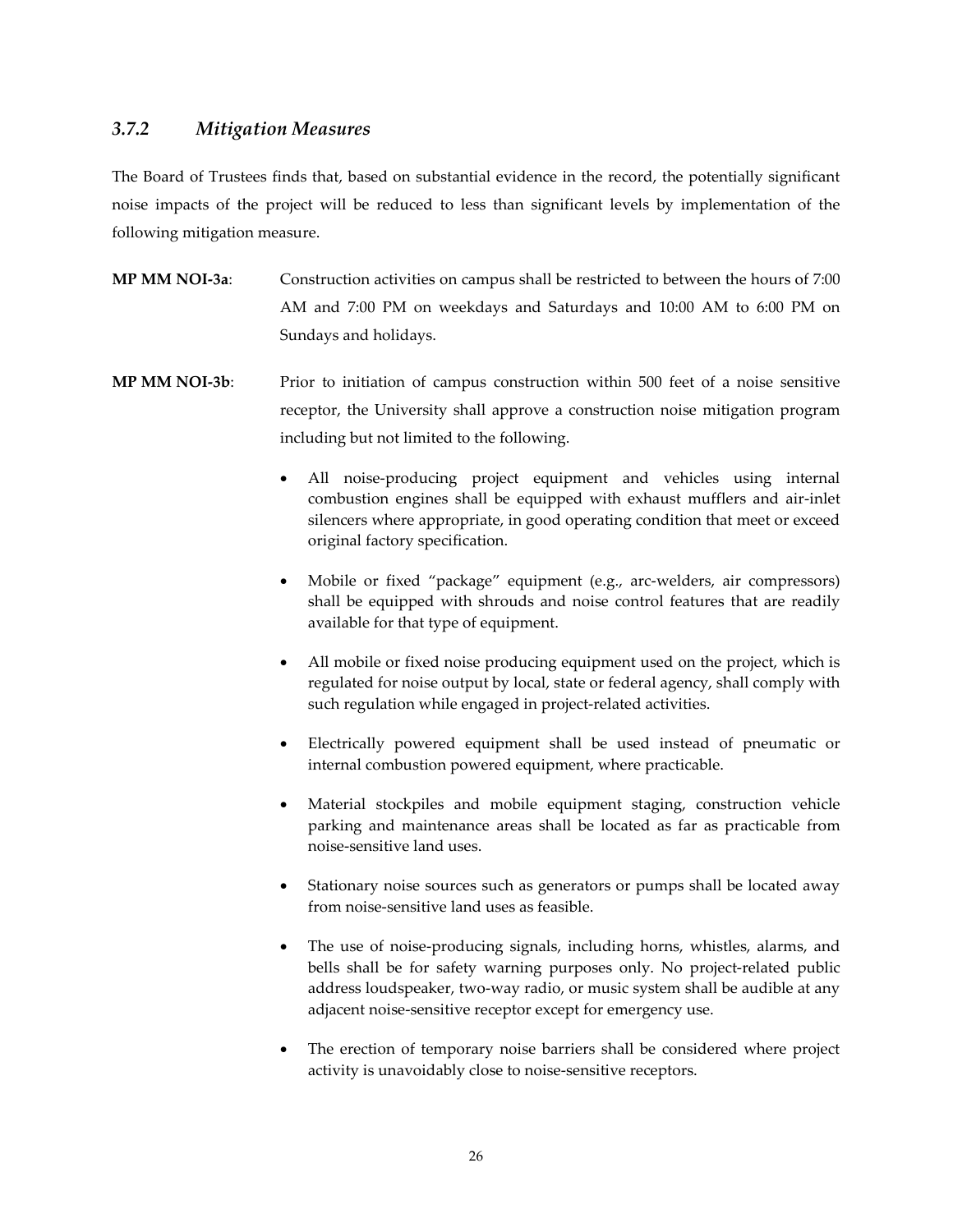- The noisiest construction operations shall be scheduled to occur together to avoid continuing periods of the greatest annoyance, wherever possible.
- Construction vehicle trips be routed as far as practical from existing residential uses.
- The loudest campus construction activities, such as demolition, blasting, and pile driving, shall be scheduled during summer, Thanksgiving, winter, and spring breaks when fewer people would be disturbed by construction noise.
- Whenever possible, academic, administrative, and residential areas that will be subject to construction noise shall be informed a week before the start of each construction project.

# *3.7.3 Findings*

The Board of Trustees finds that the above mitigation measures are feasible, are adopted, and will reduce the potential noise-related impacts of the project to less than significant levels. Accordingly, the Board of Trustees finds that, pursuant to Public Resources Code section 21081, subdivision (a)(1), and CEQA Guidelines section 15091, subdivision (a)(1), changes or alterations have been required in, or incorporated into, the project which mitigate or avoid potentially significant noise-related impacts of the project as identified in the Revised Final EIR.

# **3.8 Transportation and Traffic**

# *3.8.1 Potential Significant Impacts*

Campus gateway intersections will operate at unacceptable levels of service in the future. Addition of project traffic under future conditions will cause operations at the Carlos Bee Boulevard/West Loop Road intersection to degrade from acceptable LOS E to unacceptable LOS F in the PM peak hour. In addition, the intersections of Carlos Bee Boulevard/West Loop Road, Harder Road/West Loop Road, and the new intersection of Hayward Boulevard and New Campus Entry (Third Entrance, if implemented) are projected to meet the peak hour signal warrant under 2025 conditions (MP Impact TRANS-2).

The analysis in the Revised Final EIR finds that pedestrian safety on Harder Road in the vicinity of the student housing area could be affected by traffic volumes and speeds, with the provision of the third entrance on Hayward Boulevard. Table 4.12-11, Peak Hour Volumes on Harder Road With and Without the Third Entrance, in the Revised Final EIR, compares the peak hour traffic volumes on Harder Road east of West Loop Road with and without the third entrance on Hayward Boulevard. The difference in volumes is primarily due to non-campus, cut-through traffic, although some is due to the rerouting of campus trips. The additional trips are not projected to cause a capacity problem for automobiles on the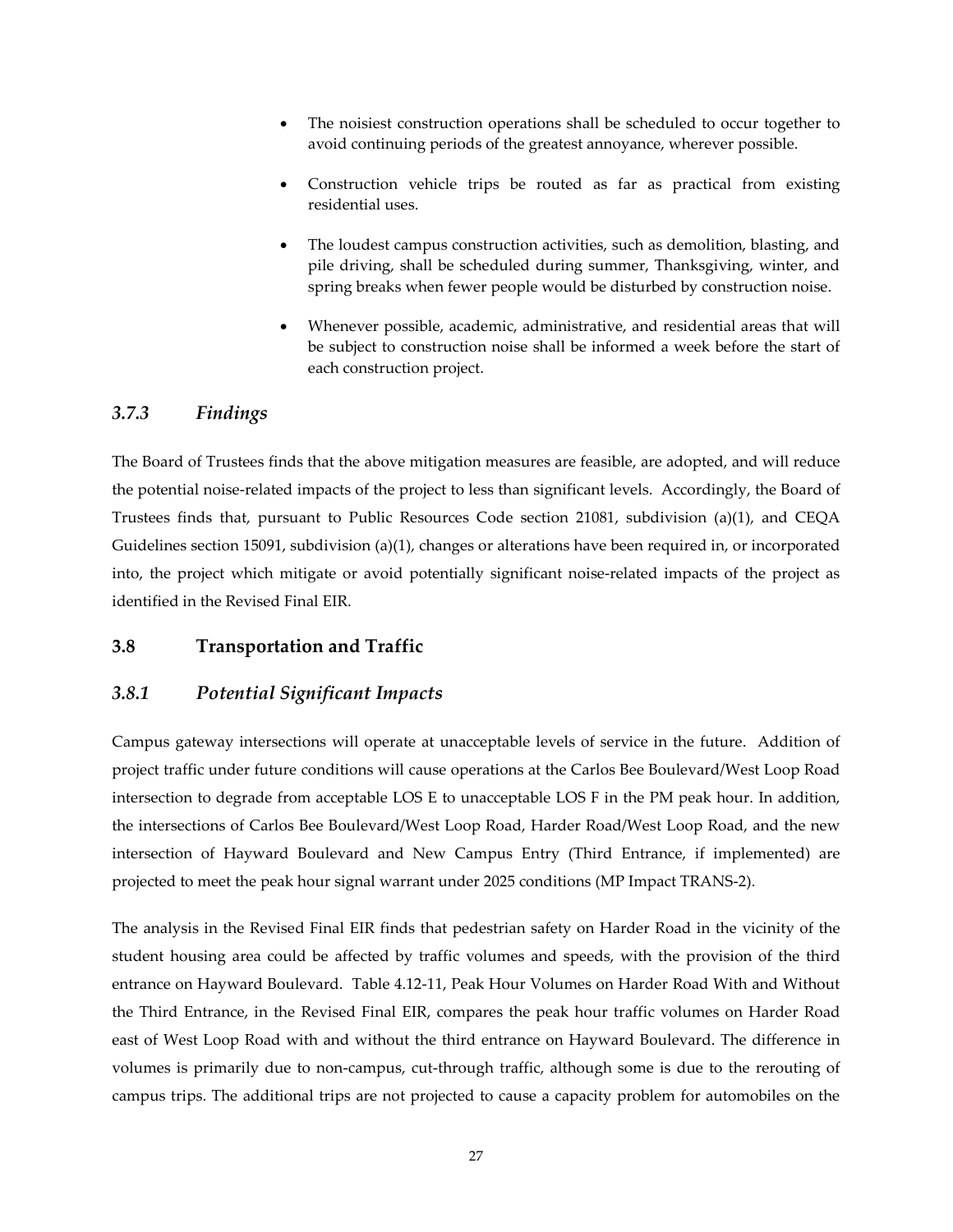campus roadways. The volume growth would, however, have a potentially significant impact for pedestrians crossing Harder Road (MP Impact TRANS-4).

Implementation of the proposed Master Plan will increase bus transit demand, particularly for connections between the campus and the Downtown Hayward and Castro Valley BART stations. While BART has capacity available to serve the projected increase in transit riders, the increase would overload AC Transit's Route 92. The impact would be potentially significant (MP Impact TRANS-7).

Walking and bicycling trips to the campus may increase moderately with implementation of the proposed Master Plan. The potential addition of a third campus entrance on Hayward Boulevard would draw walking and bicycling trips from students, faculty and staff living in neighborhoods to the east. Unless the intersection is designed with appropriate facilities for pedestrians, there potentially could be a significant safety impact related to pedestrians (MP Impact TRANS-8).

The proposed Master Plan could result in overflow parking on nearby neighborhood streets, if the supply is not managed to meet demand as the campus grows. The proposed Master Plan projects that up to 8,750 total parking spaces may be needed by buildout based on continuation of current parking demand characteristics. As described in MP Impact TRANS-9, in the Revised Final EIR, the proposed Master Plan also contains travel demand management policies and programs, including parking pricing management, to reduce vehicle trip generation and associated parking demand, with the overall goals of creating a more sustainable campus, reducing the negative environmental effects of vehicle traffic growth, and conserving campus lands for their highest and best use. The parking demand management measures may create demand for unregulated off-campus spaces within walking distance of the campus. Thus, it will be necessary for the University to work with surrounding neighborhoods should they experience campus parking overflow as a result of the University' efforts to minimize vehicle trips by controlling the number of parking spaces on campus and by parking price management (MP Impact TRANS-9).

# *3.8.2 Mitigation Measures*

The Board of Trustees finds that, based on substantial evidence in the record, the potentially significant transportation and traffic impacts of the project described above will be reduced to less than significant levels by implementation of the following mitigation measure.

**MP MM TRANS-2**: The University shall monitor traffic volumes and conditions periodically at Carlos Bee Boulevard/West Loop Road and Harder Road/West Loop Road, and retain a registered traffic engineer to conduct a full warrant study when peak hour volumes reach the level of the peak hour volume warrant. If the study indicates the need for a signal at either location, the University will construct the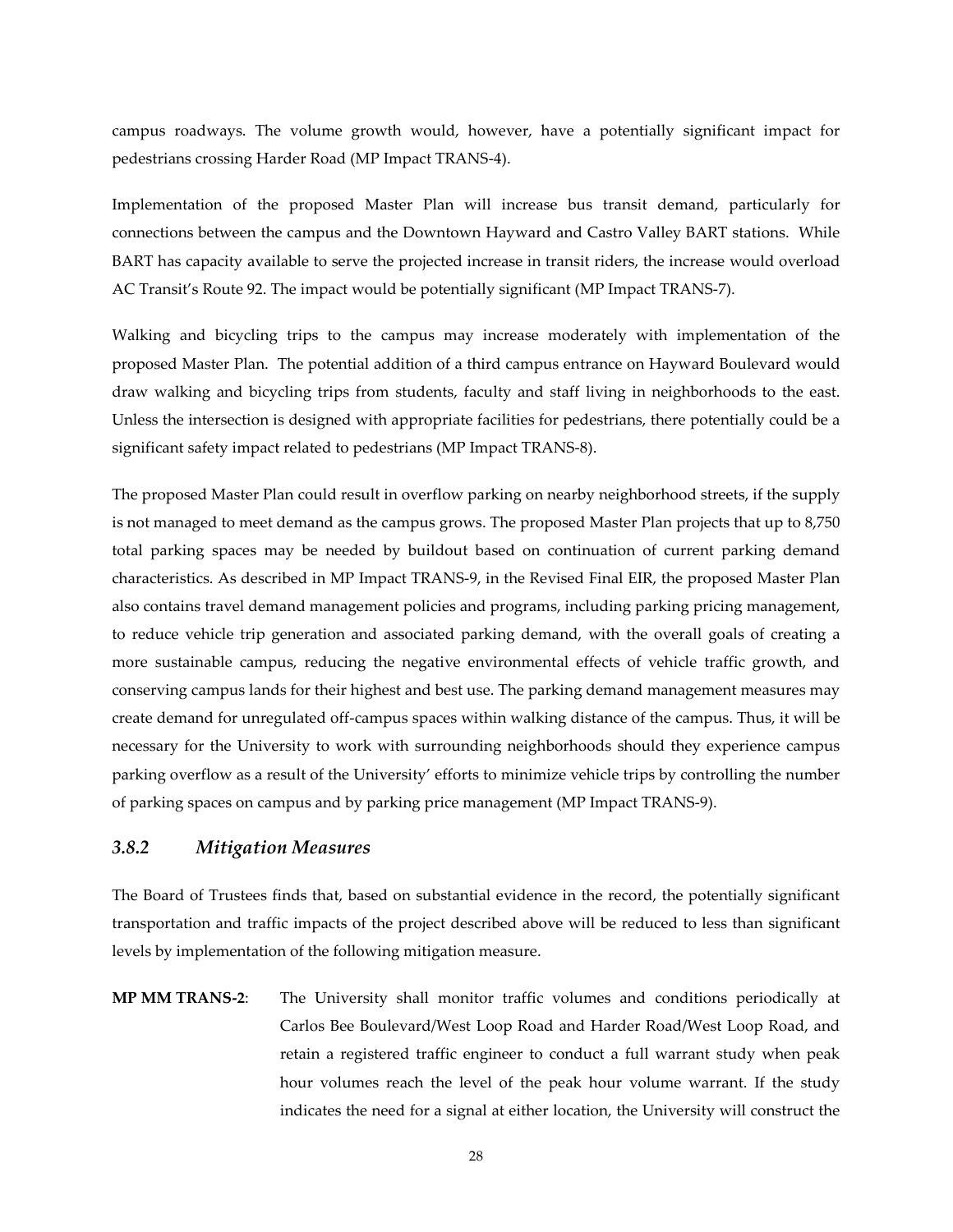new signal. The University will also ensure that the new campus gateway intersection on Hayward Boulevard, if approved by the City and constructed, is signalized and provides a left turn lane to serve traffic turning into the campus.

- **MP MM TRANS-4:** If the Third Entrance on Hayward Boulevard is constructed, the University will design and construct traffic calming measures along Harder Road and retain the traffic signal serving pedestrian crossings between the student housing and the core campus, in order to maintain a pedestrian-friendly environment and manage the volume and speed of traffic along this roadway.
- **MP MM TRANS-7:** The University shall implement MP Mitigation Measure TRANS-1, which includes enhancing AC Transit Route 92 service to the Downtown Hayward BART station, ensuring frequent headways from 6 AM to 11 PM that are coordinated with BART arrival times to meet passenger demand, provided free to University staff, faculty, and students.
- **MP MM TRANS-8**: The University will ensure that the third campus entrance, if constructed, is designed with crosswalks and pedestrian call buttons to serve pedestrians and bicycles entering the campus from neighborhoods to the east.
- **MP MM TRANS-9a**: The University shall monitor parking occupancy in all campus lots/structures on a yearly basis, and will also monitor participation in its TDM programs to determine how many single-occupant-vehicle trips are being diverted to carpools, transit, bicycle, and pedestrian trips. Based on these surveys, and the traffic counts noted in MP Mitigation Measure TRANS-2, the parking supply management plan will be periodically re-evaluated to ensure that construction of new parking keeps pace with demand.
- **MP MM TRANS-9b:** If overflow parking in surrounding neighborhoods becomes a problem, the University will work with neighborhood representatives to develop strategies to mitigate the problem. Strategies could include a campus education program to discourage off-campus parking, parking restrictions during peak commute times on affected streets, or institution of residential permit parking programs.

# *3.8.3 Findings*

The Board of Trustees finds that the above mitigation measures are feasible, are adopted, and will reduce the potential transportation and traffic-related impacts of the project to less than significant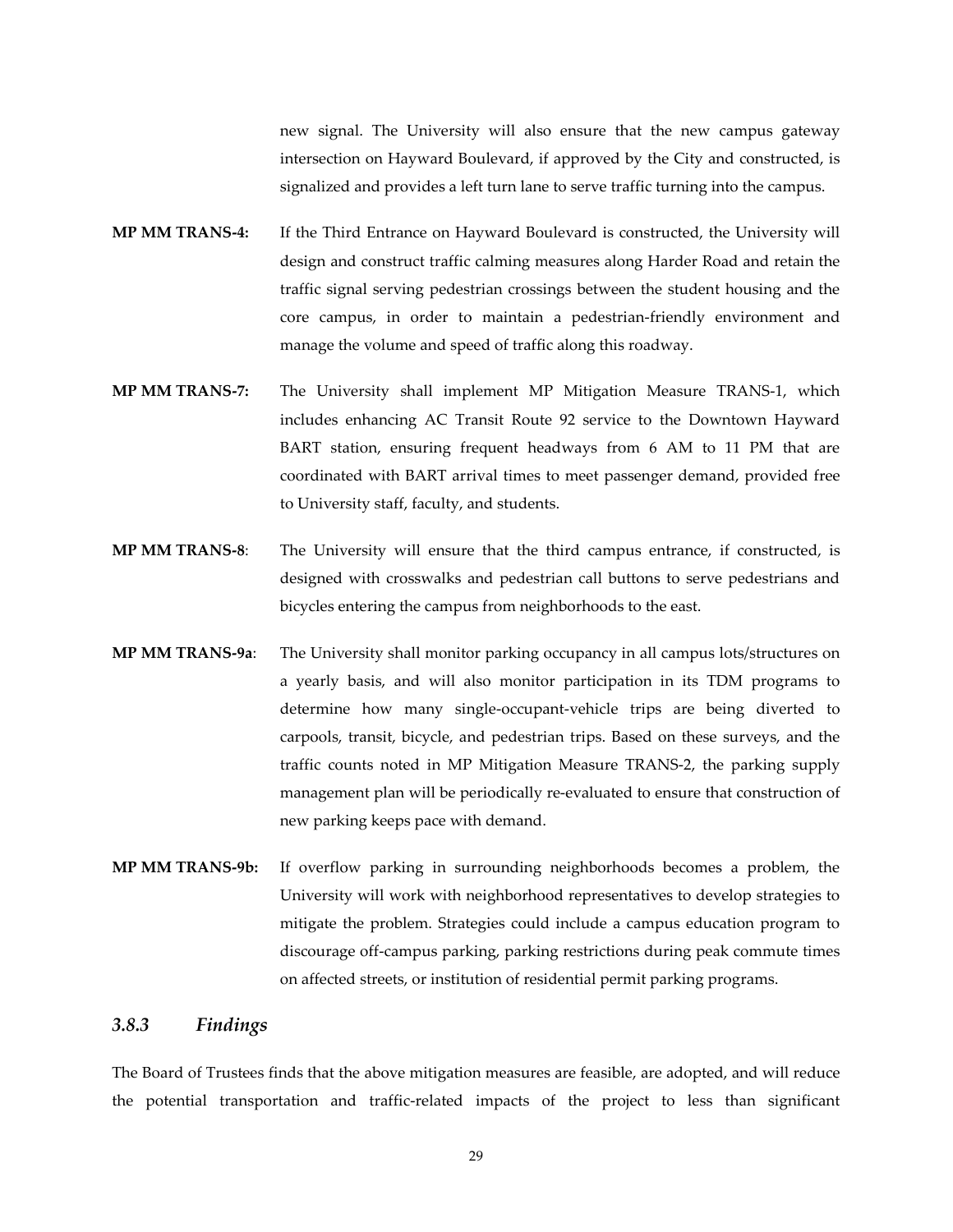levels. Accordingly, the Board of Trustees finds that, pursuant to Public Resources Code section 21081, subdivision (a)(1), and CEQA Guidelines section 15091, subdivision (a)(1), changes or alterations have been required in, or incorporated into, the project which mitigate or avoid potentially significant transportation and traffic-related impacts of the project as identified in the Revised Final EIR.

## **3.9 Utilities and Services Systems**

## *3.9.1 Potential Significant Impacts*

Growth and development under the proposed CSUEB Hayward Campus Master Plan would result in a demand for water currently not anticipated in the City's 2005 UWMP. As described in MP Impact UTIL-1, the water supply and infrastructure demands associated with the Master Plan would result in potentially significant impacts to water services from the City of Hayward.

# *3.9.2 Mitigation Measures*

The Board of Trustees finds that, based on substantial evidence in the record, the potentially significant utilities and service systems impacts of the project will be reduced to less than significant levels by implementation of the following mitigation measure.

**MP MM UTIL-1**: The CSUEB Hayward Campus shall implement water conservation measures included in the Hayward Campus Master Plan Sustainability Framework and Infrastructure and Utilities Framework and achieve a 20 percent reduction in average and peak water demand compared to business as usual by 2015 and a 35 percent reduction in average and peak water demand compared to business as usual by 2030.

### *3.10.3 Findings*

The Board of Trustees finds that the above mitigation measures are feasible, are adopted, and will reduce the potential utilities and service systems-related impact of the project to a less than significant level. Accordingly, the Board of Trustees finds that, pursuant to Public Resources Code section 21081, subdivision (a)(1), and CEQA Guidelines section 15091, subdivision (a)(1), changes or alterations have been required in, or incorporated into, the project which mitigate or avoid potentially significant utilities and service systems-related impacts of the project as identified in the Revised Final EIR.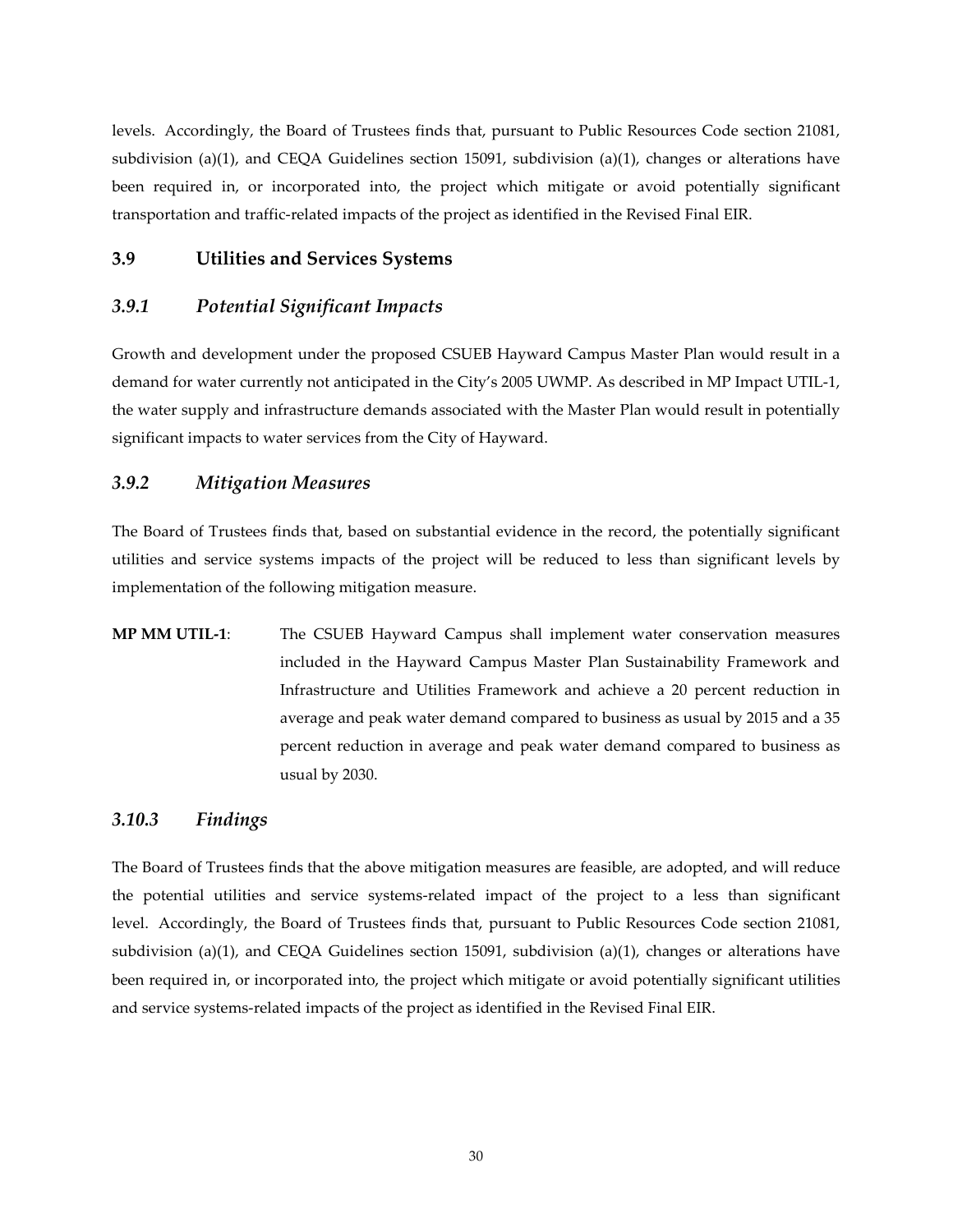# **4.0 FINDINGS ON IMPACTS DETERMINED NOT TO BE SIGNIFICANT OR LESS THAN SIGNIFICANT**

# **4.1 Impacts Less than Significant with Additional Mitigation**

The Board of Trustees finds that, based upon substantial evidence in the record, the following impacts associated with the project are less than significant and mitigation measures are proposed only to further reduce the impact:

# *4.1.1 Cultural Resources*

Implementation of the proposed Master Plan would not disturb or destroy unique paleontological or geologic resources (MP Impact CULT-4). To ensure that the impact remains less than significant, **MP Mitigation Measure CULT-4** is included which requires that construction contracts for projects on the fringes of the central campus include an inadvertent discovery clause for the protection of paleontological resources.

- **MP Mitigation Measure CULT-4a:** As part of the construction contract, the University shall inform construction contractors to watch for paleontological resources during grading and excavation and to inform The University immediately if such resources are encountered.
- **MP Mitigation Measure CULT-4b**: If paleontological resources are discovered, all ground-disturbing activities within 100 feet of the find will be halted and a qualified paleontologist will be retained by the University to evaluate the find and recommend appropriate handling and treatment of the find. If the find is determined to be significant or potentially significant, the paleontologist will design and carry out a data recovery plan consistent with the Standards of the Society of Vertebrate Paleontologists. Adequate recordation and recovery would, at a minimum, include the following:
	- Development of a site specific environmental and contextual information
	- Archival research
	- Excavation of the resource and its accurate recordation
	- For a significant major find, identification of a museum or repository for curation of the resource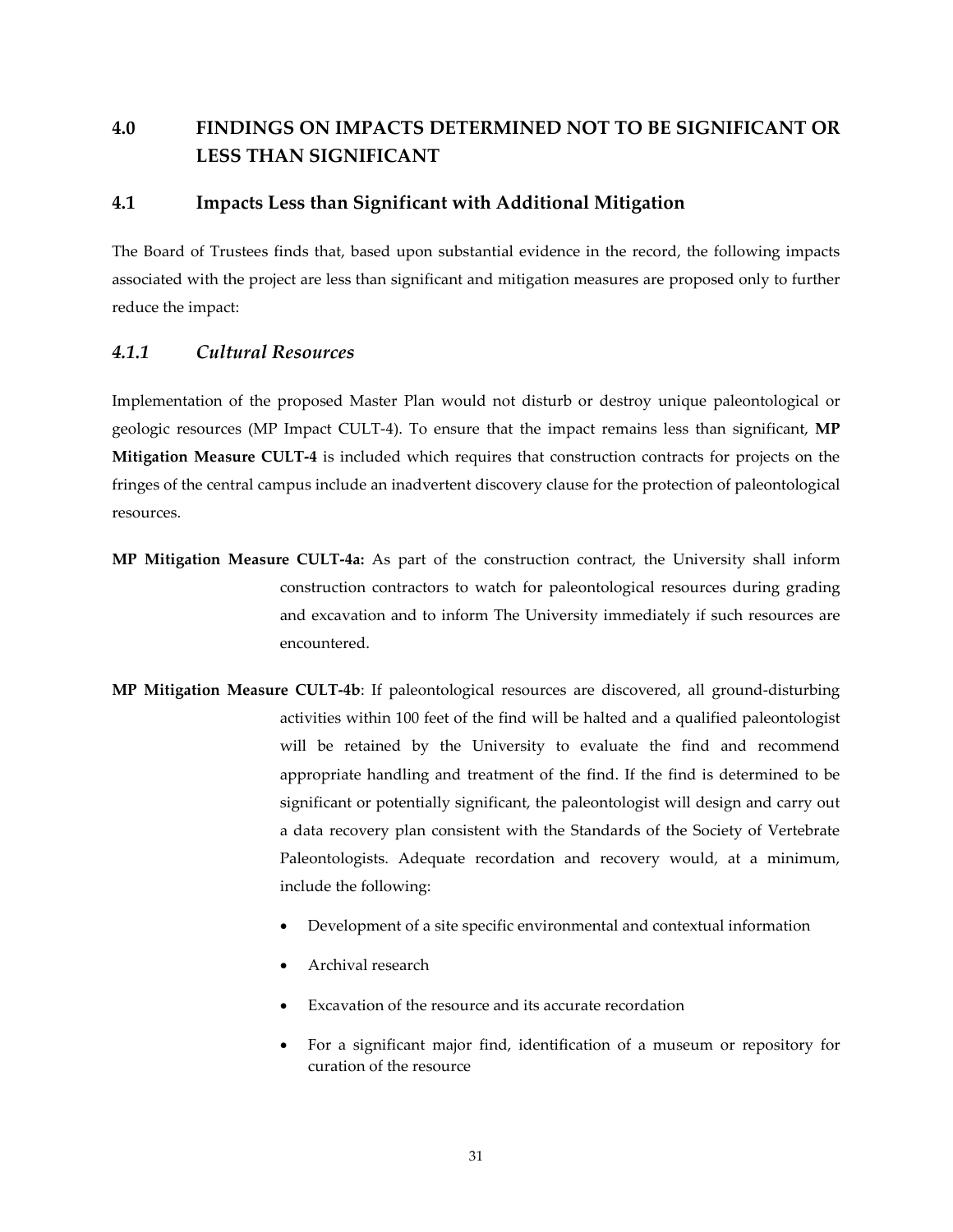The Board of Trustees finds that the above mitigation measures are feasible, are adopted, and will reduce the less than significant cultural resources impact of the project. Accordingly, the Board of Trustees finds that, pursuant to Public Resources Code section 21081, subdivision (a)(1), and CEQA Guidelines section 15091, subdivision (a)(1), changes or alterations have been required in, or incorporated into the project which further reduce less than significant cultural resources-related impacts of the project as identified in the Revised Final EIR.

# *4.1.2 Hazards and Hazardous Materials*

Campus development under the proposed Master Plan would not interfere physically with the University's Emergency Operations Plan (EOP) (MP Impact HAZ-5). To ensure that the impact remains less than significant, **MP Mitigation Measures HAZ-5a** and **5b** are included.

**MP Mitigation Measure HAZ-5a**: The University shall require new construction under the Master Plan to adhere to the following standards already established by Facilities Planning & Operations:

- Construction work shall be conducted so as to ensure the least possible obstruction to traffic.
- Contractors shall notify the University Representative at least two weeks before any road closure.
- When paths, lanes, or roadways are blocked, detour signs shall be installed to clearly designate an alternate route.
- Fire hydrants shall be kept accessible to fire fighting equipment at all times.
- To ensure adequate access for emergency vehicles when construction projects will result in temporary lane or roadway closures, campus police and dispatchers shall be notified of the closures and alternative travel routes.

**MP Mitigation Measure HAZ-5b**: New or updated building and/or department-specific EOPs shall be developed for any new development project.

The Board of Trustees finds that the above mitigation measures are feasible, are adopted, and will reduce the less than significant hazards and hazardous materials-related impact of the project. Accordingly, the Board of Trustees finds that, pursuant to Public Resources Code section 21081, subdivision (a)(1), and CEQA Guidelines section 15091, subdivision (a)(1), changes or alterations have been required in, or incorporated into the project which further reduce less than significant hazards and hazardous materialsrelated impacts of the project as identified in the Revised Final EIR.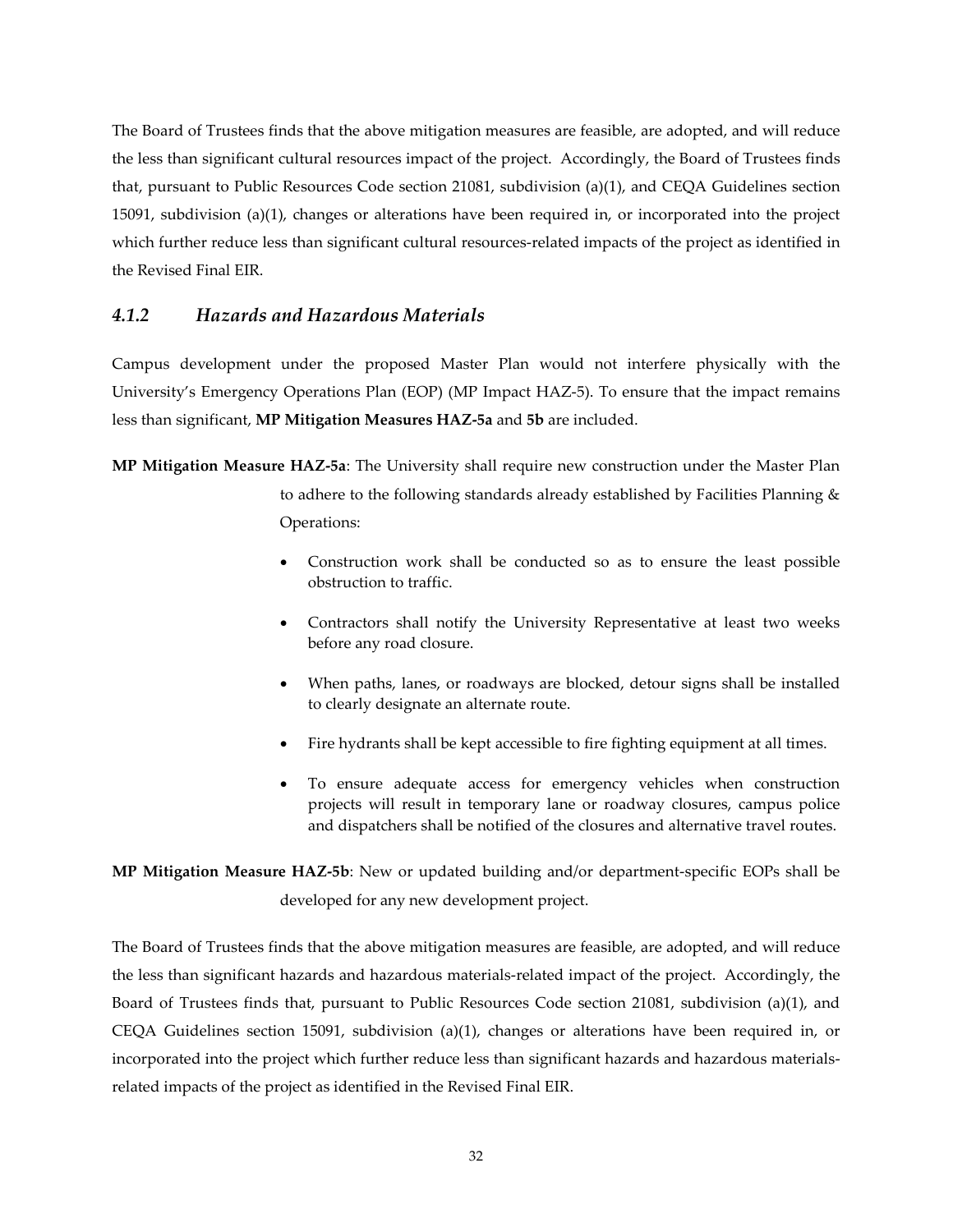# *4.1.3 Hydrology and Water Quality*

Compliance with NPDES requirements and campus stormwater management policies would result in a less than significant impact to water quality, including erosion and sedimentation, during operation (MP Impact HYDRO-2). To ensure that the impact remains less than significant, **MP Mitigation Measure HYDRO-2** is included.

**MP MM HYDRO-2**: During the design review phase of each future development project on the campus, the University will verify that the stormwater BMPs were evaluated for the proposed project and those determined to be appropriate were incorporated into the proposed project. The University will also verify that post-development runoff from the project site will approximate pre-development runoff volumes.

The Board of Trustees finds that the above mitigation measures are feasible, are adopted, and will reduce the less than significant hydrology and water quality-related impact of the project. Accordingly, the Board of Trustees finds that, pursuant to Public Resources Code section 21081, subdivision (a)(1), and CEQA Guidelines section 15091, subdivision (a)(1), changes or alterations have been required in, or incorporated into the project which further reduce less than significant hydrology and water qualityrelated impacts of the project as identified in the Revised Final EIR.

# **4.2 Impacts Less Than Significant without Mitigation**

The Board of Trustees finds that, based upon substantial evidence in the record, the following impacts associated with the project are less than significant and no mitigation is required:

| Aesthetics  | The following impact was found to be less than significant on a project-specific and<br>cumulative basis:                                                                                                                                 |
|-------------|-------------------------------------------------------------------------------------------------------------------------------------------------------------------------------------------------------------------------------------------|
|             | Implementation of the proposed Master Plan would not substantially damage<br>scenic resources, including, but not limited to, trees, rock outcroppings, and<br>historic buildings within a state scenic highway.                          |
|             | Implementation of the proposed Master Plan would not substantially degrade the<br>$\bullet$<br>existing visual character or quality of the site and its surroundings.                                                                     |
| Air Quality | The following impacts were found to be less than significant on a project-specific and<br>cumulative basis:                                                                                                                               |
|             | The proposed Master Plan would increase carbon monoxide concentrations at<br>busy intersections and along congested roadways in the project vicinity but<br>would not expose sensitive receptors to substantial pollution concentrations. |
|             | The proposed Master Plan would not create objectionable odors affecting a<br>$\bullet$<br>substantial number of people.                                                                                                                   |
|             | Although the proposed Master Plan would result in greenhouse gas emissions, its<br>$\bullet$<br>contribution to the significant cumulative impact associated with greenhouse gas<br>emissions would not be cumulatively considerable.     |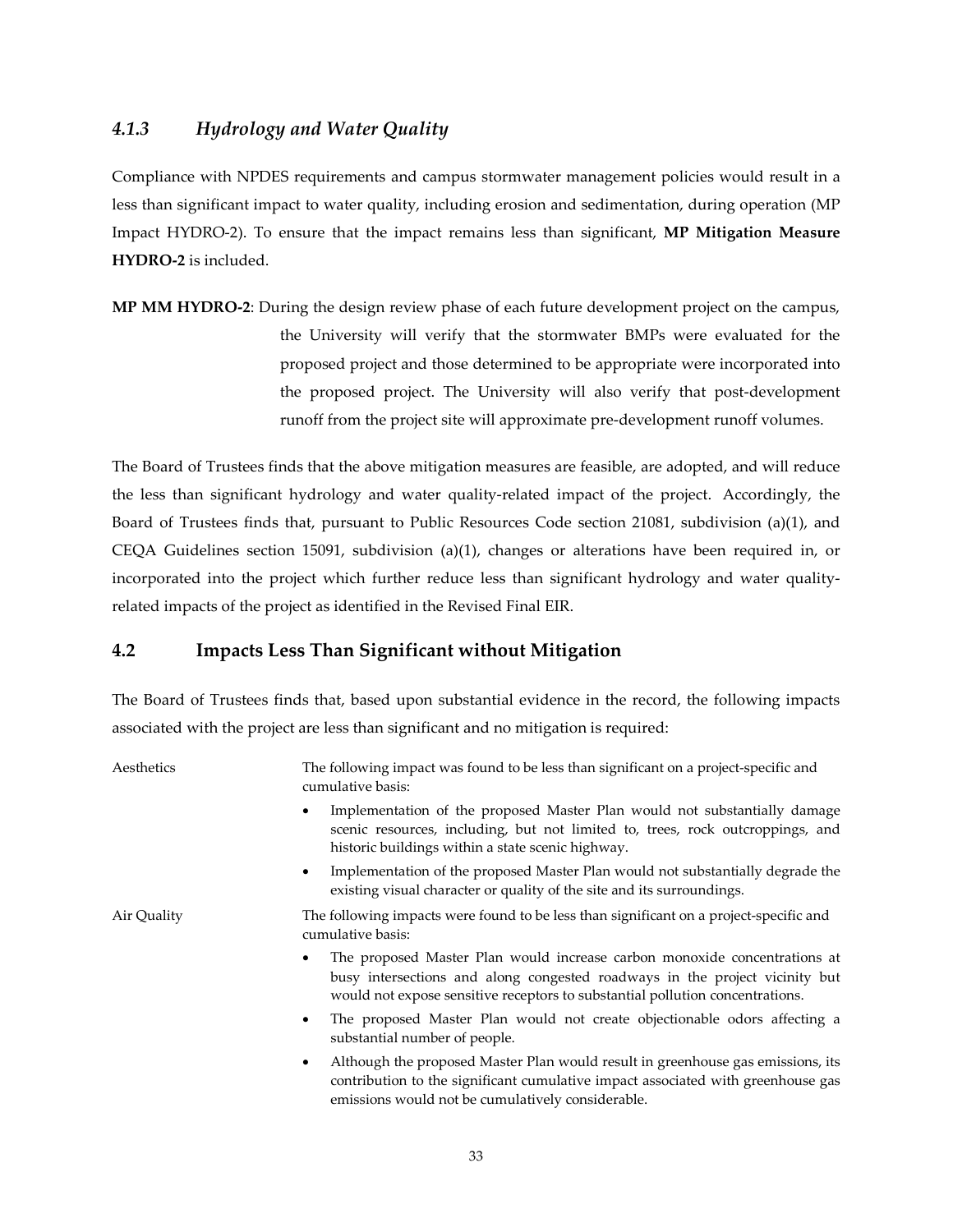| <b>Biological Resources</b>        | The following impacts were found to be less than significant on a project-specific and<br>cumulative basis:                                                                                                                                                 |
|------------------------------------|-------------------------------------------------------------------------------------------------------------------------------------------------------------------------------------------------------------------------------------------------------------|
|                                    | The implementation of the proposed Master Plan would not interfere<br>٠<br>substantially with the movement of wildlife.                                                                                                                                     |
|                                    | The implementation of the proposed Master Plan would not conflict with the<br>٠<br>provisions of an adopted habitat conservation plan, natural community<br>conservation plan, or other approved local, regional, or state habitat conservation<br>plan.    |
|                                    | The implementation of the proposed Master Plan would not conflict with any<br>$\bullet$<br>local policies or ordinances protecting biological resources, such as a tree<br>preservation policy or ordinance.                                                |
| Geology and Soils                  | The following impacts were found to be less than significant on a project-specific and<br>cumulative basis:                                                                                                                                                 |
|                                    | Development under the proposed Master Plan would not result in substantial<br>٠<br>erosion of soils during construction.                                                                                                                                    |
| Hazards and Hazardous<br>Materials | The following impacts were found to be less than significant on a project-specific and<br>cumulative basis:                                                                                                                                                 |
|                                    | Campus development and activities under the proposed Master Plan would not<br>٠<br>create significant hazards to the public or the environment from the use, storage<br>and transport of hazardous materials under routine or upset conditions.             |
|                                    | Campus development and activities under the proposed Master Plan would not<br>٠<br>create significant hazards to the public or the environment, such that existing or<br>proposed adjacent schools may be affected.                                         |
|                                    | Campus development under the proposed Master Plan would not expose people<br>٠<br>or structures to a significant risk of loss, injury, or death involving wildland fires.                                                                                   |
| Hydrology and Water<br>Quality     | The following impacts were found to be less than significant on a project-specific and<br>cumulative basis:                                                                                                                                                 |
|                                    | Compliance with NPDES requirements and campus stormwater management<br>$\bullet$<br>policies would result in a less than significant impact on water quality, including<br>erosion and sedimentation, during construction.                                  |
|                                    | Development of the campus under the proposed Master Plan would not<br>$\bullet$<br>substantially alter the existing drainage patterns in a way that would result in on-<br>or off-site flooding.                                                            |
|                                    | Implementation of the proposed Master Plan would not substantially deplete<br>groundwater or interfere substantially with groundwater recharge such that there<br>would be a net deficit in aquifer volume or a lowering of the local groundwater<br>table. |
|                                    | Implementation of the proposed Master Plan would not place housing or<br>٠<br>structures that would impede or redirect flood flows within a 100-year flood<br>hazard area or levee or dam inundation zone.                                                  |
|                                    | Development on the Hayward campus under the proposed Master Plan would<br>٠<br>not be affected by inundation associated with a tsunami or seiche event due to<br>elevation and location relative to the Pacific Ocean and enclosed water bodies.            |
| Land Use and Planning              | The following impacts were found to be less than significant on a project-specific and<br>cumulative basis:                                                                                                                                                 |
|                                    | Growth and development under the proposed Master Plan would not physically<br>٠<br>divide an established community.                                                                                                                                         |
|                                    | Growth and development under the proposed Master Plan would not conflict<br>٠                                                                                                                                                                               |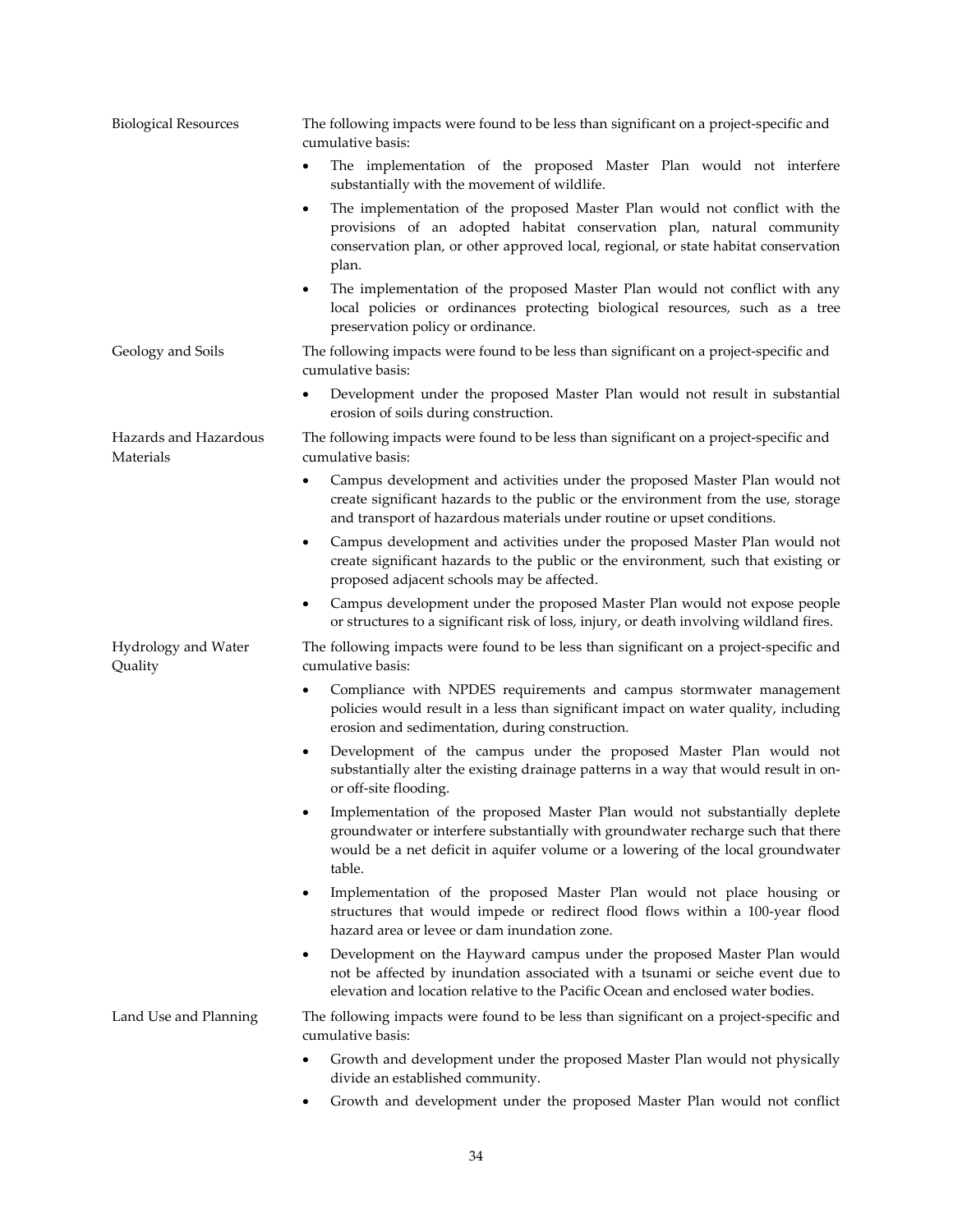|                                   | with applicable land use plans, policies, or regulations of an agency with<br>jurisdiction over the project adopted for the purposes of avoiding or mitigating an<br>environmental effect.                                                                                         |
|-----------------------------------|------------------------------------------------------------------------------------------------------------------------------------------------------------------------------------------------------------------------------------------------------------------------------------|
| Noise                             | The following impacts were found to be less than significant on a project-specific and<br>cumulative basis:                                                                                                                                                                        |
|                                   | Campus development under the proposed Hayward Campus Master Plan would<br>٠<br>result in increased vehicular traffic on the regional road network, which would<br>not significantly increase ambient traffic noise levels at existing on- and off-site<br>noise sensitive uses.    |
|                                   | Daily operations within the campus would not expose existing off-site and future<br>٠<br>on-site noise sensitive receptors to significant elevated noise levels.                                                                                                                   |
| Population and Housing            | The following impacts were found to be less than significant on a project-specific and<br>cumulative basis:                                                                                                                                                                        |
|                                   | Implementation of the proposed Master Plan would not substantially increase the<br>$\bullet$<br>population of the City of Hayward or Alameda County such that additional<br>housing would be required, the construction of which could cause significant<br>environmental impacts. |
|                                   | Implementation of the proposed Master Plan would not displace existing housing<br>٠<br>or population.                                                                                                                                                                              |
| Public Services and<br>Recreation | The following impacts were found to be less than significant on a project-specific and<br>cumulative basis:                                                                                                                                                                        |
|                                   | Campus development under the proposed Master Plan would not require the<br>٠<br>construction of new or physically altered fire protection facilities, which could<br>cause significant environmental impacts.                                                                      |
|                                   | The proposed Master Plan would not require the construction of new or<br>٠<br>physically altered law enforcement facilities, which could cause significant<br>environmental impacts.                                                                                               |
|                                   | The proposed Master Plan would not result in impacts to parks or other<br>٠<br>recreational facilities.                                                                                                                                                                            |
|                                   | Campus development under the proposed Master Plan would not result in<br>$\bullet$<br>impacts to City of Hayward schools.                                                                                                                                                          |
| Transportation and Traffic        | The following impacts were found to be less than significant on a project-specific and<br>cumulative basis:                                                                                                                                                                        |
|                                   | Traffic added by the proposed project would not adversely affect intersection<br>operations at Hayward Boulevard and Civic Avenue.                                                                                                                                                 |
|                                   | Campus development under the proposed Master Plan will increase BART<br>٠<br>ridership, but will not lead to over-capacity conditions in the peak commute<br>hours.                                                                                                                |
| Utilities and Service<br>Systems  | The following impacts were found to be less than significant on a project-specific and<br>cumulative basis:                                                                                                                                                                        |
|                                   | Growth and development under the proposed Master Plan would not require the<br>$\bullet$<br>construction or expansion of wastewater conveyance or treatment facilities.                                                                                                            |
|                                   | The proposed Master Plan would result in the construction of new electrical,<br>٠<br>natural gas, and heating water facilities, which would not cause significant<br>environmental impacts.                                                                                        |
|                                   | Growth and development under the proposed Master Plan would require minor<br>٠<br>expansion of the storm water conveyance system, which would not cause<br>significant environmental impacts.                                                                                      |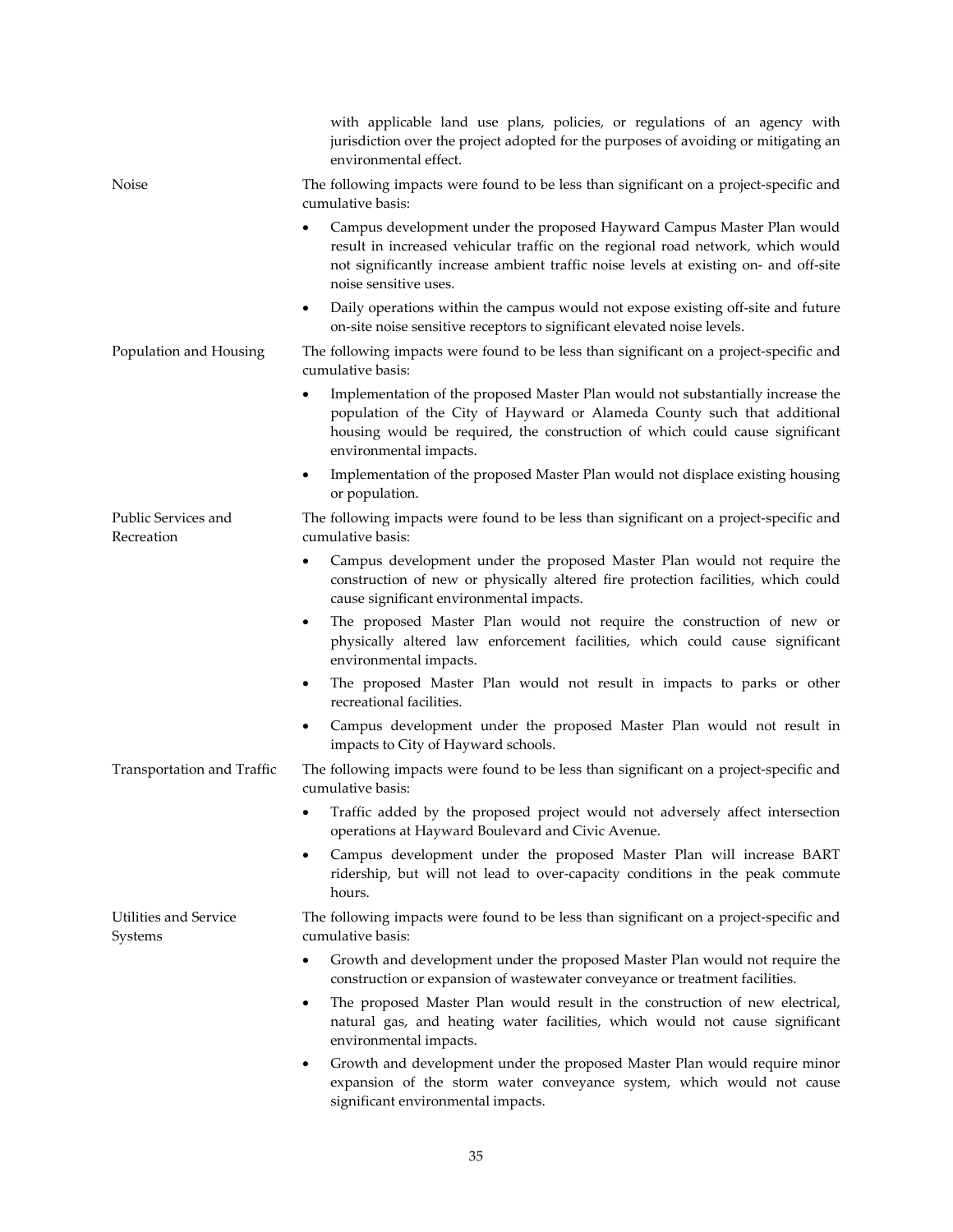The proposed Master Plan would not conflict with applicable solid waste regulations, nor would it result in solid waste requiring disposal that would exceed the landfill capacity.

# **5.0 FEASIBILITY OF PROJECT ALTERNATIVES**

Based on the entire record, the Board of Trustees finds that the Revised Final EIR identified and considered a reasonable range of feasible alternatives to the proposed project which are capable, to varying degrees, of reducing identified impacts. The EIR considered the following three alternatives:

# **5.1 Project Alternatives**

The alternatives section of the Revised Final EIR contains an analysis of alternatives to the project, including the "No Project" alternative. Based on the analysis, the Board of Trustees finds as follows:

# *5.1.1 Alternative 1: Reduced Faculty/Staff Housing*

The Reduced Faculty/Staff Housing alternative would implement most aspects of the proposed Master Plan. Similar to the proposed project, this alternative would modernize, expand, and improve campus facilities to accommodate a student population of 18,000 FTES and house 5,000 students on campus. It would include new building construction and renovation, and the reconfiguration of campus open space amenities, entry sequences, parking facilities, and circulation.

This alternative would develop faculty and staff housing at the Carlos Bee Boulevard/Bunker Hill Boulevard and the Hayward Boulevard/Campus Drive sites for a maximum of 110 housing units, but, unlike the proposed project, would not develop any faculty and staff housing at the Grandview Avenue site. This housing site would remain as undeveloped hillside (in contrast, the proposed project would develop 110 additional faculty and staff housing units at the Grandview Avenue site, for a maximum of 220 units on all three faculty and staff housing sites). As a result, approximately 110 more faculty and staff households at campus buildout would live off campus.

The Reduced Faculty/Staff Housing alternative would reduce impacts related to aesthetics, biological resources, cultural resources, geology and soils, hydrology and water quality, and land use. Impacts related to traffic, air quality, noise, and population and housing would be comparable or slightly greater than those of the proposed project. Impacts on public services, public utilities, and hazards and hazardous materials would be comparable or slightly lesser than those of the proposed project.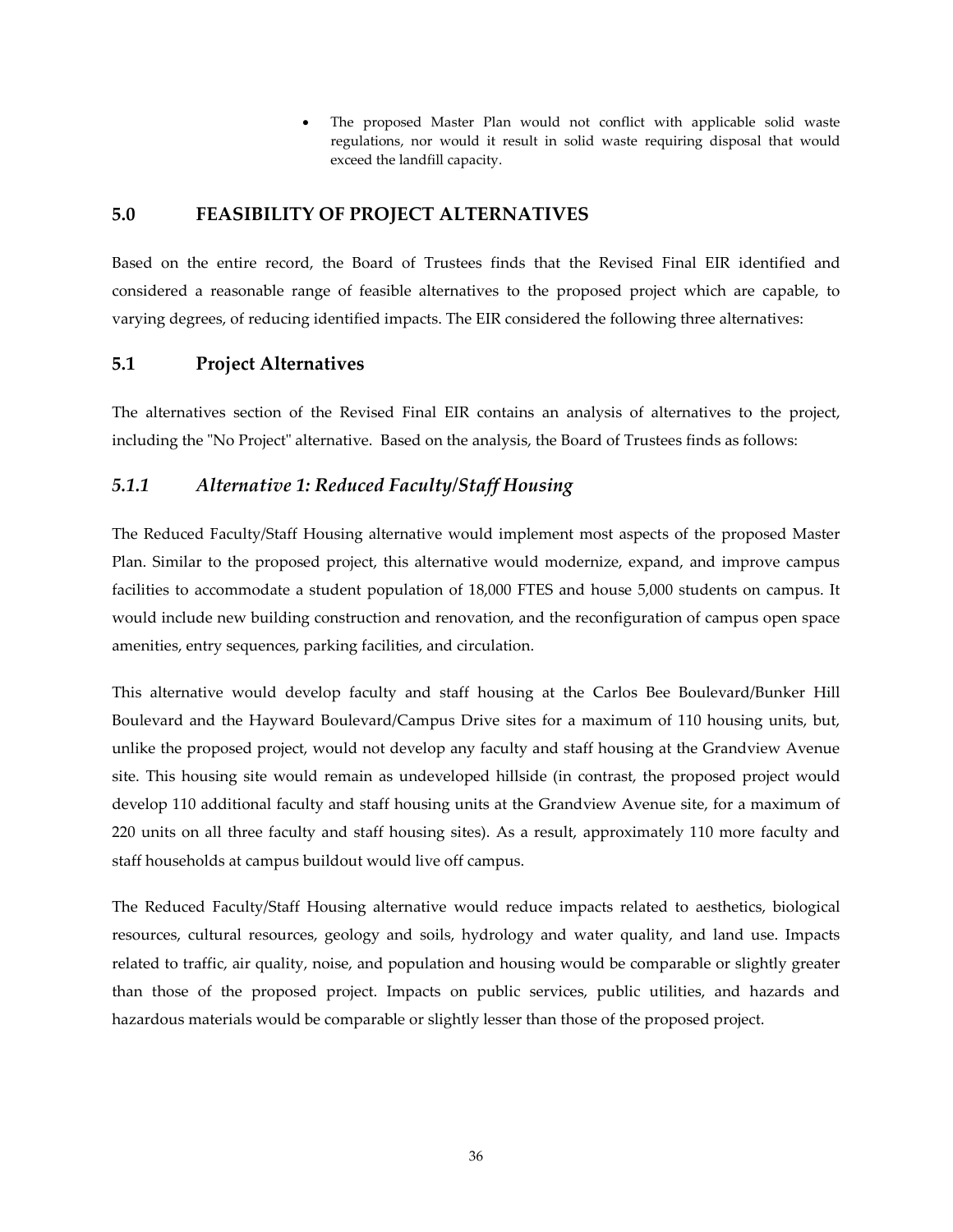By not developing faculty and staff housing at the Grandview Avenue site, this alternative would not achieve the key objective to the same extent as the proposed project which is to identify locations on campus for faculty and staff housing to strengthen the sense of campus community.

The Reduced Faculty/Staff Housing alternative is infeasible because it does not fully achieve the project objective of identifying locations on campus for faculty and staff housing to strengthen the sense of campus community. In addition, it would not provide benefits outlined in the Statement of Overriding Considerations (**Section 9.0**) to the same extent as the proposed project.

# *5.1.2 Alternative 2: Reduced Enrollment Capacity*

The Reduced Enrollment Capacity alternative would allow the campus to increase its enrollment capacity to 15,000 FTES and student housing to 4,200 beds. Based on the current enrollment capacity of about 12,586 FTES, this alternative would increase enrollment capacity by about 2,414 FTES. In comparison, the proposed project would allow the campus enrollment capacity to increase by 5,400 FTES. No faculty and staff housing would be developed on campus under this alternative.

The Reduced Enrollment Capacity alternative would reduce impacts related to aesthetics, air quality, biological resources, hazards and hazardous materials, hydrology and water quality, land use, noise, population and housing, public services, traffic, and public utilities. Impacts related to cultural resources and geology and soils would be comparable to those of the proposed project.

By reducing enrollment capacity and not developing faculty and staff housing on campus, this alternative would not achieve the following key objectives to the same extent as the proposed project:

- Enhance the campus learning environment within a walkable campus core by providing adequate sites for planned and future programs and to accommodate growth in campus enrollment up to the CPEC-approved Master Plan ceiling of 18,000 FTES.
- Identify locations on campus for faculty and staff housing to strengthen the sense of campus community.

The Reduced Enrollment is not feasible because the University would not fully achieve the objective to accommodate growth in the campus enrollment or strengthen the sense of campus community. Further, the alternative would not provide many of the benefits outlined in the Statement of Overriding Considerations (**Section 9.0**).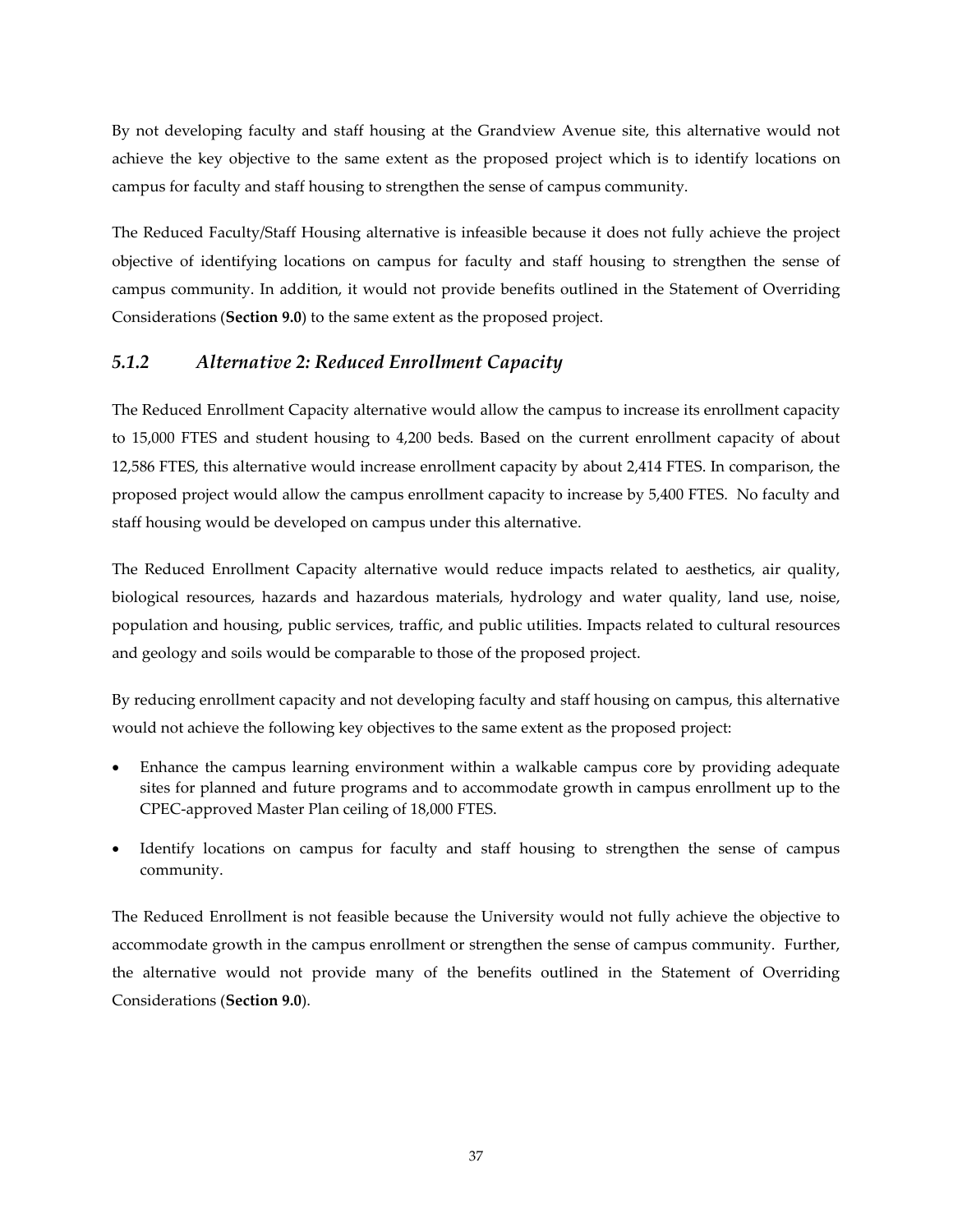# *5.1.3 Alternative 3: No Project*

Under the No Project Alternative, the proposed Master Plan would not be implemented. The Hayward campus would not grow beyond the capacity of its existing facilities or those which have been approved for construction or are currently under construction. This alternative therefore includes a recreation and wellness center that has been approved but not yet built. Based on current and pending campus facilities, enrollment capacity and the corresponding campus employment under this alternative would be approximately 12,586 FTES (17,600 headcount), 740 FTE faculty (1,070 headcount), and 1,085 FTE staff (1,185 headcount).

The No Project alternative would reduce impacts related to aesthetics, air quality, biological resources, cultural resources, hazards and hazardous materials, land use, noise, population and housing, public services, traffic, and all public utilities except energy. Impacts related to energy use, hydrology and water quality, and geology and soils would be comparable to or greater than those of the proposed project.

By not implementing the proposed Master Plan, this alternative would not achieve any of the following objectives:

- Enhance the campus learning environment within a walkable campus core by providing adequate sites for planned and future programs and to accommodate growth in campus enrollment up to the CPEC-approved Master Plan ceiling of 18,000 FTES.
- Create supportive student neighborhoods that would help create a sense of community for both residents and commuting students, and increase on-campus housing to accommodate 5,000 students. In addition, identify locations on campus for faculty and staff housing to strengthen the sense of campus community.
- Plan for other design improvements, including improved campus entry and image to help orient visitors and make destination finding easier; special landmark building sites to create a memorable impression of the campus; and improved campus pedestrian promenades
- Implement comprehensive environmentally sustainable development and operations strategies, including land use and transportation, as well as resource consumption and waste generation.
- Continue the planning and design criteria from the original campus master plan that aim at preserving views of the bay and the hills; creating a clear design vocabulary; and protecting the users from the elements.

The continuation of the current Master Plan pursuant to the No Project alternative is not feasible because it does not provide for the facilities and programs needed to support 18,000 FTES. This alternative would prevent attainment of basic project objectives as identified in **Section 1.4**, above, and it would not provide any of the benefits outlined in the Statement of Overriding Considerations (**Section 9.0**).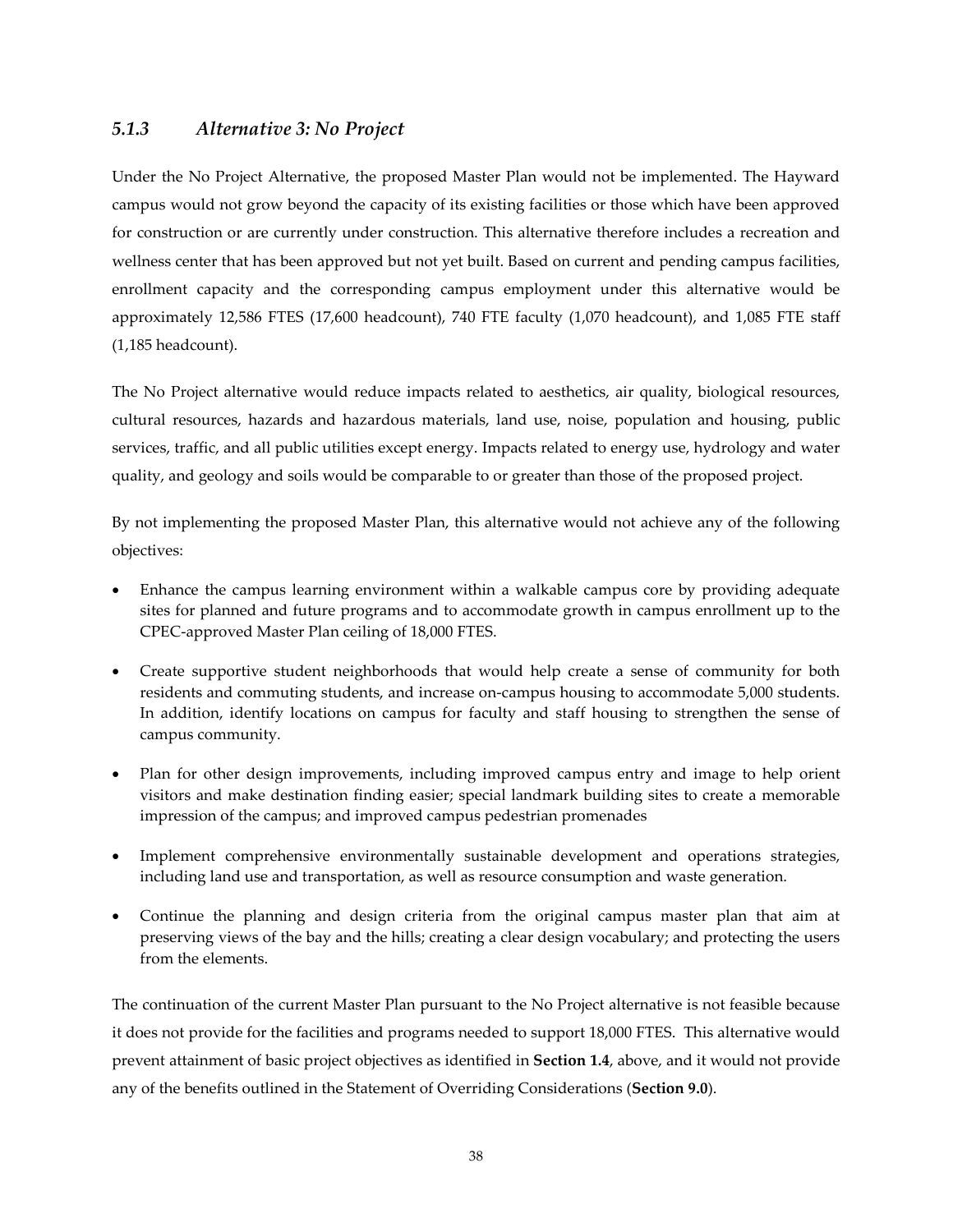# **6.0 ABSENCE OF SIGNIFICANT NEW INFORMATION**

The CEQA Guidelines require a lead agency to recirculate an EIR for further review and comment when significant new information is added to the EIR after public notice is given of the availability of the EIR for review but before certification. (Cal. Code Regs., tit. 14, §15088.5.) New information can include: (i) changes to the project; (ii) changes in the environmental setting; or (iii) additional data or other information. (Ibid.) The CEQA Guidelines further provide that "[n]ew information added to an EIR is not 'significant' unless the EIR is changed in a way that deprives the public of a meaningful opportunity to comment upon a substantial adverse environmental effect of the project or a feasible way to mitigate or avoid such an effect (including a feasible project alternative) that the project's proponents have declined to implement." (Ibid.)

Here, the Revised Final EIR does not modify the prior 2009 FEIR with the exception of replacing the parkland analysis with the analysis set forth in the 2017 PR-EIR. The draft 2017 PR-EIR was circulated for public review and comment, and the final 2017 PR-EIR incorporated comments and responses to comments on the draft 2017 PR-EIR. However, as indicated in final 2017 PR-EIR, these comments and responses to comments do not constitute significant new information under CEQA Guideline § 15088.5. (Cal. Code Regs., tit. 14, §15088.5.) The information in the final 2017 PR-EIR merely clarifies or amplifies the information in the draft 2017 PR-EIR, and therefore circulation of the final 2017 PR-EIR for additional public review and comment is not required. In addition, the Revised Final EIR, including the 2009 Final EIR, does not contain new information except to the extent set forth in the 2017 PR-EIR and therefore the Revised Final EIR does not require re-circulation for public review and comment.

Lastly, all feasible mitigation measures are included in the Mitigation Monitoring and Reporting Program, which is hereby adopted and incorporated into the project. Therefore, having reviewed the information in the Revised Final EIR, the administrative record, the requirements of the CEQA Guidelines, and applicable judicial authority, the Board of Trustees hereby finds that no new significant information was added following public review and thus, recirculation of the Revised Final EIR is not required by CEQA.

### **7.0 MITIGATION MONITORING AND REPORTING PROGRAM**

Pursuant to Public Resources Code section 21081.6, the Board of Trustees is required to adopt a Mitigation Monitoring and Reporting Program ("MMRP") for the project in order to ensure compliance with the adopted mitigation measures during project implementation. (See also Cal. Code Regs., tit. 14, §15091, subd. (e).) The Board of Trustees finds that the impacts of the project have been mitigated to the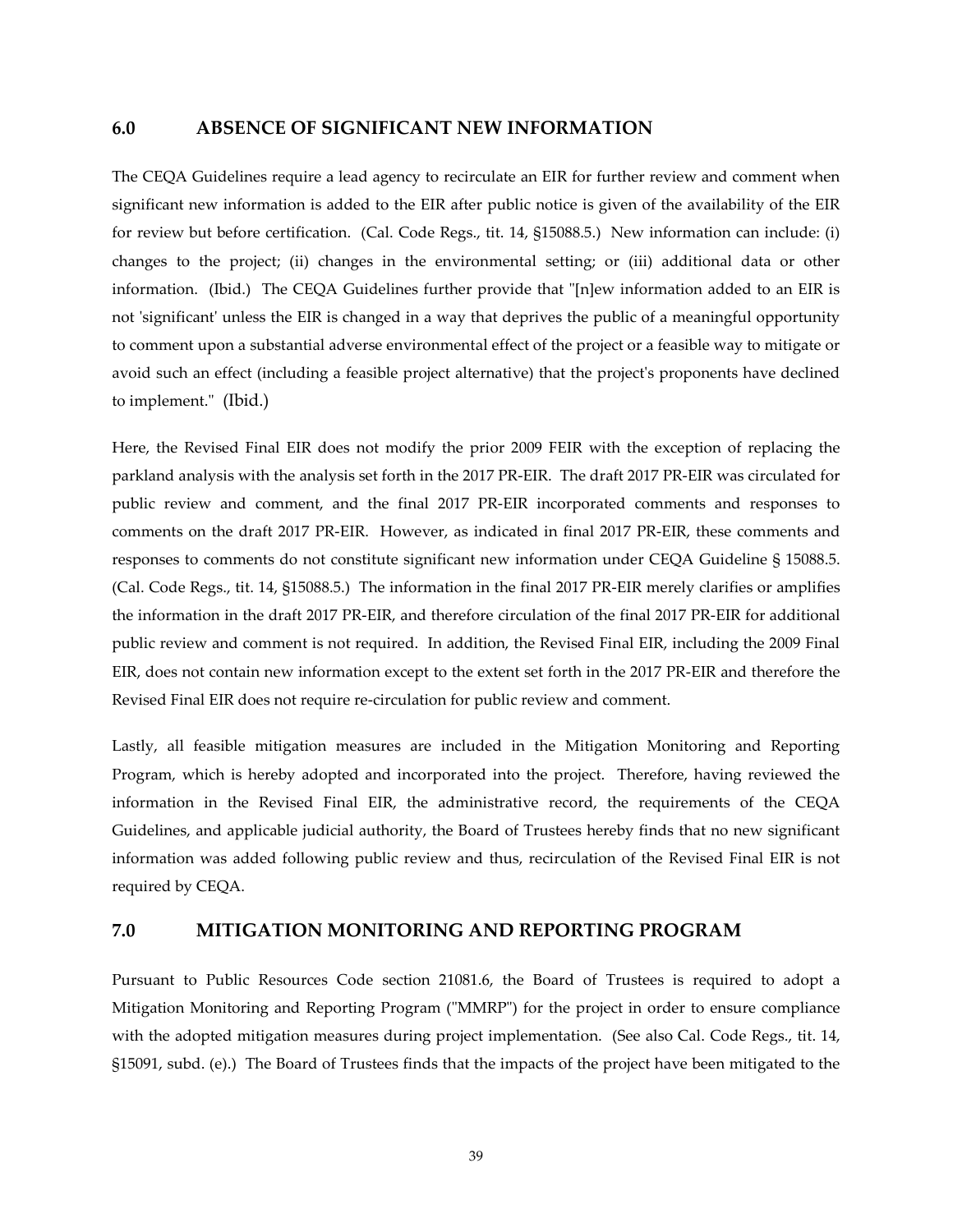extent feasible by the mitigation measures identified in the Revised Final EIR and MMRP. Further, by these findings, the Board of Trustees adopts the MMRP that accompanies the Revised Final EIR.

The Board of Trustees reserves the right to make amendments and/or substitutions to the mitigation measures, if it is determined that the amended or substituted measure will mitigate the identified potential environmental impact to at least the same degree as the original measure, and where the amendment or substitution would not result in a new significant impact on the environment which cannot be mitigated.

# **8.0 CUSTODIAN OF RECORD**

Public Resources Code section 21081.6, subdivision (a)(2), requires the lead agency (*i.e.*, the Board of Trustees) to specify the location and custodian of the documents or other material that constitute the record of proceedings upon which the decision is based. (See also Cal. Code Regs., tit. 14, §15091, subd. (e).) Here, the custodian of the record for the project is CSUEB Hayward. The documents constituting the record are available to the public during ordinary business hours at CSUEB Hayward's Office of Facilities Management and Planning, which is located at 25800 Carlos Bee Boulevard, Hayward, California 94542-3022.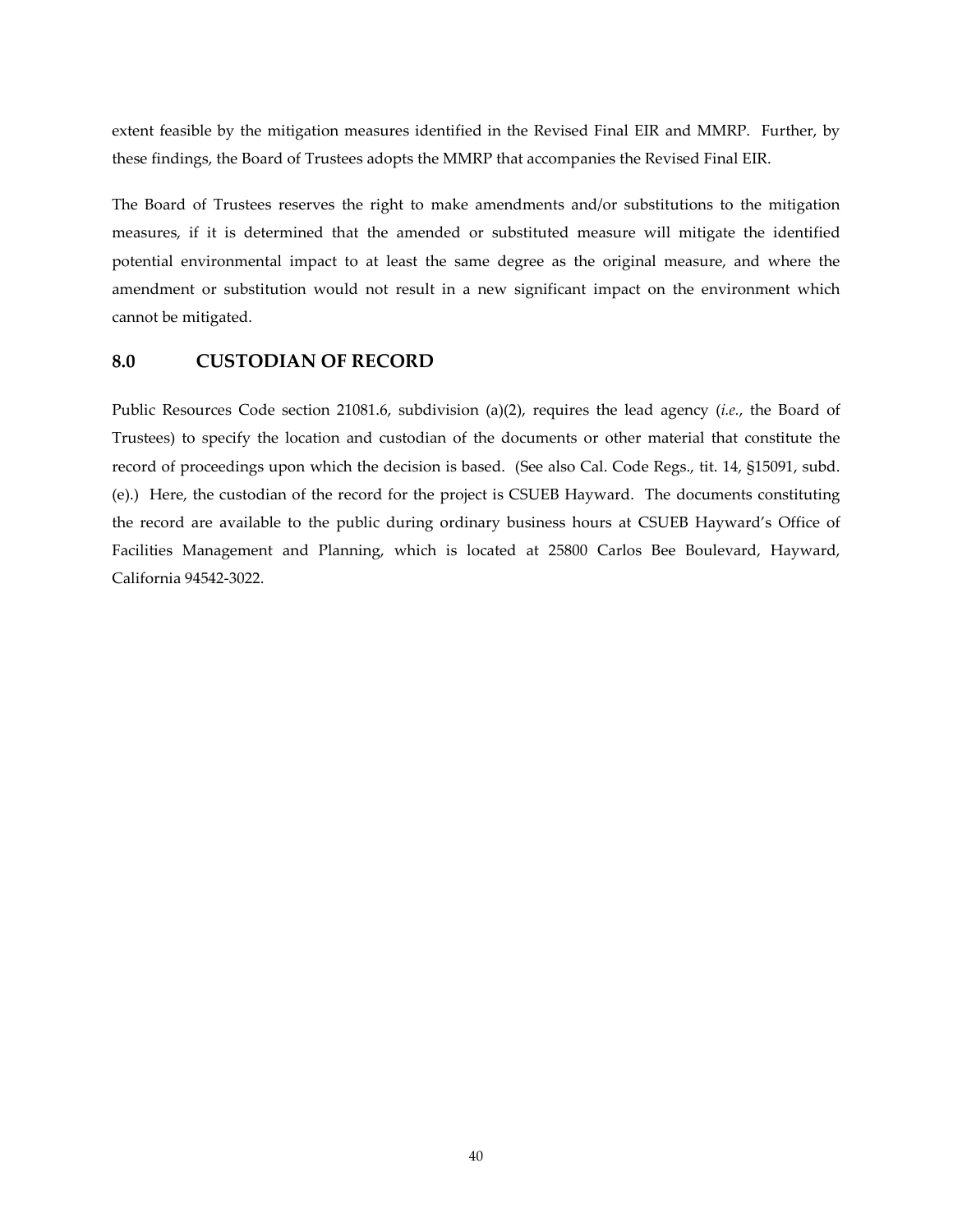## **9.0 STATEMENT OF OVERRIDING CONSIDERATIONS**

CEQA requires the decision-making agency to balance, as applicable, the economic, legal, social, technological or other benefits of the project against its unavoidable environmental risks when determining whether to approve a project. If the specific economic, legal, social, technological or other benefits of the project outweigh the unavoidable adverse environmental effects, those effects may be considered "acceptable." (Cal. Code Regs., tit. 14, §15093, subd. (a).) CEQA requires the agency to support, in writing, the specific reasons for considering a project acceptable when significant impacts are not avoided or substantially lessened. Those reasons must be based on substantial evidence in the Revised Final EIR or elsewhere in the administrative record. (*Id.* at subd. (b).)

In accordance with the requirements of CEQA and the CEQA Guidelines, the Board of Trustees finds that the mitigation measures identified in the Revised Final EIR and the Mitigation Monitoring and Reporting Program, when implemented, will avoid or substantially lessen virtually all of the significant effects identified in the Revised Final EIR for the Cal State Hayward Campus Master Plan. However, certain significant impacts of the project are unavoidable even after incorporation of all feasible mitigation measures. These significant unavoidable impacts are:

- project-specific impacts to aesthetics;
- project-specific and cumulative impacts to air quality;
- project-specific impacts to cultural resources; and
- project-specific impacts to transportation and traffic.

(See **Section 2.0**, Findings On Significant Unavoidable Adverse Impacts Of The Project, *supra*.)

The Board of Trustees finds that all feasible mitigation measures identified in the Revised Final EIR that are within the purview of the University will be implemented with the project, and that the remaining significant unavoidable effects are outweighed and are found to be acceptable due to the following specific overriding economic, legal, social, technological, or other benefits, including the increased access to higher education, provision of employment opportunities for highly trained workers, and affordable housing for faculty and staff, based upon the facts set forth above, the Revised Final EIR, and the record, as follows:

• The Cal State Hayward Campus Master Plan will enhance the campus learning environment within a walkable campus core by providing adequate sites for planned and future programs and to accommodate growth in campus enrollment up to the CPEC-approved Master Plan ceiling of 18,000 FTES.